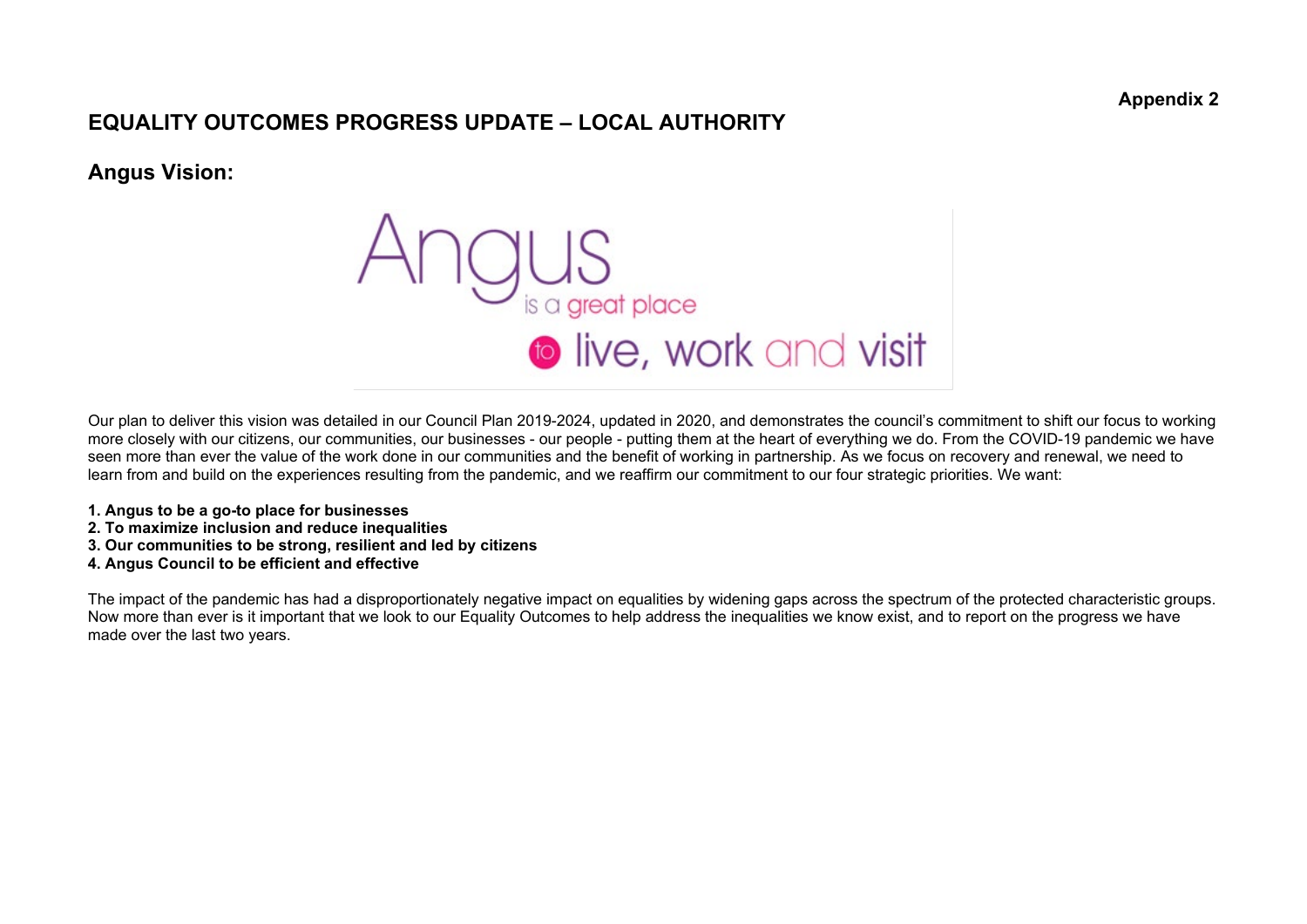|                                                | <b>COMMUNITY PLAN THEME - PLACE</b>                                                                                                                                                                                                                                                                                                                                                                                                                                                                                                                                                                                                                                                                                                                                                                                                                                                                                                                                                                                                                                                                                                                                                 |                                                                        |                                                                                                                                                                                                                                                |                                                                                                                                                                                                                                                                                                                                                                                                                                                                                                                                                                                                                                                                                                                                                                                                                                                                                                                       |  |  |
|------------------------------------------------|-------------------------------------------------------------------------------------------------------------------------------------------------------------------------------------------------------------------------------------------------------------------------------------------------------------------------------------------------------------------------------------------------------------------------------------------------------------------------------------------------------------------------------------------------------------------------------------------------------------------------------------------------------------------------------------------------------------------------------------------------------------------------------------------------------------------------------------------------------------------------------------------------------------------------------------------------------------------------------------------------------------------------------------------------------------------------------------------------------------------------------------------------------------------------------------|------------------------------------------------------------------------|------------------------------------------------------------------------------------------------------------------------------------------------------------------------------------------------------------------------------------------------|-----------------------------------------------------------------------------------------------------------------------------------------------------------------------------------------------------------------------------------------------------------------------------------------------------------------------------------------------------------------------------------------------------------------------------------------------------------------------------------------------------------------------------------------------------------------------------------------------------------------------------------------------------------------------------------------------------------------------------------------------------------------------------------------------------------------------------------------------------------------------------------------------------------------------|--|--|
|                                                |                                                                                                                                                                                                                                                                                                                                                                                                                                                                                                                                                                                                                                                                                                                                                                                                                                                                                                                                                                                                                                                                                                                                                                                     | <b>Community Plan Priority - Improving Mental Health and Wellbeing</b> |                                                                                                                                                                                                                                                |                                                                                                                                                                                                                                                                                                                                                                                                                                                                                                                                                                                                                                                                                                                                                                                                                                                                                                                       |  |  |
|                                                | What is our equality outcome?                                                                                                                                                                                                                                                                                                                                                                                                                                                                                                                                                                                                                                                                                                                                                                                                                                                                                                                                                                                                                                                                                                                                                       | The risk of harm to people will be reduced                             |                                                                                                                                                                                                                                                |                                                                                                                                                                                                                                                                                                                                                                                                                                                                                                                                                                                                                                                                                                                                                                                                                                                                                                                       |  |  |
| 1. Domestic<br><b>Abuse/Violen</b>             | addressing?                                                                                                                                                                                                                                                                                                                                                                                                                                                                                                                                                                                                                                                                                                                                                                                                                                                                                                                                                                                                                                                                                                                                                                         | Which part of the general duty are we                                  | What are the key protected<br>characteristics?                                                                                                                                                                                                 | How will we measure progress?                                                                                                                                                                                                                                                                                                                                                                                                                                                                                                                                                                                                                                                                                                                                                                                                                                                                                         |  |  |
| ce Against<br><b>Women and</b><br><b>Girls</b> | <b>Eliminate discrimination</b>                                                                                                                                                                                                                                                                                                                                                                                                                                                                                                                                                                                                                                                                                                                                                                                                                                                                                                                                                                                                                                                                                                                                                     |                                                                        | Gender/Age/Pregnancy/Maternit<br>y/<br><b>Transgender/Sexual Orientation</b>                                                                                                                                                                   | i)Number of incidents of domestic<br>abuse<br>ii) Number of homeless applications<br>made as a result of relationship<br>breakdown (violence / abuse)                                                                                                                                                                                                                                                                                                                                                                                                                                                                                                                                                                                                                                                                                                                                                                 |  |  |
| Progress:                                      | As reported by Police Scotland to the Scrutiny & Audit Committee in March 2021, occurrence rates in Angus for reported sexual crimes and domestic<br>abuse incidents remains below those of 2019/20. It had been anticipated that the easing of lockdown restrictions would lead to an immediate<br>significant rise in demand in this area, and while this was not the case, there was a steady week on week increase throughout the reporting period,<br>albeit figures for both areas remain below those of previous years. This is a trend that was replicated both within this Division and nationally. This<br>increase continues and, as previously reported, we are returning to pre-COVID-19 levels of activity in this area. It has remained a key focus of<br>improvement work.<br>Robust processes are in place to ensure that domestic abuse offences are identified at the earliest opportunity and where offences have been<br>identified perpetrators are charged and reported. In 2019-20, in Angus, this has seen a 30% increase in the detection rate for these offences, which is<br>significantly higher than the national average.<br><b>Justice Services</b> |                                                                        |                                                                                                                                                                                                                                                |                                                                                                                                                                                                                                                                                                                                                                                                                                                                                                                                                                                                                                                                                                                                                                                                                                                                                                                       |  |  |
|                                                |                                                                                                                                                                                                                                                                                                                                                                                                                                                                                                                                                                                                                                                                                                                                                                                                                                                                                                                                                                                                                                                                                                                                                                                     |                                                                        | Quarter 1 (Jan – Mar) 47 reports submitted in 2020 to 39 in 2019 representing a 20.5% increase from the previous year.<br>Quarter 2 (Apr - Jun) 11 reports submitted in 2020 to 44 in 2019 representing a 75% decrease from the previous year. | 58 Criminal Justice Social Work Reports were submitted to court with the offence category recorded as 'Domestic Abuse' between January and June<br>2020, 83 were submitted in the same period in 2019. These figures have been impacted by the changes to the justice system resulting from Covid-19.<br>The number of people on police domestic Vulnerable Persons' Databases (VPDs) has reduced during COVID in Angus - this is against the trend of<br>the rest of Scotland, with only one, perhaps two, other areas reporting a decrease. Specialist Services, however, are reporting an increase in referrals<br>compared to 2019. Increasing numbers of children and young people have accessed the Women's Rape and Sexual Abuse Centre (WRASAC), and<br>there has been an increase in young women reporting domestic abuse within their own relationships. Further analysis of this will be undertaken by the |  |  |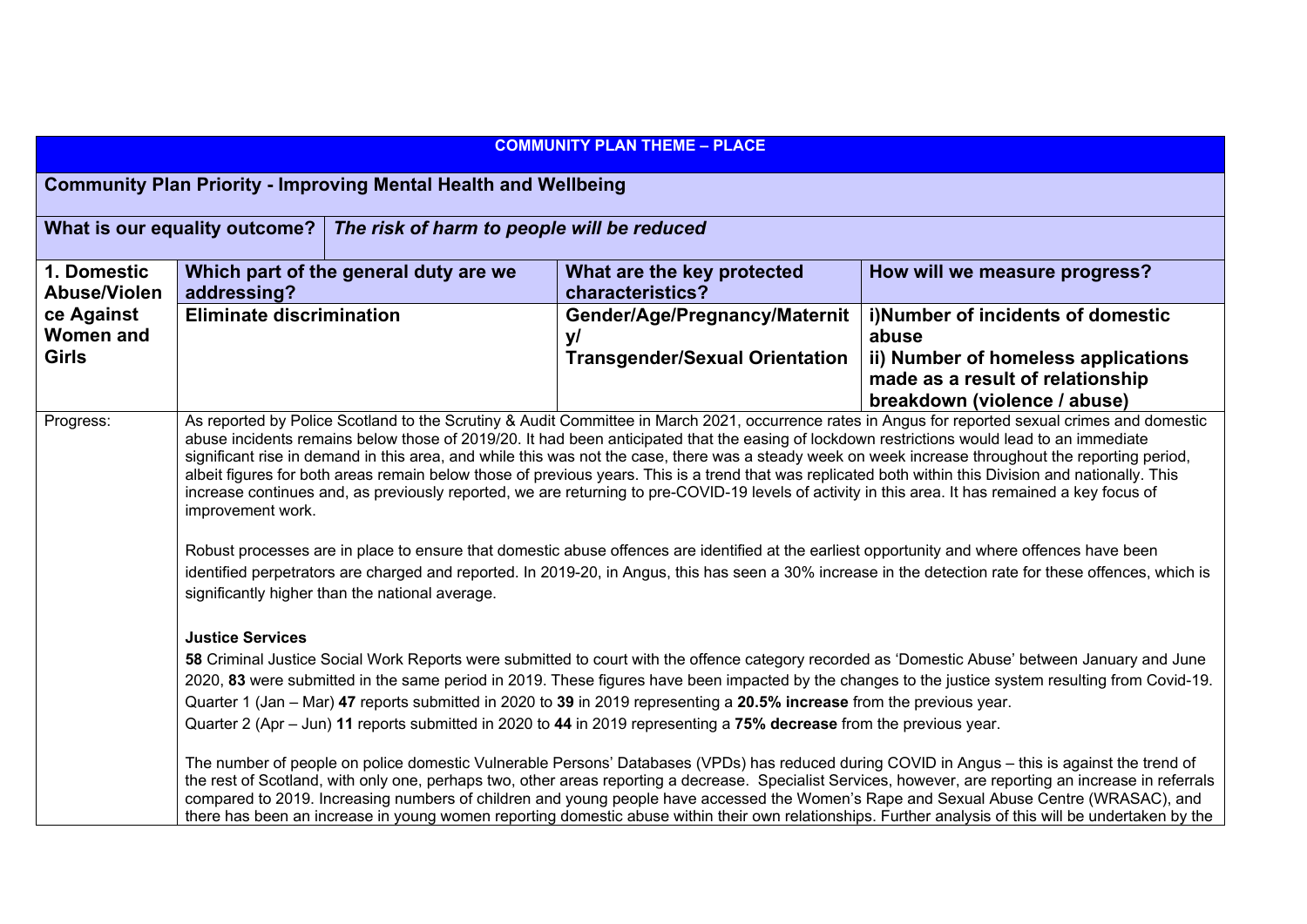|                                              | <b>Eliminate discrimination</b><br>Gender/Age/Pregnancy/<br>iii) Violence to women and girls is<br><b>Maternity</b><br>reduced                                                                                                                                                                                                                                                                                                                                                                                                                                                                                                                                                                                                                                                                                                                                                                                                                                                                                                                                                                                                                                                                                                                                                                                                                                                                |  |  |  |  |  |
|----------------------------------------------|-----------------------------------------------------------------------------------------------------------------------------------------------------------------------------------------------------------------------------------------------------------------------------------------------------------------------------------------------------------------------------------------------------------------------------------------------------------------------------------------------------------------------------------------------------------------------------------------------------------------------------------------------------------------------------------------------------------------------------------------------------------------------------------------------------------------------------------------------------------------------------------------------------------------------------------------------------------------------------------------------------------------------------------------------------------------------------------------------------------------------------------------------------------------------------------------------------------------------------------------------------------------------------------------------------------------------------------------------------------------------------------------------|--|--|--|--|--|
| What will we do<br>over the next 3<br>years? | We will continue to work with our community planning partners to reduce the numbers of incidents of gender based violence, including<br>$\bullet$<br>domestic abuse.<br>Further analysis of VPDs will be undertaken by the Angus Violence Against Women Partnership (AVAWP), with a view to implementing a<br>previously agreed AVAWP Performance Framework.<br>A new VPD Subgroup will be implemented to progress improving practice in relation to domestic abuse and a new AVAWP training<br>programme is under development.<br>Implement working groups to support the priorities of AVAWP, and ensure local authority leadership and representation on the groups.<br>$\bullet$<br>We will conduct case reviews with Angus Violence Against Women partners to evaluate the effectiveness of the Housing Domestic Abuse<br>policy, highlight developing practice, examples of effective partnership working and any gaps in service provision.<br>We will explore funding opportunities to provide enhanced home security measures across all tenures, to promote and strengthen women's<br>$\bullet$<br>rights to remain in their home, increasing safety and preventing homelessness.<br>Glen Isla project – create the Glens participation module and embed it into everyday practice. Develop trauma informed practice. More details<br>are in the accompanying Mainstreaming Report. |  |  |  |  |  |
|                                              | The Housing Service implemented a domestic abuse policy in September 2020, based on the recommendations from the Change, Justice, Fairness<br>research, Housing's Domestic Abuse Guidance for Social Landlords and following discussions with key stakeholders. The policy supports the aims<br>set out in the Rapid Rehousing Transition Plan by focusing on preventing homelessness wherever possible and maximising other opportunities for<br>women experiencing domestic abuse to access settled accommodation.<br>The Glens Projects are ongoing, and support vulnerable women, specifically those with children in need of protection. Given the significant<br>development of this project, details of this successful initiative can be found in the accompanying Mainstreaming report under evidence of good<br>practice.                                                                                                                                                                                                                                                                                                                                                                                                                                                                                                                                                           |  |  |  |  |  |
|                                              | MARAC (Multi Agency Risk Assessment Centres) – a Tayside Steering group has been re-established and will be undertaking improvement work in<br>relation to MARAC.<br>Safe and Together - as agreed with partners on AVAWP Safe and Together will be part of a wider approach to improving practice in relation to<br>Domestic Abuse. A new VPD Subgroup will be implemented to progress this and AVAWP training programme under development. Criminal,<br>Families and Justice staff who are Champions are progressing Safe and Together as a single agency delivering regular practice improvement<br>sessions and embedding the use of Safe and Together practice tools.                                                                                                                                                                                                                                                                                                                                                                                                                                                                                                                                                                                                                                                                                                                    |  |  |  |  |  |
|                                              | Angus Violence Against Women Partnership (AVAWP), with a view to implementing a previously agreed AVAWP Performance Framework. This local<br>data has been used to allocate financial support via the Winter Social Protection Fund and the Covid-19 Mental Health and Wellbeing Support for<br>children and families to ensure a range of supports are on offer.                                                                                                                                                                                                                                                                                                                                                                                                                                                                                                                                                                                                                                                                                                                                                                                                                                                                                                                                                                                                                             |  |  |  |  |  |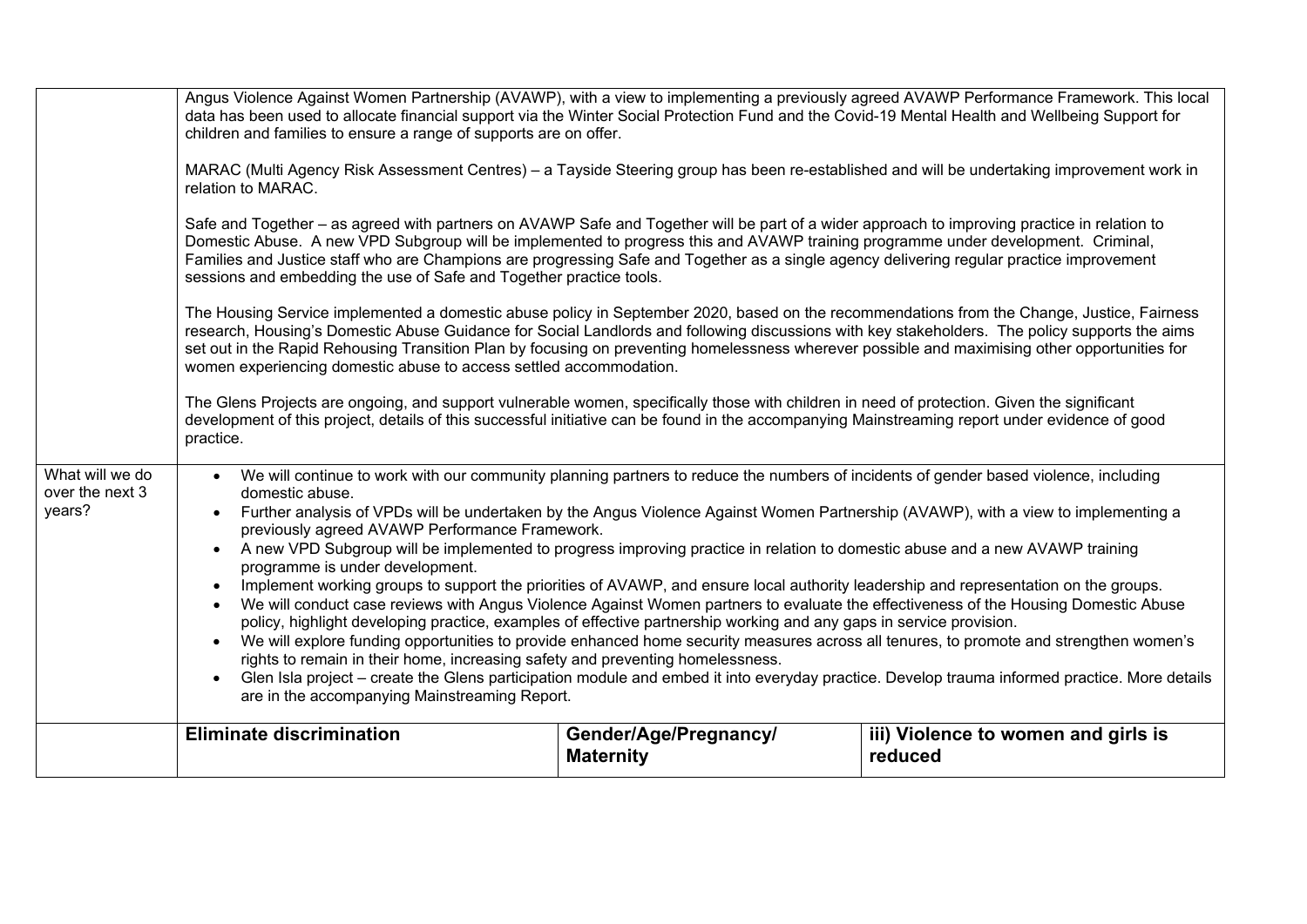| Progress:       | At the beginning of the Covid 19 pandemic, it was recognised that with a high percentage of staff working from home, there was an increased risk of<br>some being subjected to gender based violence. New Guidance was drawn up and implemented and was subsequently shared with COSLA and<br>equality colleagues across local authorities.                                                                                                                                                                                                                                                                                                                                                                                                                                                                                                                                                                                                                                                                                                      |                            |                               |  |  |
|-----------------|--------------------------------------------------------------------------------------------------------------------------------------------------------------------------------------------------------------------------------------------------------------------------------------------------------------------------------------------------------------------------------------------------------------------------------------------------------------------------------------------------------------------------------------------------------------------------------------------------------------------------------------------------------------------------------------------------------------------------------------------------------------------------------------------------------------------------------------------------------------------------------------------------------------------------------------------------------------------------------------------------------------------------------------------------|----------------------------|-------------------------------|--|--|
|                 | Although there have been a number of initiatives delivered by AVAWP during the 16 Days of Action over the years since 2016, 2020 was restricted<br>due to the pandemic. There were, however, daily posts of awareness raising messages on social media, and several training courses which took<br>place for staff, which were well received. In addition, two important surveys were undertaken in 2020:<br>1. Service users were asked about their experience of access to support, the barriers etc, during the pandemic, in order that we could take<br>cognisance of lessons learned.<br>2. An attitudes survey of gender based violence and gender issues generally, was promoted and completed by people who live/work in Angus.<br>Most questions were similar to the Scottish national attitudes survey on gender based violence, but with a few additions. Although some main<br>results were highlighted during 16 Days, full analyses of these are still to be made in 2021, along with benchmarking against the national<br>survey. |                            |                               |  |  |
| What will we do | Support AVAWP as core partners to deliver on improvements in AVAWP.<br>$\bullet$                                                                                                                                                                                                                                                                                                                                                                                                                                                                                                                                                                                                                                                                                                                                                                                                                                                                                                                                                                 |                            |                               |  |  |
| over the next 3 | Deliver training for Social Workers and other staff on coercive control.<br>$\bullet$                                                                                                                                                                                                                                                                                                                                                                                                                                                                                                                                                                                                                                                                                                                                                                                                                                                                                                                                                            |                            |                               |  |  |
| years?          | Look to use the results of the 2020 surveys to inform direction of practice from 2021.<br>$\bullet$<br>Continue delivering training in HTP and the protocols by holding lunchtime sessions for other practitioners such as social workers, and front-<br>$\bullet$                                                                                                                                                                                                                                                                                                                                                                                                                                                                                                                                                                                                                                                                                                                                                                               |                            |                               |  |  |
|                 | line staff.                                                                                                                                                                                                                                                                                                                                                                                                                                                                                                                                                                                                                                                                                                                                                                                                                                                                                                                                                                                                                                      |                            |                               |  |  |
|                 | Full analyses of the 2020 surveys will be undertaken in 2021, along with benchmarking against the national attitudes survey. We will look to<br>$\bullet$                                                                                                                                                                                                                                                                                                                                                                                                                                                                                                                                                                                                                                                                                                                                                                                                                                                                                        |                            |                               |  |  |
|                 | use the results of these to inform AVAWP's action plan.                                                                                                                                                                                                                                                                                                                                                                                                                                                                                                                                                                                                                                                                                                                                                                                                                                                                                                                                                                                          |                            |                               |  |  |
|                 | Look to take part in the Equally Safe Workforce Development Plan which will increase awareness of gender based violence issues by<br>$\bullet$<br>introducing e-learning accessible to all staff.                                                                                                                                                                                                                                                                                                                                                                                                                                                                                                                                                                                                                                                                                                                                                                                                                                                |                            |                               |  |  |
|                 | Continue awareness raising through work with schools and campaigns, including the 16 Days of Action<br>$\bullet$                                                                                                                                                                                                                                                                                                                                                                                                                                                                                                                                                                                                                                                                                                                                                                                                                                                                                                                                 |                            |                               |  |  |
|                 | Raise the profile of the work on going around Improving Mental Health and Wellbeing as part of the Community Plan priorities<br>$\bullet$                                                                                                                                                                                                                                                                                                                                                                                                                                                                                                                                                                                                                                                                                                                                                                                                                                                                                                        |                            |                               |  |  |
|                 | Protocols are being updated in partnership with Dundee colleagues.<br>$\bullet$                                                                                                                                                                                                                                                                                                                                                                                                                                                                                                                                                                                                                                                                                                                                                                                                                                                                                                                                                                  |                            |                               |  |  |
| 2. Financial    | Which part of the general duty are we                                                                                                                                                                                                                                                                                                                                                                                                                                                                                                                                                                                                                                                                                                                                                                                                                                                                                                                                                                                                            | What are the key protected | How will we measure progress? |  |  |
| <b>Scams</b>    | addressing?                                                                                                                                                                                                                                                                                                                                                                                                                                                                                                                                                                                                                                                                                                                                                                                                                                                                                                                                                                                                                                      | characteristics?           |                               |  |  |
|                 | <b>Eliminate discrimination</b><br><b>Age/Disability</b><br>Number of people affected by financial<br>scams                                                                                                                                                                                                                                                                                                                                                                                                                                                                                                                                                                                                                                                                                                                                                                                                                                                                                                                                      |                            |                               |  |  |
| Progress:       | Attendance at Financial Abuse Support Teams (FAST) meetings has become a regular occurrence for all partners. They are quickly<br>arranged multi agency responses e.g. responses to take action for adults identified as being at risk or those who have been financially<br>harmed. To date, the most vulnerable have tended to be the elderly and those suffering from mental health issues such as memory loss.<br>The process has been very successful with scams/financial harm being the most common reason for Trading Standards to attend.                                                                                                                                                                                                                                                                                                                                                                                                                                                                                               |                            |                               |  |  |
|                 | Over the 2-years' period                                                                                                                                                                                                                                                                                                                                                                                                                                                                                                                                                                                                                                                                                                                                                                                                                                                                                                                                                                                                                         |                            |                               |  |  |
|                 | • 127 vulnerable households were protected with call blockers of which 19 were dementia households                                                                                                                                                                                                                                                                                                                                                                                                                                                                                                                                                                                                                                                                                                                                                                                                                                                                                                                                               |                            |                               |  |  |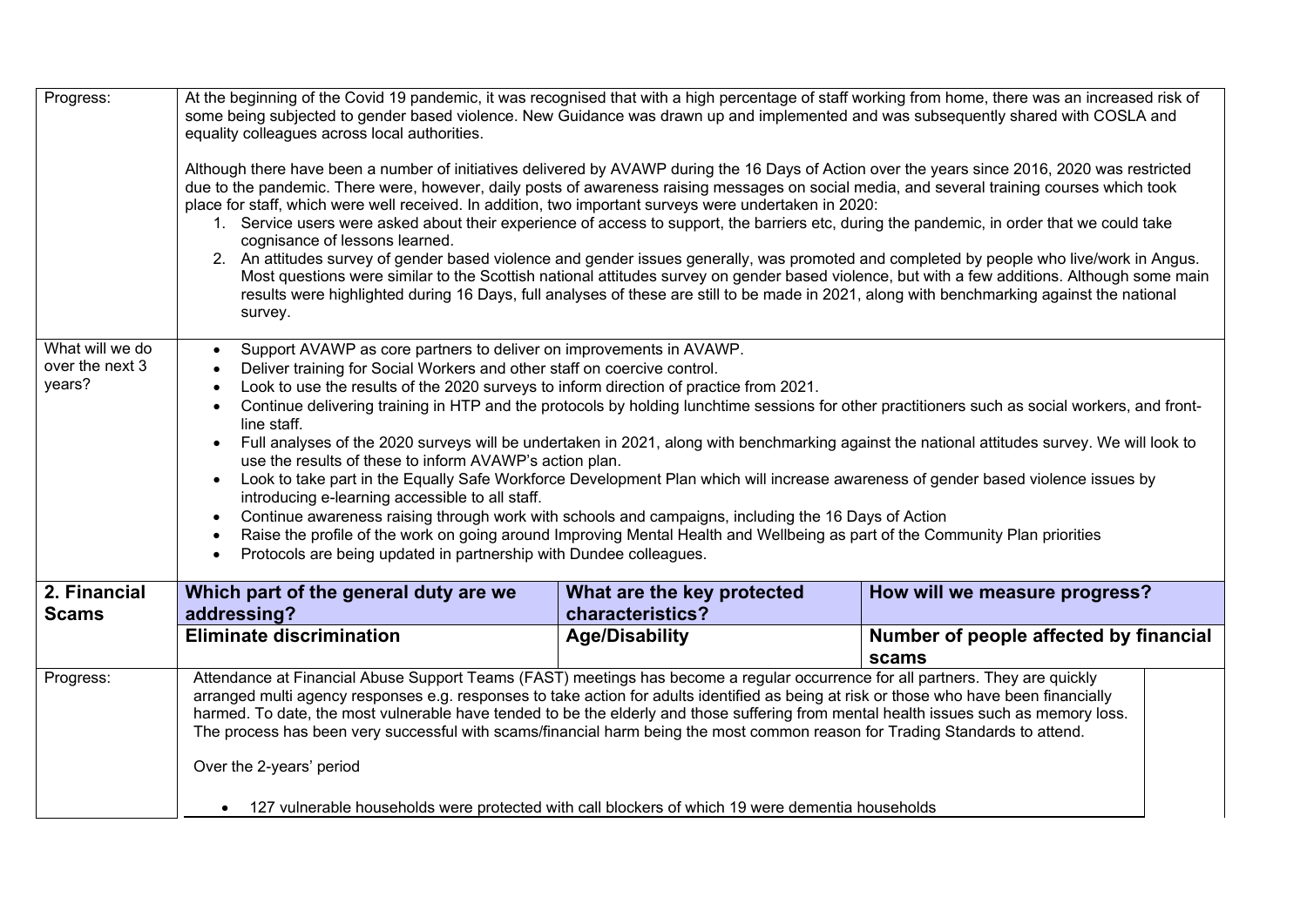|                                              | 39% of the calls received were nuisance or scam calls (one per day on average), and 99% of these were blocked<br>$\bullet$<br>56% of the calls the dementia households received were nuisance or scam calls (this is more nuisance calls than the other<br>$\bullet$                                                                                                                                                                                                                                                                                                                                                                                         |  |
|----------------------------------------------|--------------------------------------------------------------------------------------------------------------------------------------------------------------------------------------------------------------------------------------------------------------------------------------------------------------------------------------------------------------------------------------------------------------------------------------------------------------------------------------------------------------------------------------------------------------------------------------------------------------------------------------------------------------|--|
|                                              | households involved in this project - the dementia households were clearly being targeted)<br>47,177 nuisance and scam phone calls have already been blocked<br>$\bullet$                                                                                                                                                                                                                                                                                                                                                                                                                                                                                    |  |
|                                              | This leads to savings for vulnerable households of £99,368 and public services £89,918- a total saving of £189,286 in Angus.<br>$\bullet$                                                                                                                                                                                                                                                                                                                                                                                                                                                                                                                    |  |
|                                              | Angus is protecting vulnerable adults from nuisance phone calls and those who would scam them causing financial harm which tends<br>to lower the victim's self-esteem. In a recent study, victims were 2.4 times more likely than those who had not been targeted in this<br>way to be moved into more dependent/assisted living arrangements or to suffer acute illness.                                                                                                                                                                                                                                                                                    |  |
|                                              | Over the last 2 financial years, 341 complaints of people affected by financial scams have been investigated by Trading Standards, 4,138<br>people given scam prevention packs, 25 talks given reaching 2,412 people, 75 events attended.                                                                                                                                                                                                                                                                                                                                                                                                                    |  |
|                                              | Visits to Royal Mail delivery offices to engage with postal workers to raise awareness of scams through the post has been undertaken<br>together in partnership with Angus Heath & Social Care Adult Protection Team.                                                                                                                                                                                                                                                                                                                                                                                                                                        |  |
|                                              | Angus Council Trading Standards & Consumer Protection Services are currently working with Police Scotland and colleagues in their<br>neighbouring authority Dundee providing a joint working partnership for dealing with doorstep crime. Our own officer who acts as Lead<br>Officer for Doorstep crime for the Chartered Trading Standards institute (CTSI) throughout the UK provided joint training to police officers<br>training as "Police Champions" The aim is for Trading Standards to be made aware of these incidents asap as many offences for door<br>step crime generally fall within the remit of the legislation Trading Standards enforce. |  |
|                                              | The use of social media and the press has been and will continue to be used in awareness campaigns. Awareness raising with<br>vulnerable groups is undertaken, for example delivering sessions to those who care for clients who have dementia along with other<br>community groups.                                                                                                                                                                                                                                                                                                                                                                         |  |
|                                              | The Trading Standards teams deal with approximately 200 postal scam victims per year since working in partnership with the National<br>Trading Standards Scams Team (NTSST), some by letter, telephone or a prearranged visit in person.                                                                                                                                                                                                                                                                                                                                                                                                                     |  |
| What will we do<br>over the next 3<br>years? | Continue to participate in the Angus Financial Harm Sub-Committee Group.<br>Continue to work with Royal Mail to block mail scams.<br>$\bullet$<br>Continue to operate FAST to address imminent and actual financial harm.<br>$\bullet$<br>Continue to support call blocker installation to prevent scams by telephone<br>$\bullet$<br>Continue to support an overarching Angus Safer Communities Facebook/Twitter account as a depository for all community safety messages in<br>$\bullet$<br>Angus.                                                                                                                                                        |  |
|                                              | Continue to develop work with partner agencies to raise awareness of scams.<br>Continue to receive and deal with postal scam victims passed to us by the National Trading Standards Scams Team (NTSST)                                                                                                                                                                                                                                                                                                                                                                                                                                                       |  |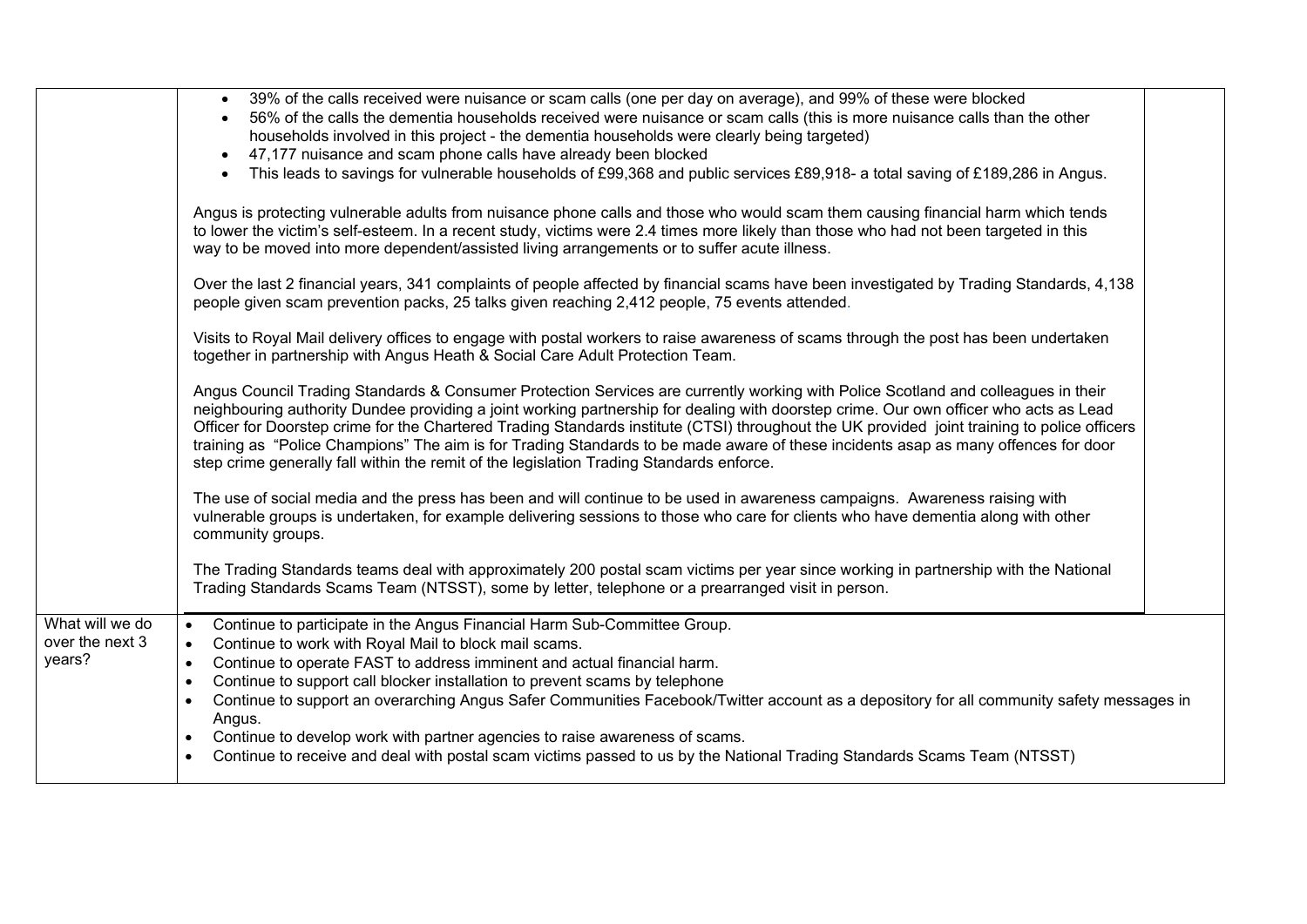| 3. Hate Crime                                | Eliminate discrimination, foster goods<br>relations                                                                                                                                                                                                                                                                                                                                                                                                                                                                                                                                                                                                                                                                                                                                    | All                                                                                                                          | Number of people subjected to hate<br>crime |  |
|----------------------------------------------|----------------------------------------------------------------------------------------------------------------------------------------------------------------------------------------------------------------------------------------------------------------------------------------------------------------------------------------------------------------------------------------------------------------------------------------------------------------------------------------------------------------------------------------------------------------------------------------------------------------------------------------------------------------------------------------------------------------------------------------------------------------------------------------|------------------------------------------------------------------------------------------------------------------------------|---------------------------------------------|--|
| Progress:                                    | As reported by Police Scotland to the Scrutiny & Audit Committee in March 2021, over the most recent period 1/4/20 - 31/12/20, the hate incidents in<br>Angus were:<br>54 race<br>1 religion<br>1 religion and race<br>5 disability<br>25 sexual orientation<br>2 other multiple<br>Therefore, the total number of hate incidents was 88, and 19 of those were racially aggravated crimes. This is an increase of one on the period 2019-<br>20. The detection rate for these crimes was 100% for 2020-21 (up from 96% in 2018).<br>There was a national hate crime awareness campaign driven by the police locally in 2020, using electronic material with no face to face promotion.<br>Material has been shared with different communities and local Third Party Reporting Centres. |                                                                                                                              |                                             |  |
|                                              | All Keep Safe premises in Tayside have been contacted by the police to see which are still able to be utilised by vulnerable people in crisis. Support<br>has been offered by way of new materials and online training videos. National meetings have taken place for support. Keep Safe lanyards have been<br>received and will be distributed to those requiring them.                                                                                                                                                                                                                                                                                                                                                                                                               |                                                                                                                              |                                             |  |
|                                              | A re-invigorated Hate Incidents Multi Agency Panel (HIMAP) meeting took place virtually with another scheduled for spring 2021. There is<br>enthusiasm from other prospective members, including some who are members of Protecting People Angus. Police Scotland along with the Angus<br>HIMAP will continue to monitor for any underlying trends.                                                                                                                                                                                                                                                                                                                                                                                                                                    |                                                                                                                              |                                             |  |
| What will we do<br>over the next 3<br>years? | Explore opportunities for working in collaboration with HIMAP in Dundee<br>Roll out a new system for recording and monitoring all hate incidents reported to/dealt with within the council<br>Develop and implement e-learning for all staff regarding defining and recording hate incidents.<br>$\bullet$<br>Continue to prioritise Gypsy Travellers as a minority group requiring particular attention.<br>$\bullet$<br>Continue to monitor hate incidents and hate crime via the Hate Incidents Multi-Agency Panel, and take targeted action where appropriate.<br>$\bullet$                                                                                                                                                                                                        |                                                                                                                              |                                             |  |
| 4. Safety                                    | Eliminate discrimination, advance<br>equality of opportunity and foster good<br>relations                                                                                                                                                                                                                                                                                                                                                                                                                                                                                                                                                                                                                                                                                              | All, young people<br>i)People feeling safe during the day<br>and night<br>ii)People have safe, stable, affordable<br>housing |                                             |  |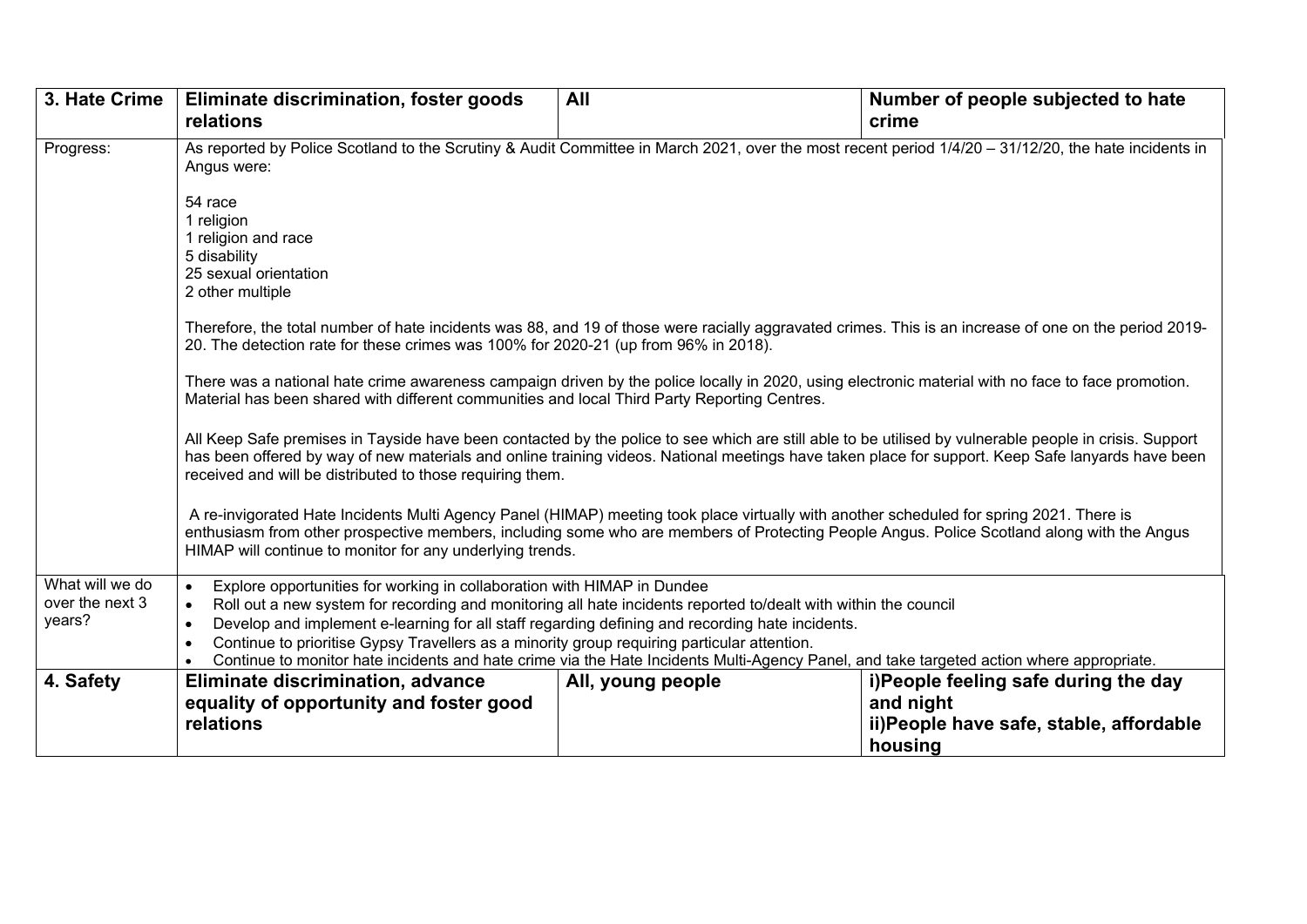| Progress: | From 1/4/20 - 31/12/20 Police Scotland reported that in Angus there have been reductions shown in violent crime, (including no murders) and<br>alongside the increases in detection rates for Angus, these are encouraging. With the easing of lockdown measures throughout the majority of the<br>reporting period, it was always anticipated that there may be a rise in instances of anti-social behaviour and potentially some disorder. Through<br>effective communication with the communities, the majority of incidents were amicably resolved without the need for enforcement. Although there was<br>an increase in the number of anti-social behaviour incidents (due to this encompassing breaches of the new public health regulations), the majority of<br>these reports were isolated incidents. Police Scotland continue to work with Angus Council Anti-Social Behaviour Team and main housing providers to<br>target the most prolific Anti Social Behaviour (ASB) offenders. |
|-----------|-------------------------------------------------------------------------------------------------------------------------------------------------------------------------------------------------------------------------------------------------------------------------------------------------------------------------------------------------------------------------------------------------------------------------------------------------------------------------------------------------------------------------------------------------------------------------------------------------------------------------------------------------------------------------------------------------------------------------------------------------------------------------------------------------------------------------------------------------------------------------------------------------------------------------------------------------------------------------------------------------|
|           | (i) In the most recent Citizen's survey, completed in 2020, the majority of participants (92%) stated their neighbourhood is a very safe place to live,<br>while a further 8% stated their neighbourhood was a fairly safe place to live. The proportion of participants who rated their neighbourhood as very safe<br>has increased since the previous survey, from 89% to 92% and is the highest reported since 2013.                                                                                                                                                                                                                                                                                                                                                                                                                                                                                                                                                                         |
|           | (ii) Quality of life in both the neighbourhood and in Angus has remained consistently high, maintaining the levels reported in 2015.                                                                                                                                                                                                                                                                                                                                                                                                                                                                                                                                                                                                                                                                                                                                                                                                                                                            |
|           | (ii) With regard to the environment and amenities in their local neighbourhood, satisfaction has remained consistently high, maintaining satisfaction<br>levels above 90% for the majority of aspects.                                                                                                                                                                                                                                                                                                                                                                                                                                                                                                                                                                                                                                                                                                                                                                                          |
|           | 446 new build affordable homes have been delivered since 2017/18, 40% of which has been delivered in Scottish Index of Multiple Deprivation (SIMD)<br>lowest quintile areas.                                                                                                                                                                                                                                                                                                                                                                                                                                                                                                                                                                                                                                                                                                                                                                                                                    |
|           | As well as increasing affordable homes, the Council is also focused on increasing the quality and energy efficiency of existing housing stock. Since<br>2019, we have:                                                                                                                                                                                                                                                                                                                                                                                                                                                                                                                                                                                                                                                                                                                                                                                                                          |
|           | Developed a Below Tolerable Standard Strategy, setting out how we will gather local data and support people to improve their homes<br>Continued to improve the energy efficiency of Council stock, meeting Energy Efficiency for Standard of Social Housing (EESSH) by December<br>2020, and ensuring all Council new builds meet the 'greener standard'<br>Provided a range of information and advice materials aimed at improving the condition of private sector homes<br>$\bullet$                                                                                                                                                                                                                                                                                                                                                                                                                                                                                                          |
|           | Responded to new minimum Energy Performance Certificates (EPC) standard expected to be introduced in the private rented sector;<br>$\bullet$<br>implementing data collection and awareness raising initiatives                                                                                                                                                                                                                                                                                                                                                                                                                                                                                                                                                                                                                                                                                                                                                                                  |
|           | Continued to administer our Home Energy Efficiency Programme (HEEPS) using our £2.5m allocation to assist over 730 households<br>$\bullet$<br>Secured additional (Eco) funding for private sector households, aimed at improving energy efficiency, house conditions and reducing fuel poverty<br>Continued to promote the Home Energy Scotland advice service, increasing the number of Angus residents seeking advice and assistance<br>(11,500 referrals since 2017/18) – leading to 1400 measures installed; 450 referrals for income maximisation; and over 400 households<br>switching supplier to reduce energy bills.                                                                                                                                                                                                                                                                                                                                                                   |
|           | Promoted the Priority Services Register (PRS) to Angus residents. The PRS is run by utility companies, offering a range of assistance to<br>households when utility supplies are affected.                                                                                                                                                                                                                                                                                                                                                                                                                                                                                                                                                                                                                                                                                                                                                                                                      |
|           | Work is underway to implement actions identified in Angus' Rapid Rehousing Transition Plan (RRTP) to help reduce the negative impacts of<br>homelessness on families and their children and ensure people who experience homelessness reach a settled housing outcome as quickly as possible.<br>We are continuing to see a reduction in homeless applications compared to same period last year. From 1/8/2019 to 31/01/2020, there were 310<br>applications, this has reduced to 241 applications in the same period this year (22% reduction). Main reason for homelessness continues to be<br>relationship breakdown/ asked to leave. As expected, the proportion of homeless applications following action by landlord / lender has reduced                                                                                                                                                                                                                                                |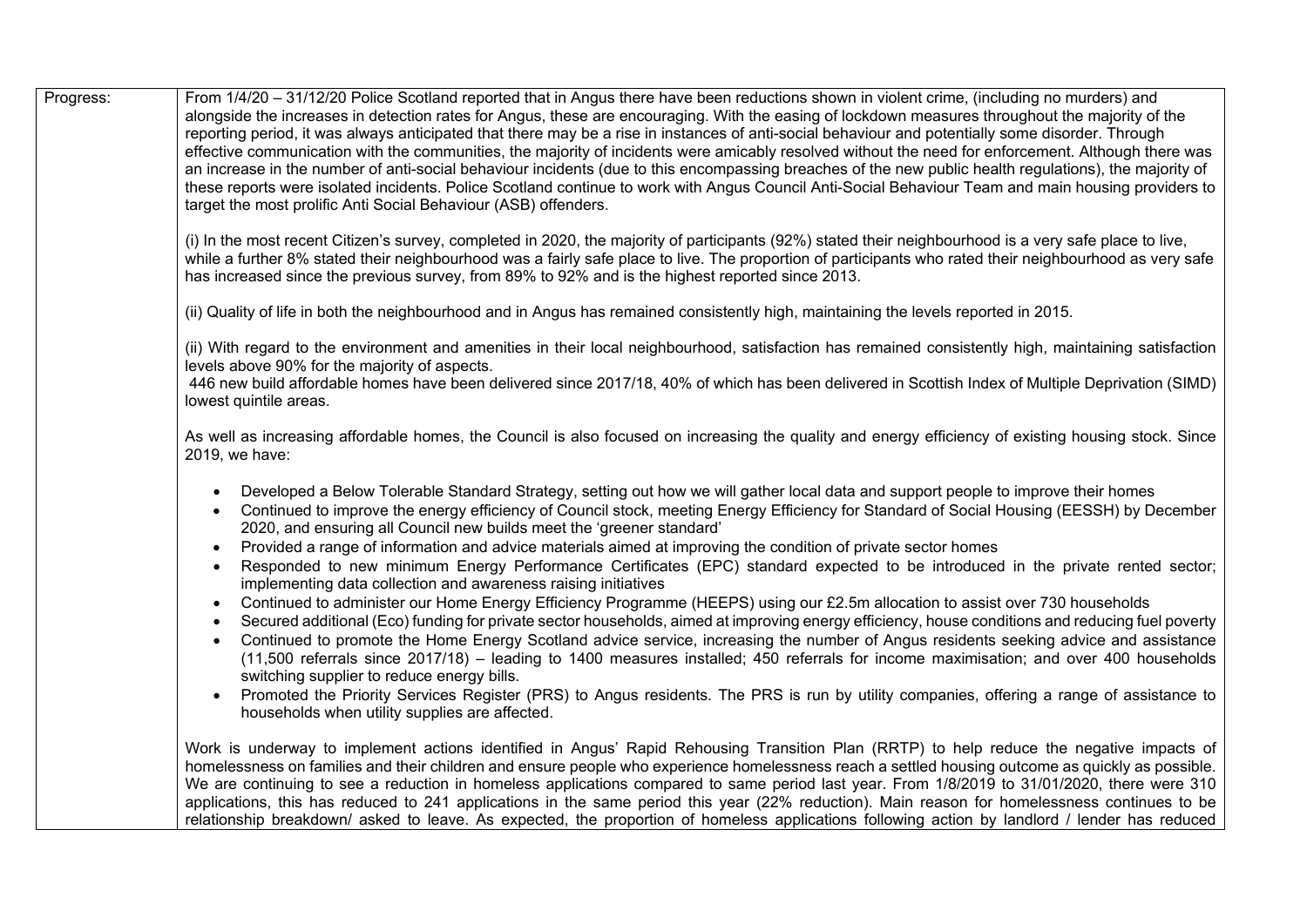significantly as a result of the protection against eviction measures introduced by the Scottish Government during the pandemic. It is anticipated that once these measures are lifted (expected end September 2021), homeless applications resulting from eviction action are likely to increase. Temporary accommodation occupancy peaked in August 2020 (134 households) however has reduced to 122 households at 31st January 2021. Notable achievement to date:

- Implementation of a revised prison protocol in line with the Sustainable Housing on Release for Everyone (SHORE) standards;
- Undertaken research into the support needs and outcomes of homeless households in Angus to inform future plans;
- Analysis of homeless need included in Housing Market Area housing need and demand profiles to inform affordable housing supply;
- Revised Section 11 process implemented, in line with recently published guidance to ensure earlier intervention and partnership working to prevent eviction action.
- Revised allocations policy and Choice Based Lettings (CBL) implemented from October 2020 continuing to monitor impact of CBL on % lets to homeless targets.
- Housing First implemented in November 2020. 2 support workers recruited, multi-agency Housing First panel established and training programme and awareness raising sessions completed. 6 referrals have been accepted to date.
- Mediation and Conflict Resolution service implemented in October 2020 referral pathway recently revised and awareness raising ongoing to increase referrals.
- Domestic abuse policy approved at committee and launched alongside operational guidance and training sessions for staff in September 2020.
- Project ongoing in partnership with Aberdeenshire and Aberdeen City with Crisis to improve housing options and support in the private rented sector – landlord and staff surveys completed and private rented sector market analysis is ongoing. Landlord and staff survey responses identified a requirement for increased support for PRS landlords and tenants therefore we are using the additional RRTP funding to create 2 new posts to build engagement with landlords in Angus, support people to access the Private Rented Sector (PRS) and be a first point of contact for tenants and landlords to prevent homelessness from the PRS.
- Private Rented Sector access schemes were launched in April 2020 and since then we have supported 20 households to access private sector accommodation across the 3 schemes, 6 applicants have applied for both Rent Deposit and Rent in Advance schemes.
- Launched Empty Homes Grant Fund the property must be let out at or below Local Housing Allowance levels for the relevant property size for a minimum of five years. Owners are also committed to renting their property to someone working with the housing service to explore their housing options.

Low rents are an important factor in poverty and child poverty. Angus Council has one of the lowest rent levels in Scotland (5th lowest local authority). This low rent base is just a platform for our preventative work which is more than just our core Housing services. Rent arrears, however, are rising, and they were prior to the pandemic, but Covid has exacerbated this problem.

The Community Housing Team service redesign was implemented from October 2019. The introduction of a generic housing officer approach means the average patch size has reduced from 450 to 150, with the aim of allowing housing officers to shift service provision to a more proactive and personalized footing, with an 'account management' approach where customers will get to know their housing officers better. By working closely with residents in the communities, we can make interventions at the point of contact which can improve people's lives or can prevent a negative change occurring. We can help maintain family stability, help household finances, and help prevent relationship breakdown, which in turn can help with health and wellbeing. This means we can be a platform for improved life chances, whether that is in educational attainment, employment and training, or household disposable income.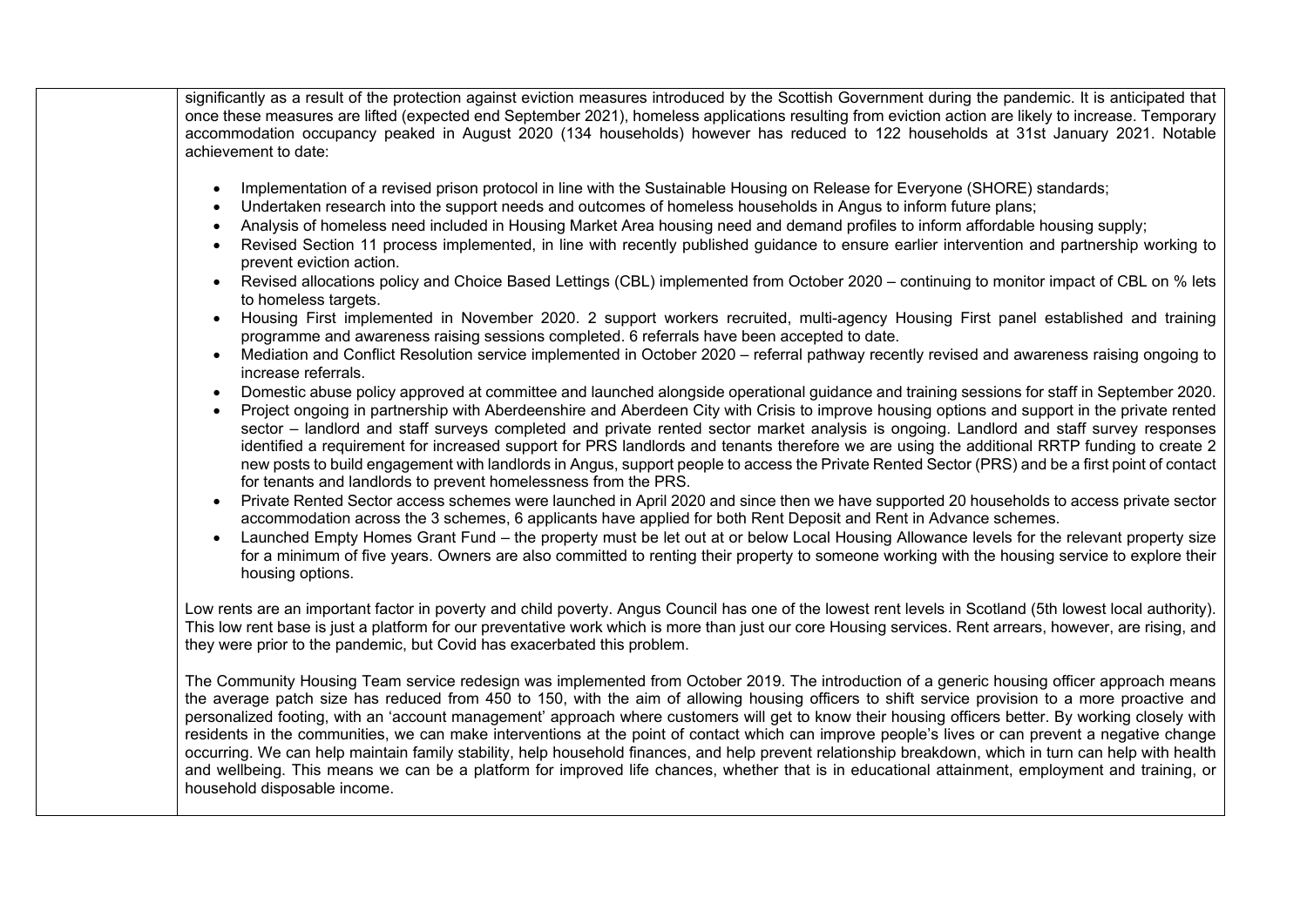|                                              | The Housing to 2040 Strategy was launched by the Scottish Government in March 2021 and is Scotland's first long-term national housing strategy. It<br>sets a vision for what housing will look like and how it will be provided to the people of Scotland, regardless of where they live and what point in their life<br>they are at and is based on principles of social justice, equality and human rights.                                                                                                                                                                                                                                                                                                                                                                                                                                                                                                                                                                                                                                                                                                                                                                                                                                                                                                                                                                                                                                                                                                                                                                                                                                                                             |
|----------------------------------------------|-------------------------------------------------------------------------------------------------------------------------------------------------------------------------------------------------------------------------------------------------------------------------------------------------------------------------------------------------------------------------------------------------------------------------------------------------------------------------------------------------------------------------------------------------------------------------------------------------------------------------------------------------------------------------------------------------------------------------------------------------------------------------------------------------------------------------------------------------------------------------------------------------------------------------------------------------------------------------------------------------------------------------------------------------------------------------------------------------------------------------------------------------------------------------------------------------------------------------------------------------------------------------------------------------------------------------------------------------------------------------------------------------------------------------------------------------------------------------------------------------------------------------------------------------------------------------------------------------------------------------------------------------------------------------------------------|
| What will we do<br>over the next 3<br>years? | Continue to task Community Wardens and police to patrol areas identified through analysis against the Community Safety priorities.<br>Look to develop participation in the I Am Me initiative which helps vulnerable people feel safer when out and about. The scheme involves local<br>businesses/organisations providing a safe place for vulnerable people to go for assistance, for the business/organisation to undertake some<br>training, and then advertise their participation in the scheme by displaying a window sticker. Uptake has been low to date.<br>An in-depth analysis of the relationship between housing and child poverty in Angus will be completed to help inform the development of the Local<br>Housing Strategy 2022-2027 and future upstream prevention activities.<br>Implementation of new PRS minimum EPC standards, ensuring PRS households live in warmer, energy efficient homes, thus reducing fuel costs<br>for occupants.<br>Housing Supply Programme - the Council is committed to overseeing a long term programme of new affordable housing development in Angus,<br>contributing to the Scottish Government's target to deliver 50,000 new affordable homes in the lifetime of this Parliament.<br>Continue to ensure people who experience homelessness reach a settled housing option as quickly as possible by progressing priorities and<br>actions identified in our Rapid Rehousing Transition Plan<br>Implement a Safer Homes Project as part of community benefits provided by our housing's new repairs contract<br>Consider the priorities identified in the Housing to 2040 Strategy in the development of our strategies and plans. |

| <b>Community Plan Priority – Improving Mental Health and Wellbeing</b> |                                                                                                                                                                                                             |                                               |                                                              |  |
|------------------------------------------------------------------------|-------------------------------------------------------------------------------------------------------------------------------------------------------------------------------------------------------------|-----------------------------------------------|--------------------------------------------------------------|--|
| What is our equality<br>outcome?                                       | <b>Licensing Board decisions are improved</b>                                                                                                                                                               |                                               |                                                              |  |
| 1. Increase Safety on<br><b>Licenced Premises</b>                      | Which part of the general duty are<br>we addressing?                                                                                                                                                        | What are the key protected<br>characteristics | How will we measure<br>progress?                             |  |
|                                                                        | Eliminate discrimination, advance<br>equality of opportunity                                                                                                                                                | Gender                                        | The number of people<br>using the 'Ask Angela'<br>initiative |  |
| Progress:                                                              | In 2019, equality and diversity training was delivered to voluntary members on the Licensing Board to ensure legislative requirements are<br>kept up to date and to provide necessary skills and knowledge. |                                               |                                                              |  |
| What will we do over the next<br>3 years?                              | A new Outcome for the Licensing Board is to support the Ask Angela initiative, and to encourage the participation of licensed premises in<br>Angus.                                                         |                                               |                                                              |  |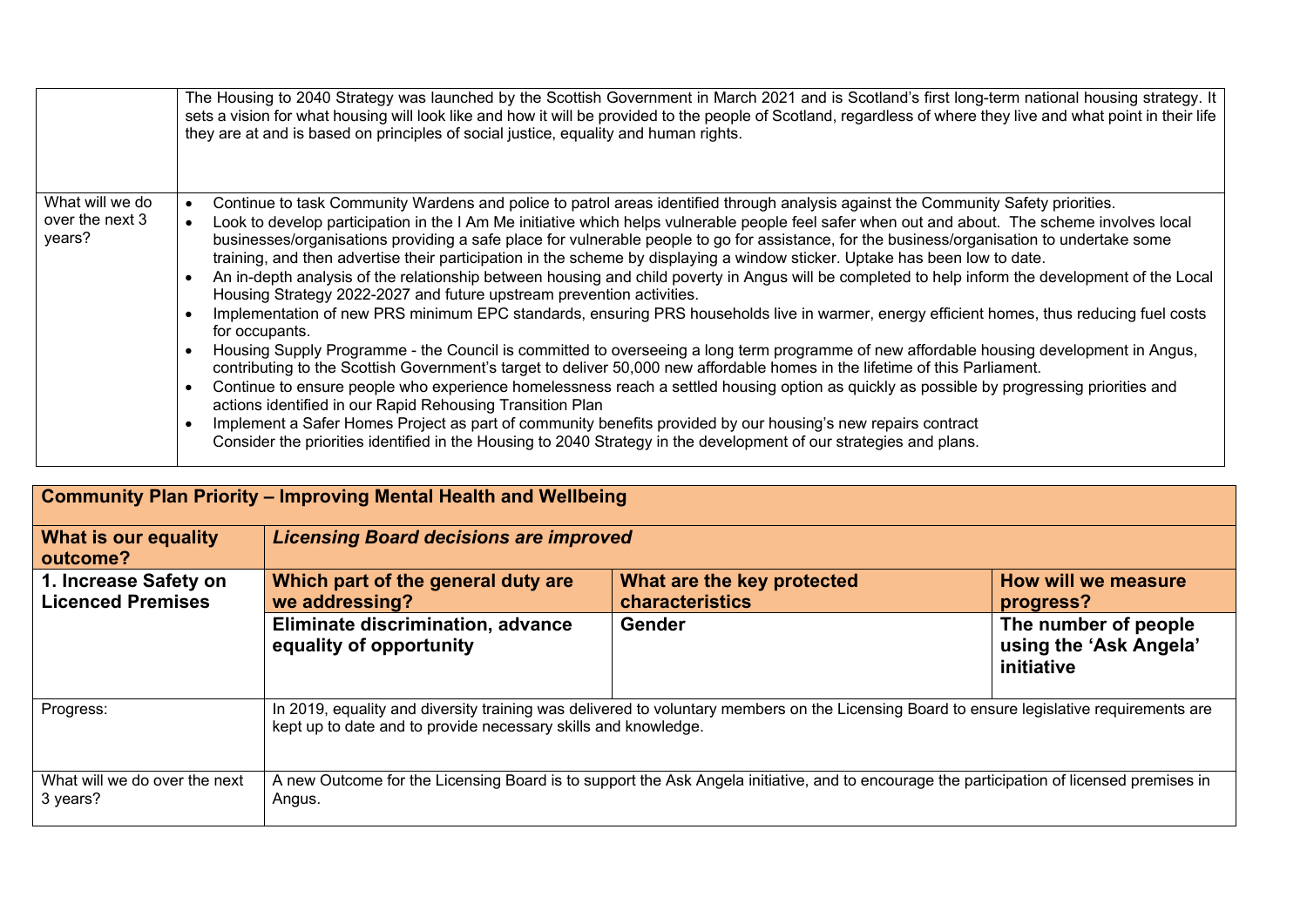| The initiative: If someone is on a date in a pub, bar or club, a member of the public can ask a member of staff for 'Angela'. Using the simple<br>code-word will alert the staff that there's an issue with who the person is with, and they will help them get out of the situation safely and<br>discreetly. For those premises taking part, posters will be displayed. This signals to customers that the bar staff are trained in Ask Angela. In<br>those premises staff know to take action if someone approaches the bar and asks if they can speak with 'Angela'. If that happens the staff<br>will discreetly offer to separate the individual asking for Angela from the person who is causing them discomfort or distress and ensure that<br>the person is able to leave safely. In any situation where a person becomes aggressive or is making threats to harm an individual or a<br>member of staff, the police will be called immediately. |
|----------------------------------------------------------------------------------------------------------------------------------------------------------------------------------------------------------------------------------------------------------------------------------------------------------------------------------------------------------------------------------------------------------------------------------------------------------------------------------------------------------------------------------------------------------------------------------------------------------------------------------------------------------------------------------------------------------------------------------------------------------------------------------------------------------------------------------------------------------------------------------------------------------------------------------------------------------|
| How this meets the equality objective<br>The objective is to encourage licensed premises to support/raise awareness of violence against women and girls.<br>It may often be the case that a woman or girl feels intimidated on a date. If they say nothing it can lead to incidents of violence later if they<br>end up alone with their date. Ask Angela will give anyone on a date (it is not gender specific) the opportunity to approach a member of staff<br>in a discrete manner to seek assistance. It is a preventive programme.<br>An initiative such as this will only be effective if all staff are fully aware of the campaign and have the confidence to act and support the<br>customer if they are approached for help.                                                                                                                                                                                                                   |
| Materials: http://www.areyouok.co.uk/im-a-professional/campaign-materials/ask-for-angela/                                                                                                                                                                                                                                                                                                                                                                                                                                                                                                                                                                                                                                                                                                                                                                                                                                                                |
| To progress this Outcome, the Board will :-                                                                                                                                                                                                                                                                                                                                                                                                                                                                                                                                                                                                                                                                                                                                                                                                                                                                                                              |
| Formally support the Ask Angela initiative.<br>Encourage licensed premises to sign up to the Ask Angela initiative and provide them with a copy of the Ask Angela Guidance.<br>Provide all new Personal Licence Holders with the Ask Angela Guidance explaining the aim of the initiative.<br>Give consideration to incorporating the Ask Angela initiative and guidance into our Statement of Licensing Policy at its next<br>Statement of Policy Review, linking it with the licensing objectives of securing public safety, and preventing crime and disorder.                                                                                                                                                                                                                                                                                                                                                                                        |

# **COMMUNITY PLAN THEME - PEOPLE**

**Community Plan Priority: Improving Mental Health and Wellbeing: We have improved the health and wellbeing of our people and inequalities are reduced**

**What is our equality outcome?** *People with a disability maximise their potential*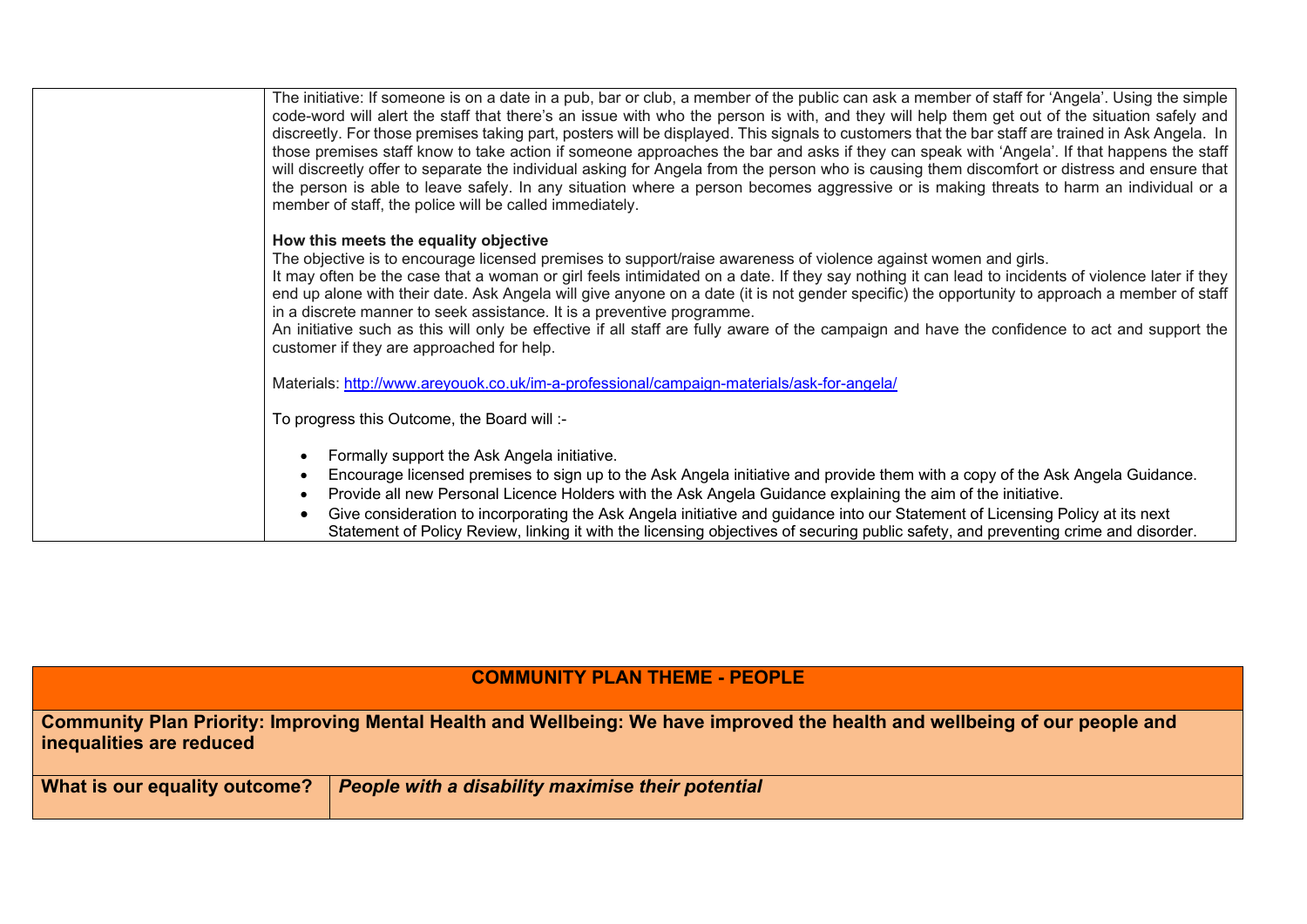| 1. Education, training,<br>employment, volunteering | Which part of the general<br>duty are we addressing?                                                                                                                                                                                                                                                                                                                                                                                                                                                                                                                                                                                                                                                                                                                                                                                                                                                                                                                                                                                                                                                                                                                                                                                                                                                                                                                                                  | What are the key protected<br>characteristics                                                                                                                                                                                                                                                                                                         | <b>How will we measure</b><br>progress?                                           |
|-----------------------------------------------------|-------------------------------------------------------------------------------------------------------------------------------------------------------------------------------------------------------------------------------------------------------------------------------------------------------------------------------------------------------------------------------------------------------------------------------------------------------------------------------------------------------------------------------------------------------------------------------------------------------------------------------------------------------------------------------------------------------------------------------------------------------------------------------------------------------------------------------------------------------------------------------------------------------------------------------------------------------------------------------------------------------------------------------------------------------------------------------------------------------------------------------------------------------------------------------------------------------------------------------------------------------------------------------------------------------------------------------------------------------------------------------------------------------|-------------------------------------------------------------------------------------------------------------------------------------------------------------------------------------------------------------------------------------------------------------------------------------------------------------------------------------------------------|-----------------------------------------------------------------------------------|
|                                                     | Eliminate discrimination,<br>advance equality of<br>opportunity                                                                                                                                                                                                                                                                                                                                                                                                                                                                                                                                                                                                                                                                                                                                                                                                                                                                                                                                                                                                                                                                                                                                                                                                                                                                                                                                       | Disability/Gender/Age                                                                                                                                                                                                                                                                                                                                 | Number of people with<br>disabilities in employment,<br>training and volunteering |
| Progress:                                           | The number of people identifying themselves as having a disability, registered with Economic Development Skills Team and/or<br>16+ Opportunities for All who moved into employment is 7 (April 2019 to March 2020).                                                                                                                                                                                                                                                                                                                                                                                                                                                                                                                                                                                                                                                                                                                                                                                                                                                                                                                                                                                                                                                                                                                                                                                   |                                                                                                                                                                                                                                                                                                                                                       |                                                                                   |
| What will we do over the next 3 years?              | $\bullet$<br>employment.                                                                                                                                                                                                                                                                                                                                                                                                                                                                                                                                                                                                                                                                                                                                                                                                                                                                                                                                                                                                                                                                                                                                                                                                                                                                                                                                                                              | Increase the number of people with a disability accessing employment, training and volunteering opportunities<br>Skills Team will work with external providers to support disabled parents into employment and in work support.<br>We will work with partners to provide volunteering opportunities for those who are not ready to take the step into |                                                                                   |
| 2. Self Directed Support (SDS)                      | <b>Advance equality of</b><br>opportunity                                                                                                                                                                                                                                                                                                                                                                                                                                                                                                                                                                                                                                                                                                                                                                                                                                                                                                                                                                                                                                                                                                                                                                                                                                                                                                                                                             | Disability/Age                                                                                                                                                                                                                                                                                                                                        | Number of young people and<br>carers satisfied with self<br>directed support      |
| Progress:                                           | The Angus Health & Social Health Care Partnership took delegated responsibility for adult social care and community based<br>health services from 1 April 2016, therefore the IJB will report on these, however the council can report on Self Directed Support<br>(SDS) for children's services.<br>Changes at national level to the independent living fund have in part affected the number of people having opportunities to be<br>engaged with their communities. Learning disability services continue to mitigate against this by progressing a wider range of day<br>opportunities, support and work in partnership with Dundee and Angus College.<br>A SDS group was established within children's services which agreed our approach to the implementation of SDS for children and<br>their families, including the development of guidance for staff, updated carer's assessment template and an information leaflet for<br>parents/carers.<br>All cases open with the children and disabilities team have an up-to-date assessment and plan, and where appropriate, SDS is<br>used to support the delivery of the plan and agreed outcomes. Feedback from parents and carers is being collated via a parent<br>feedback questionnaire. Thus far feedback has been around preferences of hours being set rather than a weekly monetary budget<br>and feedback regarding services on offer. |                                                                                                                                                                                                                                                                                                                                                       |                                                                                   |
| What will we do over the next 3 years?              | Continue to develop and progress SDS for young people in Angus and review the implementation of SDS in children's<br>services (already underway). A parent questionnaire has been sent out (end of February 2021 return date)<br>Outreach project is underway being piloted via COVID 19 funds.                                                                                                                                                                                                                                                                                                                                                                                                                                                                                                                                                                                                                                                                                                                                                                                                                                                                                                                                                                                                                                                                                                       |                                                                                                                                                                                                                                                                                                                                                       |                                                                                   |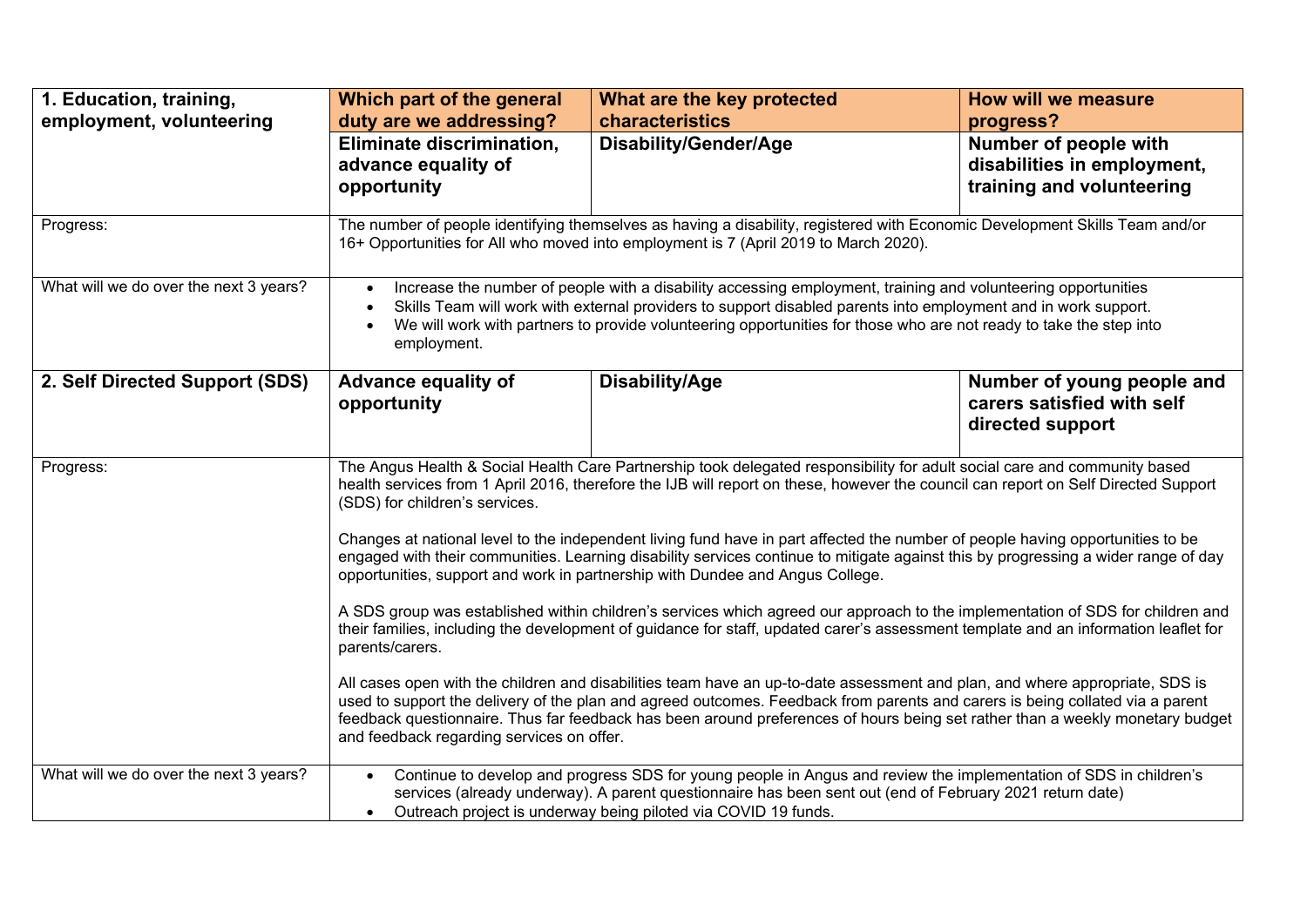|                                                         | Independent living skills and group work also being piloted via outreach.<br>These two above will continue to develop as SDS focuses on a more personalised approach to support planning. |                                                                                                                                                                                                                                                                                                                                                                                                                                                                                                                                                                                                                                                                                                                                                                                                                                                                                                                                                                                                                                                                                                                                                                                                                                                                                                                                                                                                                                                                                                                                                                                                                                                                                                                                                                                                                                                                                                                                                                                                                                                                                                                                                                                                                                                                                                                              |                                                                                                              |  |
|---------------------------------------------------------|-------------------------------------------------------------------------------------------------------------------------------------------------------------------------------------------|------------------------------------------------------------------------------------------------------------------------------------------------------------------------------------------------------------------------------------------------------------------------------------------------------------------------------------------------------------------------------------------------------------------------------------------------------------------------------------------------------------------------------------------------------------------------------------------------------------------------------------------------------------------------------------------------------------------------------------------------------------------------------------------------------------------------------------------------------------------------------------------------------------------------------------------------------------------------------------------------------------------------------------------------------------------------------------------------------------------------------------------------------------------------------------------------------------------------------------------------------------------------------------------------------------------------------------------------------------------------------------------------------------------------------------------------------------------------------------------------------------------------------------------------------------------------------------------------------------------------------------------------------------------------------------------------------------------------------------------------------------------------------------------------------------------------------------------------------------------------------------------------------------------------------------------------------------------------------------------------------------------------------------------------------------------------------------------------------------------------------------------------------------------------------------------------------------------------------------------------------------------------------------------------------------------------------|--------------------------------------------------------------------------------------------------------------|--|
| <b>What is our equality outcome?</b>                    | We will provide services to people with disabilities in the community using British Sign Language<br>(BSL) and other means to enable them to communicate more appropriately with us       |                                                                                                                                                                                                                                                                                                                                                                                                                                                                                                                                                                                                                                                                                                                                                                                                                                                                                                                                                                                                                                                                                                                                                                                                                                                                                                                                                                                                                                                                                                                                                                                                                                                                                                                                                                                                                                                                                                                                                                                                                                                                                                                                                                                                                                                                                                                              |                                                                                                              |  |
| 3. Provision of BSL and other<br>forms of communication | <b>Advance equality of</b><br>opportunity                                                                                                                                                 | Disability/Age                                                                                                                                                                                                                                                                                                                                                                                                                                                                                                                                                                                                                                                                                                                                                                                                                                                                                                                                                                                                                                                                                                                                                                                                                                                                                                                                                                                                                                                                                                                                                                                                                                                                                                                                                                                                                                                                                                                                                                                                                                                                                                                                                                                                                                                                                                               | <b>BSL users and other people</b><br>with disabilities are satisfied<br>with the council's<br>communications |  |
| Progress:                                               | <b>British Sign Language (BSL):</b><br>may be reinstated for October 2021.<br>via Always Learning.<br>Accessible Communication for other people with Disabilities:<br>other engagement.   | The new statutory requirement for the council to produce a BSL action plan resulted in a working group of all council services<br>affected to develop a consultation and engagement strategy with BSL users. Angus Council worked in collaboration with Dundee<br>and Perth & Kinross councils and held two engagement sessions - one to find out what BSL users wanted and the second to put<br>forward our draft action plan for their approval. These were successful events, and ideas from these sessions were used to<br>develop our BSL plan. Our BSL Plan was due to be renewed in October 2020, but this was postponed due to the pandemic. This<br>During this period, we have worked in partnership with Dundee City Council and Deaflinks to develop a video project which<br>employs BSL users as interpreters for BSL videos. A number of videos were produced for our respective websites.<br>As a result of the activity during 16 Days of Action to tackle violence against women and girls held during 2020, we received<br>feedback that women BSL users were unaware of what rape is, and several women realised they had previously been raped. As a<br>result, Angus Council commissioned a BSL information video about rape with the involvement of the Women's Rape and Sexual<br>Assault Centre and launched it during the 16 Days of Action. We received feedback from the BSL community that it was a<br>valuable and powerful initiative, and we have been approached for it to be used on a national basis.<br>In March 2020, there were two sessions of BSL/Deaf awareness training scheduled to be delivered by Deaf Links for a range of<br>employees of the council and ANGUSalive, but only one went ahead due to Covid 19. There are another two sessions available in<br>spring 2021 for any member of staff to sign up for, and these will be delivered virtually.<br>We have also adopted, with their permission, Dundee City Council's sensory awareness training, which is available to all our staff<br>It has been agreed that people with disabilities will be offered the opportunity to be involved and consulted with, regarding changes<br>to the council's website, and corporate design. This could be by way of involvement via the council led Angus Disability Forum, or |                                                                                                              |  |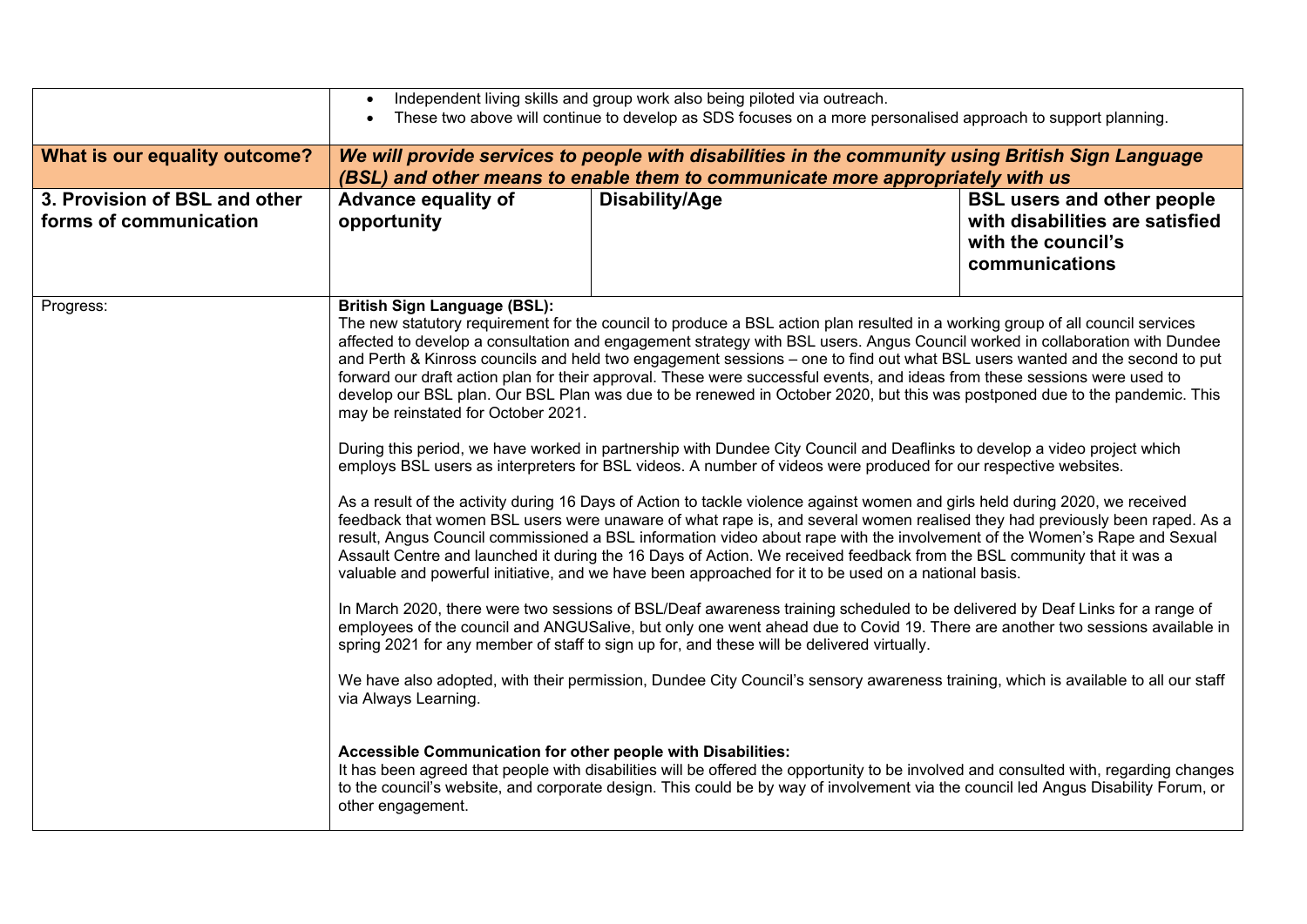| What will we do over the next 3 years? | We will involve BSL users, the wider deaf community, and those with visual impairments, (or organisations representing<br>them) in the use of See Hear sensory money<br>We will continue to use the video project to ensure there is a long-term sustainable social enterprise of BSL users<br>providing the videos, as producers, interpreters etc. themselves<br>We will continue to promote BSL on our website<br>We will have a translation and interpretation service which is effective and satisfactory for BSL users<br>Engage with BSL users to provide the information etc that they would find most useful. We will use the feedback from the<br>BSL users roadshows, to be held in spring-summer 2021 to inform our actions<br>We will continue to promote ContactSCOTLAND in our services<br>We will work to ensure that Deaf BSL and hard of hearing or deafened people have an accessible alternative to<br>ACCESSLine when trying to contact the council.<br>We will ensure that the council's ambition to be digital by default does not exclude people who, for whatever means,<br>cannot use the digital provision available.<br>We will consult and involve people with disabilities in changes to the council's website and corporate design.                                                                                                                                                                                                                                                                                                                                                                                                                                                                              |     |                                                                       |
|----------------------------------------|-------------------------------------------------------------------------------------------------------------------------------------------------------------------------------------------------------------------------------------------------------------------------------------------------------------------------------------------------------------------------------------------------------------------------------------------------------------------------------------------------------------------------------------------------------------------------------------------------------------------------------------------------------------------------------------------------------------------------------------------------------------------------------------------------------------------------------------------------------------------------------------------------------------------------------------------------------------------------------------------------------------------------------------------------------------------------------------------------------------------------------------------------------------------------------------------------------------------------------------------------------------------------------------------------------------------------------------------------------------------------------------------------------------------------------------------------------------------------------------------------------------------------------------------------------------------------------------------------------------------------------------------------------------------------------------------------------------------------------------------------|-----|-----------------------------------------------------------------------|
| <b>What is our equality outcome?</b>   | We will provide flexible and responsive services to carers to enable them to continue in their caring<br>roles                                                                                                                                                                                                                                                                                                                                                                                                                                                                                                                                                                                                                                                                                                                                                                                                                                                                                                                                                                                                                                                                                                                                                                                                                                                                                                                                                                                                                                                                                                                                                                                                                                  |     |                                                                       |
| 4. Support for Young Carers            | <b>Advance equality of</b><br>opportunity                                                                                                                                                                                                                                                                                                                                                                                                                                                                                                                                                                                                                                                                                                                                                                                                                                                                                                                                                                                                                                                                                                                                                                                                                                                                                                                                                                                                                                                                                                                                                                                                                                                                                                       | Age | Developments/activities in<br>the service provided to young<br>carers |
| Progress:                              | Young Carers Statement Guidance for Practitioners was issued to all schools in the spring of 2019. This was accompanied by<br>materials to provide training to school staff.<br>Training was made available to senior leaders in secondary schools on Angus Young Carers Service which also included information<br>sharing session on Young Carer's Grant delivered by Social Security Scotland in October 2019.<br>A Befriending Service is being developed within Angus Young Carers following the successful securing of funding for three years<br>from the NHS Community Innovation Fund.<br>Young Carers' Virtual Groups - throughout lockdown there have been two weekly virtual ZOOM groups for young carers aged 8-<br>11yrs and 12-15yrs. The virtual groups gave the young carers the opportunity to get some respite within their family home, and to<br>catch up with staff and other young people whilst also having some FUN!! The groups took part in a variety of activities, some of<br>which involved prizes! Young carers particularly enjoyed all types of quizzes, virtual bingo, scavenger hunts and show and tell.<br>Young cares also took part in a virtual bake-off, a 10,000 step challenge, virtual 'hangman', an escape room and agencies popped<br>in to provide young carers with information and to raise awareness. During the pandemic, the virtual groups have provided young<br>carers with 112 hours of respite while being at home.<br>Activity Packs for Young Carers- Usual holiday activities were impossible due to Covid-19, therefore, throughout lockdown we<br>provided 210 activity packs and delivered them to 58 young carers. The packs supplied a range of different activities which were |     |                                                                       |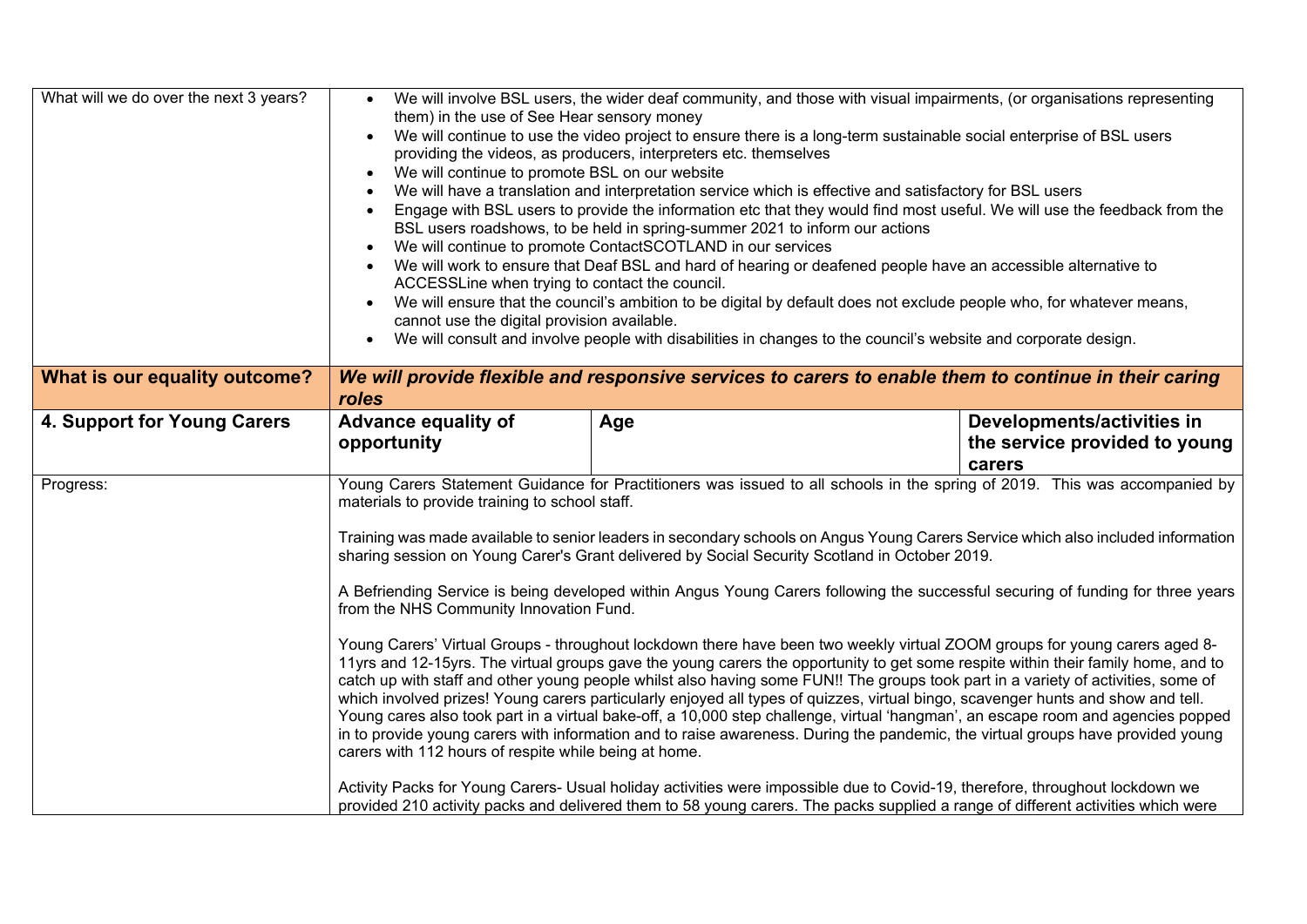|                                                                                                                                                                                                                                                                                                                                                                                                                        |                                             | fun, creative and helped promoted the young people's well-being. The packs encouraged young carers to take a break from their<br>caring roles while being at home.                                                                                                                                                                                                                                                                                                                                                                                                                                                                                                                             |                                                |                                                    |  |
|------------------------------------------------------------------------------------------------------------------------------------------------------------------------------------------------------------------------------------------------------------------------------------------------------------------------------------------------------------------------------------------------------------------------|---------------------------------------------|------------------------------------------------------------------------------------------------------------------------------------------------------------------------------------------------------------------------------------------------------------------------------------------------------------------------------------------------------------------------------------------------------------------------------------------------------------------------------------------------------------------------------------------------------------------------------------------------------------------------------------------------------------------------------------------------|------------------------------------------------|----------------------------------------------------|--|
|                                                                                                                                                                                                                                                                                                                                                                                                                        |                                             | During the Easter school holidays 2020 we provided Easter-themed packs for young carers. These included: arts & crafts<br>activities, challenges, a miniature garden, puzzle worksheets and an Easter egg. Over the six weeks of the Summer, we delivered<br>180 activity packs to 30 young carers. These packs were delivered each week and all contained a different activity. The Summer<br>packs included: a paint your own pottery money bank, knitting kits, bug hotels, create your own t-shirt, raised beds, compost and<br>plants, and colouring packs .We also uploaded tutorial videos and pictures onto our closed Facebook groups to show how to build<br>and assemble the packs. |                                                |                                                    |  |
|                                                                                                                                                                                                                                                                                                                                                                                                                        |                                             | Sustainable Kirriemuir and Grow Angus provided the young carers with raised beds, compost and plants so that they could grow<br>their own produce.                                                                                                                                                                                                                                                                                                                                                                                                                                                                                                                                             |                                                |                                                    |  |
| In Carers' Week 2020, a Young Carers' Service Co-ordinator at the Angus Carers Centre produced a video following the theme<br>that year of making carers visible. Young Carers from Peth & Kinross Association of Voluntary Service (PKAV), Dundee Carers<br>Centre and Angus Young Carers came together virtually to highlight young people in an unpaid caring role, and is available on the<br>Angus Carers website |                                             |                                                                                                                                                                                                                                                                                                                                                                                                                                                                                                                                                                                                                                                                                                |                                                |                                                    |  |
| What will we do over the next 3 years?                                                                                                                                                                                                                                                                                                                                                                                 |                                             | Review and update the Schools Policy for Young Carers and the Young Carers Statement ensuring that United Nations<br>Convention on the Rights of the Child (UNCRC) and the Carers (Scotland) Act 2016 are fully taken cognisance of.                                                                                                                                                                                                                                                                                                                                                                                                                                                           |                                                |                                                    |  |
|                                                                                                                                                                                                                                                                                                                                                                                                                        |                                             | Develop an on-line training module for Angus schools and partners.<br>Hold virtual groups on a fortnightly basis for young carers to go along and get involved.                                                                                                                                                                                                                                                                                                                                                                                                                                                                                                                                |                                                |                                                    |  |
|                                                                                                                                                                                                                                                                                                                                                                                                                        |                                             |                                                                                                                                                                                                                                                                                                                                                                                                                                                                                                                                                                                                                                                                                                | <b>COMMUNITY PLAN THEME - ECONOMY</b>          |                                                    |  |
|                                                                                                                                                                                                                                                                                                                                                                                                                        |                                             | Community Plan Priority – Improving Accessibility and connectivity: A reduced carbon footprint                                                                                                                                                                                                                                                                                                                                                                                                                                                                                                                                                                                                 |                                                |                                                    |  |
| What is our equality<br>outcome?                                                                                                                                                                                                                                                                                                                                                                                       | People will find it easy to travel in Angus |                                                                                                                                                                                                                                                                                                                                                                                                                                                                                                                                                                                                                                                                                                |                                                |                                                    |  |
| 1. Improve accessible<br>and active travel                                                                                                                                                                                                                                                                                                                                                                             |                                             | Which part of the general duty are we<br>addressing?                                                                                                                                                                                                                                                                                                                                                                                                                                                                                                                                                                                                                                           | What are the key<br>protected characteristics/ | How will we measure progress?                      |  |
|                                                                                                                                                                                                                                                                                                                                                                                                                        |                                             | Advance equality of opportunity,<br>eliminate discrimination                                                                                                                                                                                                                                                                                                                                                                                                                                                                                                                                                                                                                                   | <b>Disability/Age/Gender</b>                   | Improvements made to travelling in<br><b>Angus</b> |  |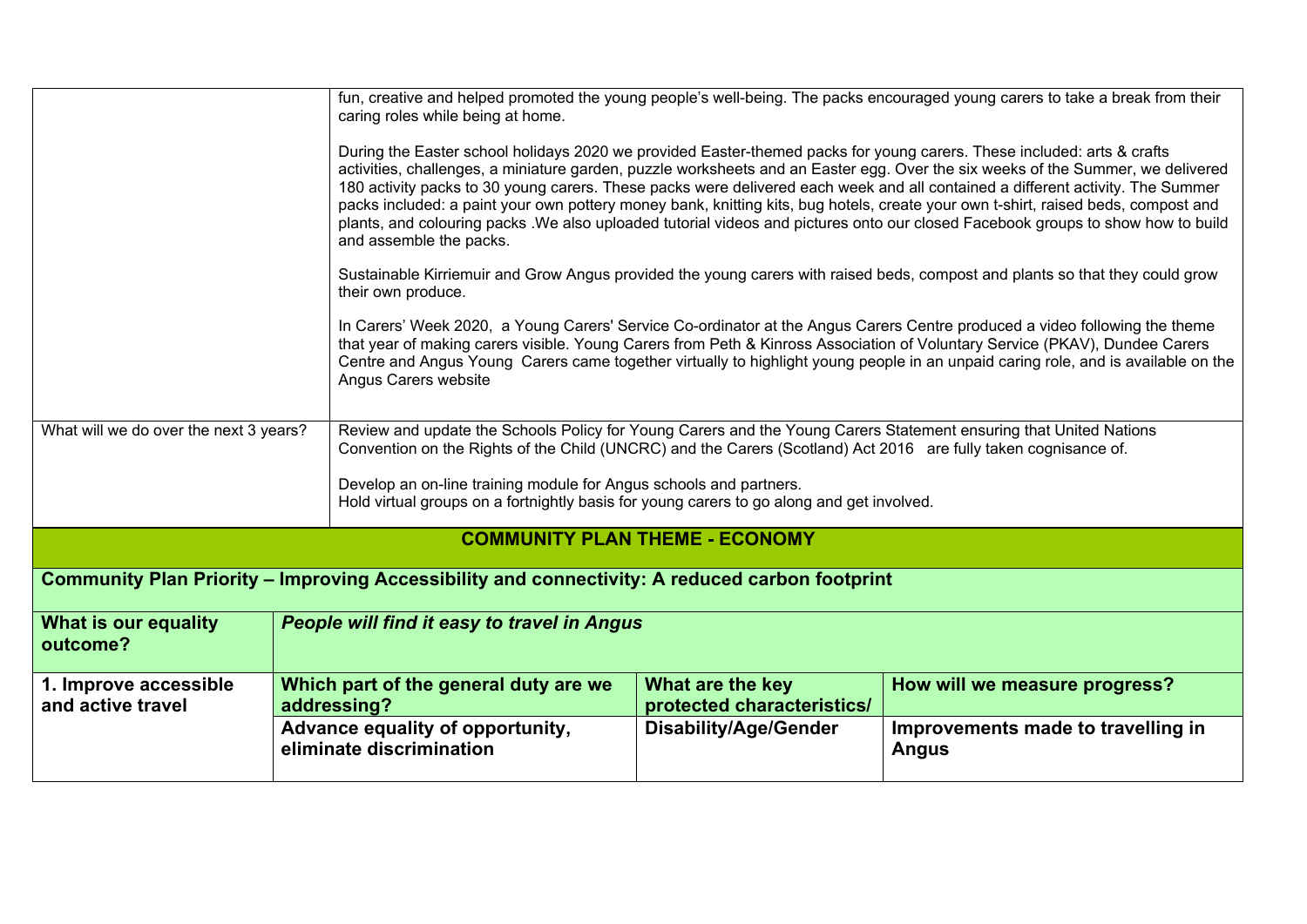| Progress: |                                                                                                                                                                                                                                                                                                                                                                                                                                                                                                                                                                                                                                                                                                              |
|-----------|--------------------------------------------------------------------------------------------------------------------------------------------------------------------------------------------------------------------------------------------------------------------------------------------------------------------------------------------------------------------------------------------------------------------------------------------------------------------------------------------------------------------------------------------------------------------------------------------------------------------------------------------------------------------------------------------------------------|
|           | A new Angus Transport Network commenced in 2021 involving representation from the public, private and third sectors, people with<br>disabilities, Angus Access Panel, and an elected member, amongst others. The idea was identified at Angus Community Planning<br>Partnership (ACPP) under the Accessibility & Connectivity theme. We want to engage with a variety of groups communities or individuals,<br>thinking about accessibility and connectivity through transport; bringing ideas to this forum, seeking views, and new proposals.<br>Network objectives:                                                                                                                                       |
|           | <b>Transport and Accessibility</b><br>Sounding Board<br>Looking at items in the planning phase<br>Feeding into Local Plans<br>Link to equality and access forums - Fairer Scotland duty and Equality Impact Assessments                                                                                                                                                                                                                                                                                                                                                                                                                                                                                      |
|           | Key areas to develop, taking cognisance of the National, Regional and Local Transport Strategies are:                                                                                                                                                                                                                                                                                                                                                                                                                                                                                                                                                                                                        |
|           | <b>Public Transport</b><br>Climate Change<br>Health<br>Equalities<br><b>Active Travel Commuting</b>                                                                                                                                                                                                                                                                                                                                                                                                                                                                                                                                                                                                          |
|           | The number of bus boarders/raised kerbs in place remains at 492. Their locations can be found at<br>$\bullet$<br>http://www.travelinescotland.com/accessibility                                                                                                                                                                                                                                                                                                                                                                                                                                                                                                                                              |
|           | Stances 8 and 9 at Arbroath Bus Station have been redesigned to allow safer boarding and alighting facilities for coaches. Work<br>will be completed in the summer of 2021.                                                                                                                                                                                                                                                                                                                                                                                                                                                                                                                                  |
|           | As reported to Angus Council Communities Committee of 23 February 2021 (reference Report No. 43/21), a new Angus Active &<br>Sustainable Travel Strategy and an Angus Active & Sustainable Travel Action Plan 2020-24 have been developed and was<br>approved. These documents were developed and drafted in 2019/20. The Strategy and Action Plan was delayed in being reported to<br>committee for approval during 2020 due to impacts of COVID pandemic, largely resulting in prioritising officer time to deal with urgent and<br>emergent issues, given to securing funding and delivering Spaces for People interventions, and in developing and delivering the pipeline of<br>Active Travel projects. |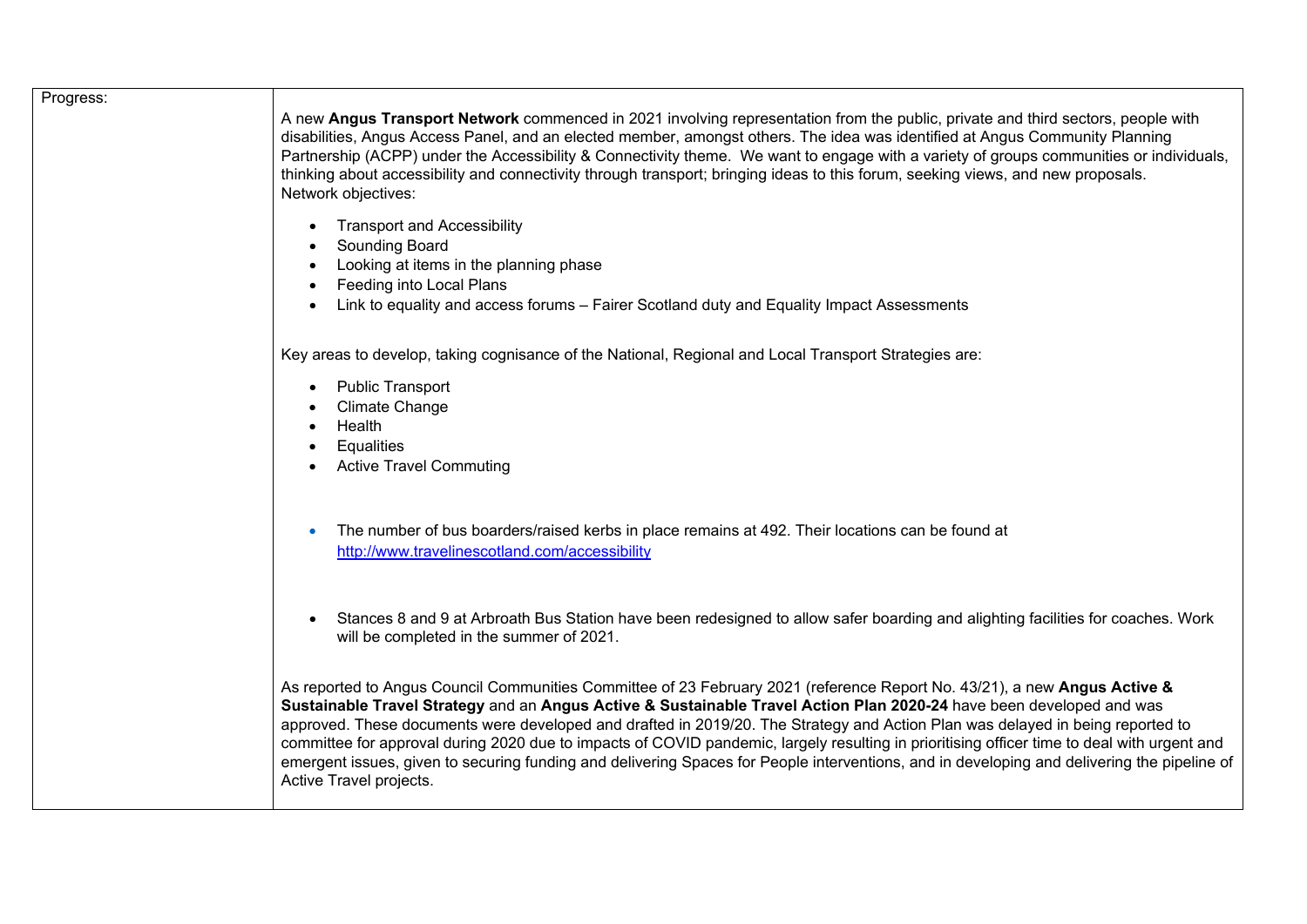The Strategy is consistent with the policy context nationally, regionally and locally, which highlights: • Active and sustainable travel can make a big contribution to policy outcomes for health, the environment and social inclusion; • More people walking, cycling and using sustainable travel will help achieve many outcomes in the Angus Council Plan; and • The Community Empowerment (Scotland) Act 2015 promotes co-design and delivery. The Strategy notes that many projects are underway in Angus to promote active and sustainable travel outcomes, which are being led by a variety of public, private and third sector organisations.

The Action Plan sits alongside and complements the Strategy. The main themes of these actions are identified as follows: • Delivering New Infrastructure & Services • Maintaining Existing Infrastructure • Supportive Measures Associated with Infrastructure • Governance • Communication • Walking, Cycling and Sustainable Travel Initiatives • Resources • Monitoring and Evaluation. The Action Plan will be adopted, linked and adapted by the Road Safety Member Officers Working Group (MOWG) in its proposed action plan for 2021/22 (reference Report No 44/21).

The following pipeline of Active & Sustainable Travel projects are provided as an overview of the range of projects and to provide updates on the progress of the projects.

#### **Spaces for People**

Angus Council successfully secured £789,000 in 2020/21 from this Sustrans administered fund. Angus Council provides staff resources to deliver the programme of interventions. The fund was to provide temporary interventions to assist in making safe spaces for physical distancing and to promote active travel during the COVID-19 pandemic. The interventions include provision of physical distancing signage in town centres, 20mph speed limits in 7 towns and 25 villages and 16 cycling shelters in 7 towns and 1 village across Angus. Direct support from Amey Consulting, which is fully funded, has assisted in the delivery of the programme of interventions.

### **Cycling, Walking and Safer Routes**

Angus Council received £512,000 in 2020/21 from this Transport Scotland administered fund. The fund is used for the purpose of undertaking a programme of works for local cycling, walking and safer routes projects to promote active travel. Angus Council provides staff resources to deliver the programme of projects.

#### **Smarter Choices, Smarter Places**

Angus Council received £107,000 in 2020/21 from this Paths for All administered fund. The fund is to provide and stimulate travel modal behaviour change to more active and sustainable means through a series of campaigns in communities and schools. Angus Council provides staff resources to deliver the programme of projects.

#### **Switched on Towns and Cities**

Angus Council submitted a funding bid to the Switched on Towns & Places Fund, which is administered by Transport Scotland in 2018/19 for a feasibility study of potential for EV infrastructure in Arbroath, which has been completed and potential sites have narrowed down to three or four from the original ten. We await the publication of the application process in 2021/22. Angus Council provides staff resources to deliver the programme of projects.

#### **Regional Active Travel Development Fund**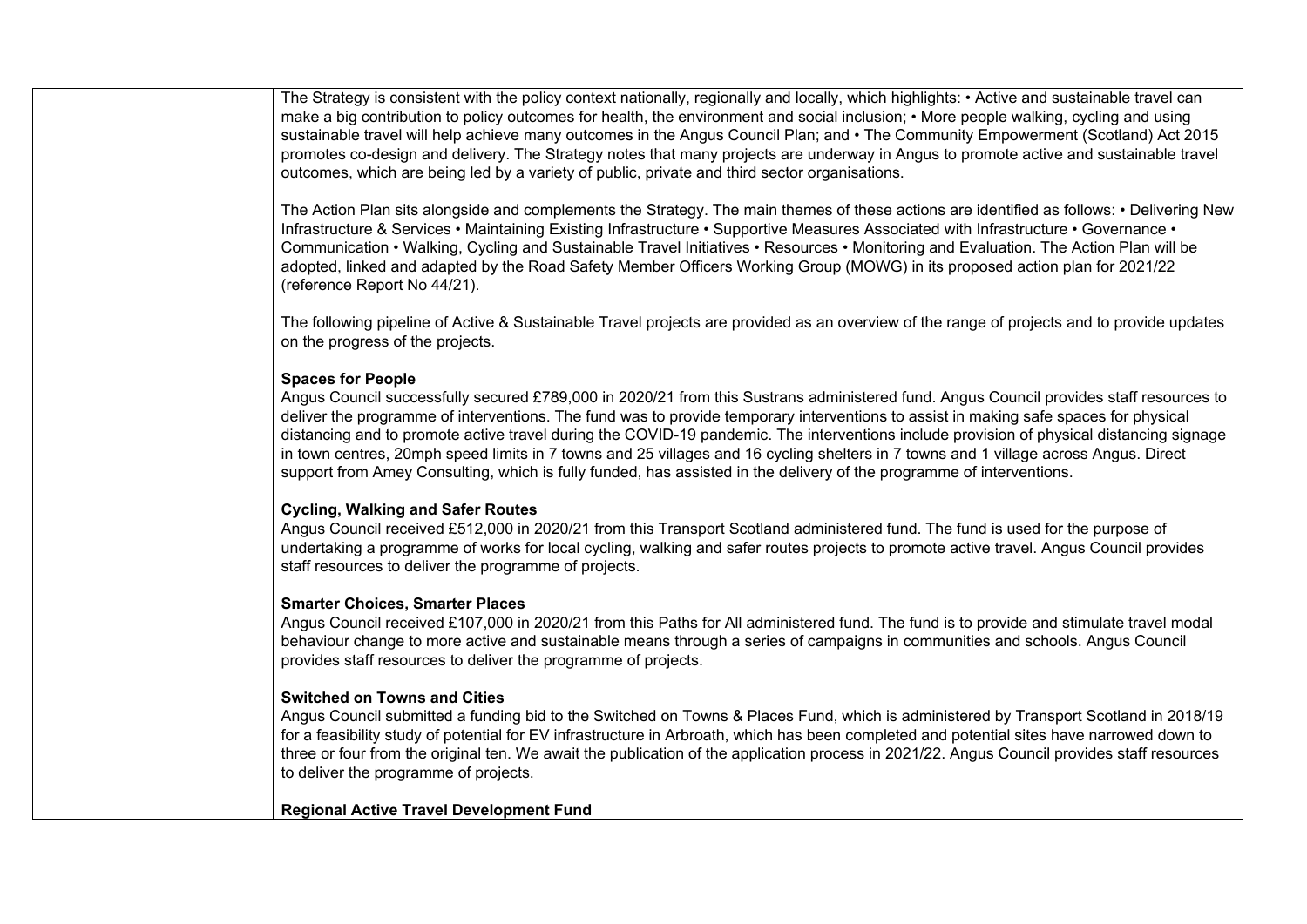Angus Council successfully secured £57,000 in 2019/20 from this Tactran administered fund. The fund was utilised to install dropped kerbs on strategic routes to Health Centres, Hospitals and Clinics. The fund was also used to carry out a feasibility study to investigate a potential active travel corridor between Arbroath and Friockheim. This has since led to an expression of interest being submitted to Sustrans for Places for Everyone funding. Angus Council provides staff resources to the programme of projects. In 2020/21, Angus Council successfully secured £42,000 for the Sidlaws Path Network project and Arbroath to Marywell link. The fund is to investigate through a feasibility study process, potential active travel routes at both locations. This will then lead into grant funding application bids. Angus Council provides staff resources to deliver the programme of projects. Angus Council also successfully secured £47,000 in 2020/21 to construct a shared use footway/cycleway within Carnoustie House Grounds. Angus Council provides staff resources to deliver the project.

### **Low Carbon Travel and Transport Challenge**

Angus Council successfully secured £306,500 in 2018 from this Energy Saving Trust Scotland administered fund. The fund along with £144,000 Angus Council match funding is to provide an EV (Electric Vehicle) charging hub at Orchardbank, Forfar. Angus Council provides staff resources to deliver the programme of projects.

### **Local Authority Installation Programme (LAIP)**

Angus Council receive grant funding from Transport Scotland annually to develop and install a network of electric vehicle charging infrastructure for public use. In 2020/21, Angus Council received £75,000. Angus Council provides staff resources to deliver the programme of projects.

### **Places for Everyone**

The Places for Everyone fund, which is administered by Sustrans, is to support the creation of infrastructure that makes it easier for people to walk and cycle for everyday journeys. An expression of interest for the Friockheim to Arbroath Cycle Path project has been submitted.

## **Broughty Ferry to Monifieth Active Travel Project**

Angus Council is partnering with Dundee City Council on delivering this cross-boundary project to improve the coastal National Cycle Route 1 from Broughty Ferry to Monifieth, which is funded through Sustrans' Places for Everyone. The £9 million project is 100% funded by Sustrans based on offset match funding relating to Dundee City Council's Broughty Ferry Flood Protection Scheme.

### **Arbroath: A Place for Everyone**

Angus Council successfully secured £13.4m over 2019/20 to 2023/24 for the Arbroath: A Place for Everyone project, which is funded through Sustrans' Places for Everyone for £9.4m with match funding of £4m from Angus Council. The project will create an exemplar walking, cycling and wheeling route, accessible for all which will improve accessibility across the town.

### **Sustrans Strategic Partnership for Senior Projects Officer**

Angus Council successfully secured £108,000 over three years from March 2021 for a Senior Projects Officer, which is funded through Sustrans' Strategic Partnership for 100% in year 1 with a 50% match from Angus Council of £27,000 in year 2 and year 3. The Senior Officer will facilitate a strategic approach to active travel infrastructure development to increase walking, cycling and wheeling.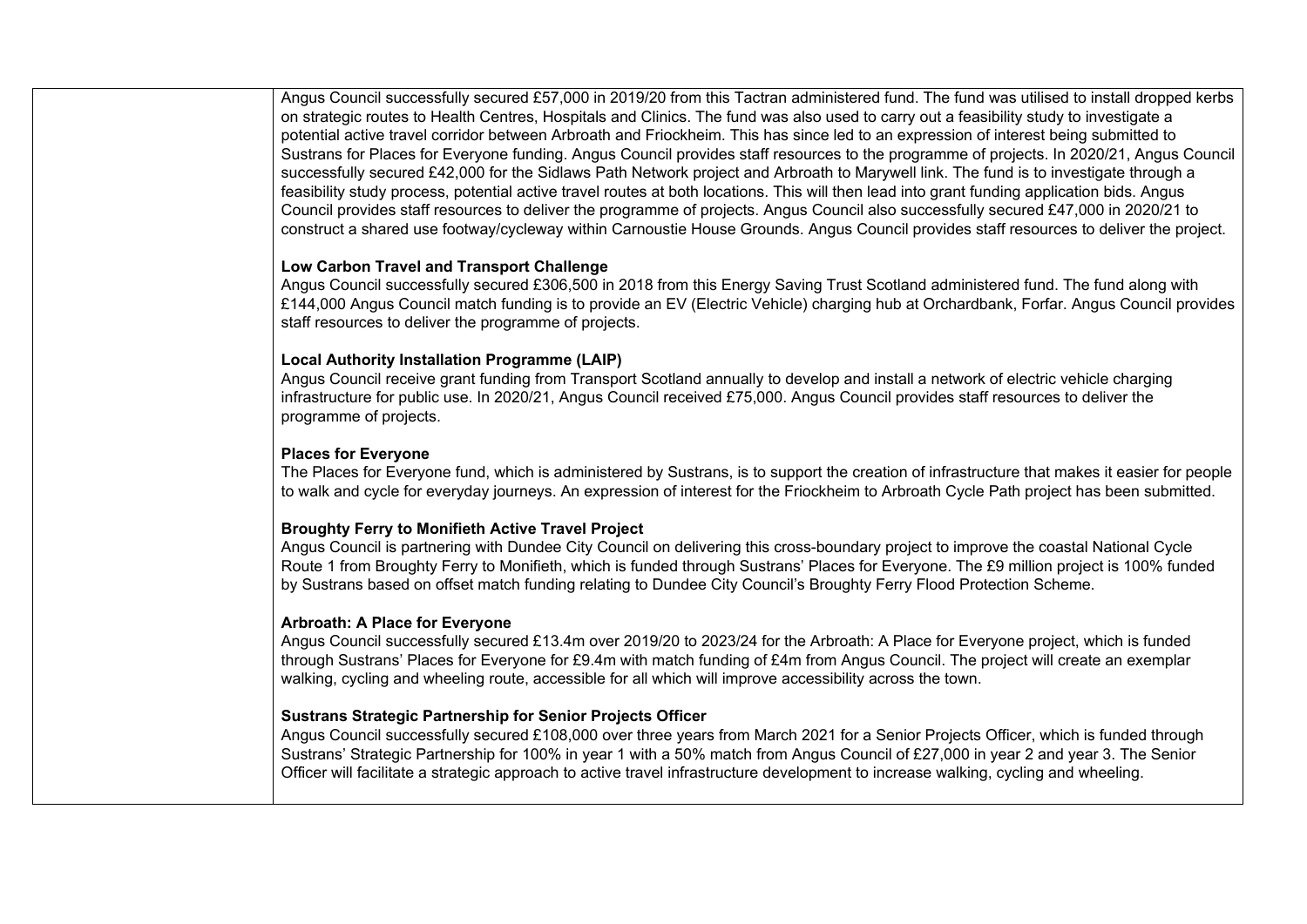| What will we do over the next 3 | We will be delivering the above activities and pipeline of Active Travel projects detailed above and continue to deliver the actions in the                                                                                                                                                     |  |  |
|---------------------------------|-------------------------------------------------------------------------------------------------------------------------------------------------------------------------------------------------------------------------------------------------------------------------------------------------|--|--|
| years?                          | Angus Active & Sustainable Travel Action Plan 2020-24.                                                                                                                                                                                                                                          |  |  |
|                                 | In addition to the pipeline of projects described above, following discussions of the Road Safety MOWG of 2 December 2020, officers<br>agreed to actively seek funding opportunities for a project to improve active travel links, particularly for commuting, between Brechin and<br>Montrose. |  |  |
|                                 | We will also seek funding opportunities to fund other active travel and sustainable transport projects.                                                                                                                                                                                         |  |  |

# **EQUALITY OUTCOMES PROGRESS UPDATE – LOCAL AUTHORITY AND EDUCATION AUTHORITY**

| <b>COMMUNITY PLAN THEME - ECONOMY</b>                     |                                                                                                                     |                                                                 |                                                      |                               |  |                                                                                                                                                                                          |  |
|-----------------------------------------------------------|---------------------------------------------------------------------------------------------------------------------|-----------------------------------------------------------------|------------------------------------------------------|-------------------------------|--|------------------------------------------------------------------------------------------------------------------------------------------------------------------------------------------|--|
|                                                           | Community Plan Priority: Reducing Child Poverty: An inclusive and sustainable economy                               |                                                                 |                                                      |                               |  |                                                                                                                                                                                          |  |
| What is our equality<br>outcome?                          |                                                                                                                     | People are supported to maximise their employment opportunities |                                                      |                               |  |                                                                                                                                                                                          |  |
| <b>1. Positive Destinations</b><br>(Economic Development) | Which part of the general duty are<br>What key protected<br>we addressing?<br>characteristics are we<br>addressing? |                                                                 |                                                      | How will we measure progress? |  |                                                                                                                                                                                          |  |
|                                                           | Advance equality of opportunity,<br>eliminate discrimination                                                        |                                                                 | Age/Disability/Gender/Pregnancy/<br><b>Maternity</b> |                               |  | The number of people in positive<br>destinations who have identified<br>themselves as having a<br>disability, registered with Skills<br>Team, and/or 16+ Opportunities<br>for All People |  |
| Progress:                                                 | Age                                                                                                                 | <b>Number</b>                                                   | Male                                                 | Female                        |  | The Skills Team have been working with employers to support                                                                                                                              |  |
|                                                           | $16-18$                                                                                                             | 22                                                              | 11                                                   | 11                            |  | local job seekers into local jobs. This has been linked to the<br>local training providers where necessary.                                                                              |  |
|                                                           | $19 - 25$                                                                                                           | 8                                                               | 5                                                    | 3                             |  |                                                                                                                                                                                          |  |
|                                                           | 26-49                                                                                                               | 24                                                              | 16                                                   | 8                             |  |                                                                                                                                                                                          |  |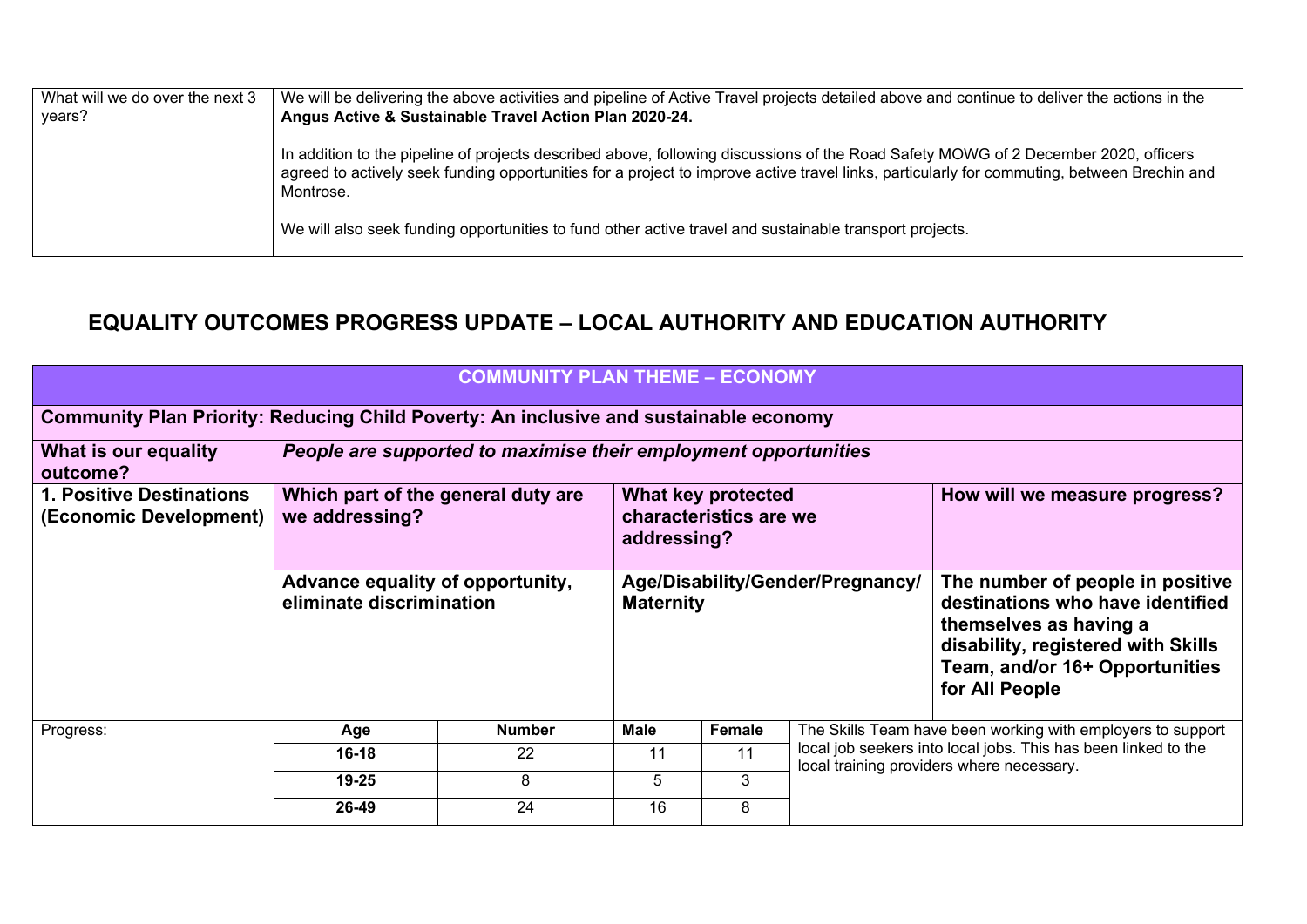|                                                                   | 50-65                                                                                                                                                                                                                                                                                                                                                                                                                                                                                                                                                                                                                                                                                                                                                                                                                                                                                                                                                                                                                                                                                                                                                                                                               | $\overline{7}$ | 6  | $\mathbf{1}$ |  |
|-------------------------------------------------------------------|---------------------------------------------------------------------------------------------------------------------------------------------------------------------------------------------------------------------------------------------------------------------------------------------------------------------------------------------------------------------------------------------------------------------------------------------------------------------------------------------------------------------------------------------------------------------------------------------------------------------------------------------------------------------------------------------------------------------------------------------------------------------------------------------------------------------------------------------------------------------------------------------------------------------------------------------------------------------------------------------------------------------------------------------------------------------------------------------------------------------------------------------------------------------------------------------------------------------|----------------|----|--------------|--|
|                                                                   | <b>TOTAL</b>                                                                                                                                                                                                                                                                                                                                                                                                                                                                                                                                                                                                                                                                                                                                                                                                                                                                                                                                                                                                                                                                                                                                                                                                        | 61             | 38 | 23           |  |
|                                                                   | From 2019 - 2020 there have been 7 participants with a disability.                                                                                                                                                                                                                                                                                                                                                                                                                                                                                                                                                                                                                                                                                                                                                                                                                                                                                                                                                                                                                                                                                                                                                  |                |    |              |  |
| What we will do over the next 3<br>years?                         | Continue to support and increase the number of adults and young people towards positive destinations, using the base lines now<br>established to monitor progress                                                                                                                                                                                                                                                                                                                                                                                                                                                                                                                                                                                                                                                                                                                                                                                                                                                                                                                                                                                                                                                   |                |    |              |  |
| 2. Modern<br><b>Apprenticeships and</b><br><b>Work Experience</b> | Age/Disability/Gender<br>Advance equality of opportunity,<br>i)Increasing modern<br>eliminate discrimination<br>apprenticeships and work<br>experience placements in public<br>sector organisations<br>ii) The roll out of Angus Works in<br>developing the young workforce                                                                                                                                                                                                                                                                                                                                                                                                                                                                                                                                                                                                                                                                                                                                                                                                                                                                                                                                         |                |    |              |  |
| Progress:                                                         | We are working with partners and employers to develop our young workforce.<br>Shared Apprenticeship Limited (SAL) was previously the Angus Shared Apprenticeship Programme, but given its success it was expanded<br>to include Dundee for the first time in 2017. The scheme allows smaller firms to apply for an apprentice where the firm could not normally<br>commit to a full apprenticeship which is ideal for the growth of Small to Medium-sized Enterprises (SME)s in Angus. Apprentices are able<br>to complete a full programme of training by working with a number of different employers to gain the skills they require to become<br>qualified. The variety of roles and experience mean that SAL apprentices are highly skilled and sought after by employers. In total the<br>team has worked with 56 employers and achieved the following since 2018:<br>Cohort 4 (2018) - 8 joiners, 1 electrical, 1 civil engineer<br>Cohort 5 (2019) - 9 joiners, 1 bricklayer<br>Cohort 6 (2020) – 1 joiner, 1 painter (low numbers due to COVID lockdown)<br><b>Host Employers</b><br>Total number of host employers SAL have worked with: 56<br>Micro: 14<br>25%<br>61%<br><b>SME: 34</b><br>14%<br>Big: 8 |                |    |              |  |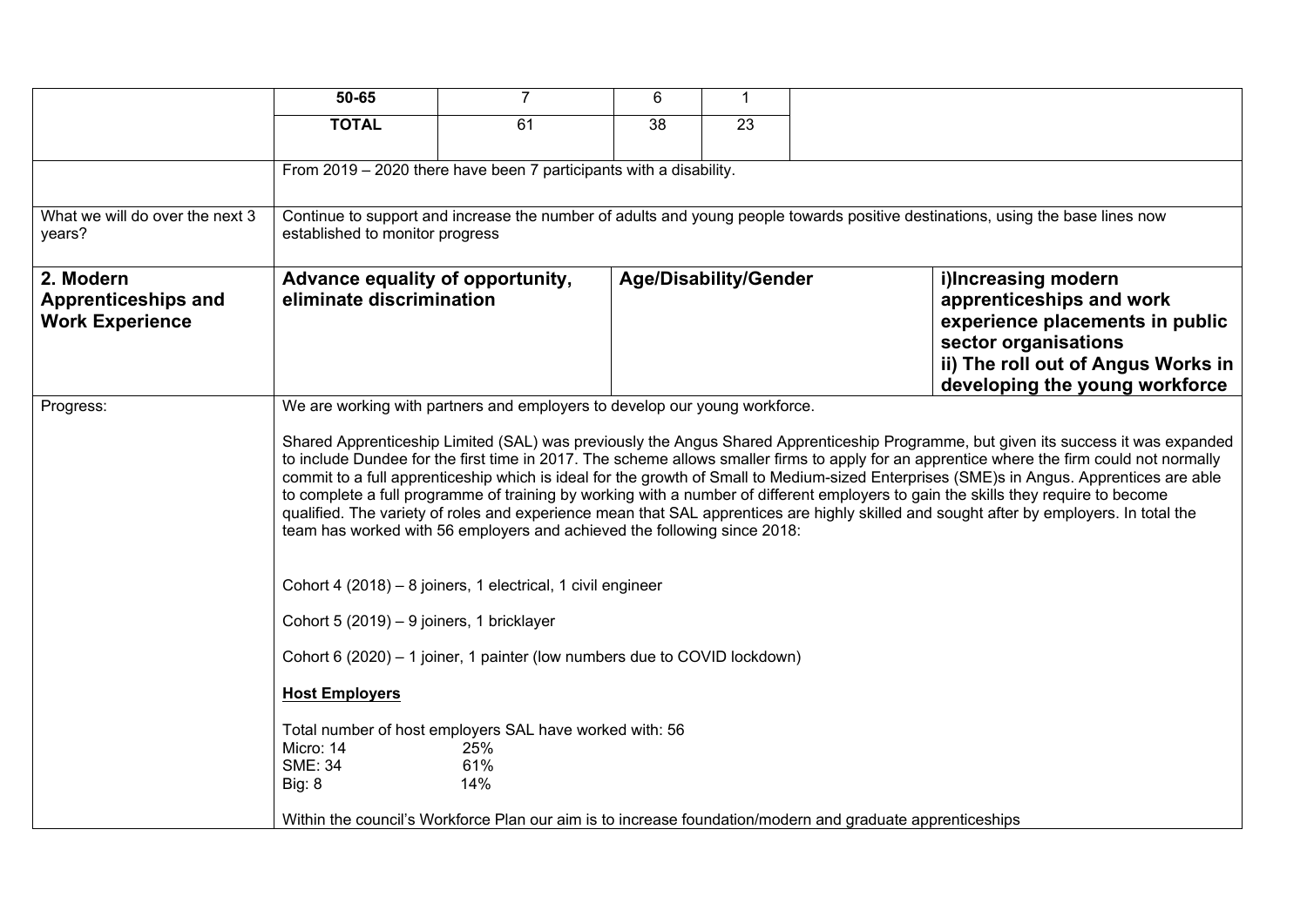|                                 | A 2-3 year pilot programme started (in August 20) with 18 Modern Apprentices appointed across range of service areas - Business Admin.<br>IT. Housing, Building Standards, Active Schools, Organisational Development. There will be approximately another 18 to start in August<br>21 and further cohort thereafter pending the financial position.                                                         |
|---------------------------------|--------------------------------------------------------------------------------------------------------------------------------------------------------------------------------------------------------------------------------------------------------------------------------------------------------------------------------------------------------------------------------------------------------------|
|                                 | Wider issues relating to Young People:                                                                                                                                                                                                                                                                                                                                                                       |
|                                 | There is a Service Design Academy due to start in February 2021 with the purpose of responding to the changing needs of the labour<br>market to deliver skills for the new economy: "How might we ensure our employability strategy works for the young people and<br>adults of Angus"                                                                                                                       |
|                                 | Progression routes beyond apprenticeships are also key to secure longer-term employment, therefore this is also an area we aim to<br>progress/formalise.                                                                                                                                                                                                                                                     |
|                                 | We will look to participate in the Young Person's Guarantee, which is a Scottish government programme to secure a destination for every<br>young person. We would want to maximise funding and other opportunities to take advantage of this. The employability team has<br>provided funding for the Modern Apprenticeship programme and also to increase the number of Graduate Apprentices in the council. |
|                                 | We will participate in the Kickstart Scheme which will provide placements of 25 hours per week for 6 months for young people who are on<br>universal credit.                                                                                                                                                                                                                                                 |
| What we will do over the next 3 | Working with partners both internally and externally to deliver the following:-                                                                                                                                                                                                                                                                                                                              |
| years?                          |                                                                                                                                                                                                                                                                                                                                                                                                              |
|                                 | Raise the profile of the work being conducted in Angus to ensure that all young people know about all of the opportunities<br>$\bullet$<br>available to them and how to access them.                                                                                                                                                                                                                         |
|                                 | Encourage organisations, employers and the third sector to offer modern and foundation apprenticeships, volunteering<br>$\bullet$<br>placements and training opportunities including increasing Modern Apprentices in Angus Council through our MA pilot scheme                                                                                                                                              |
|                                 | Make partnership and collaborative working an essential priority both locally and nationally to make best use of increasingly<br>scarce resource and achieve collaborative advantage which broadens the range of engagements and opportunities for young<br>people                                                                                                                                           |
|                                 | Introduce a Guaranteed Job Interview Scheme for people with care experience and young carers<br>$\bullet$                                                                                                                                                                                                                                                                                                    |
|                                 | There will be priority places for care experienced young people in Angus Works                                                                                                                                                                                                                                                                                                                               |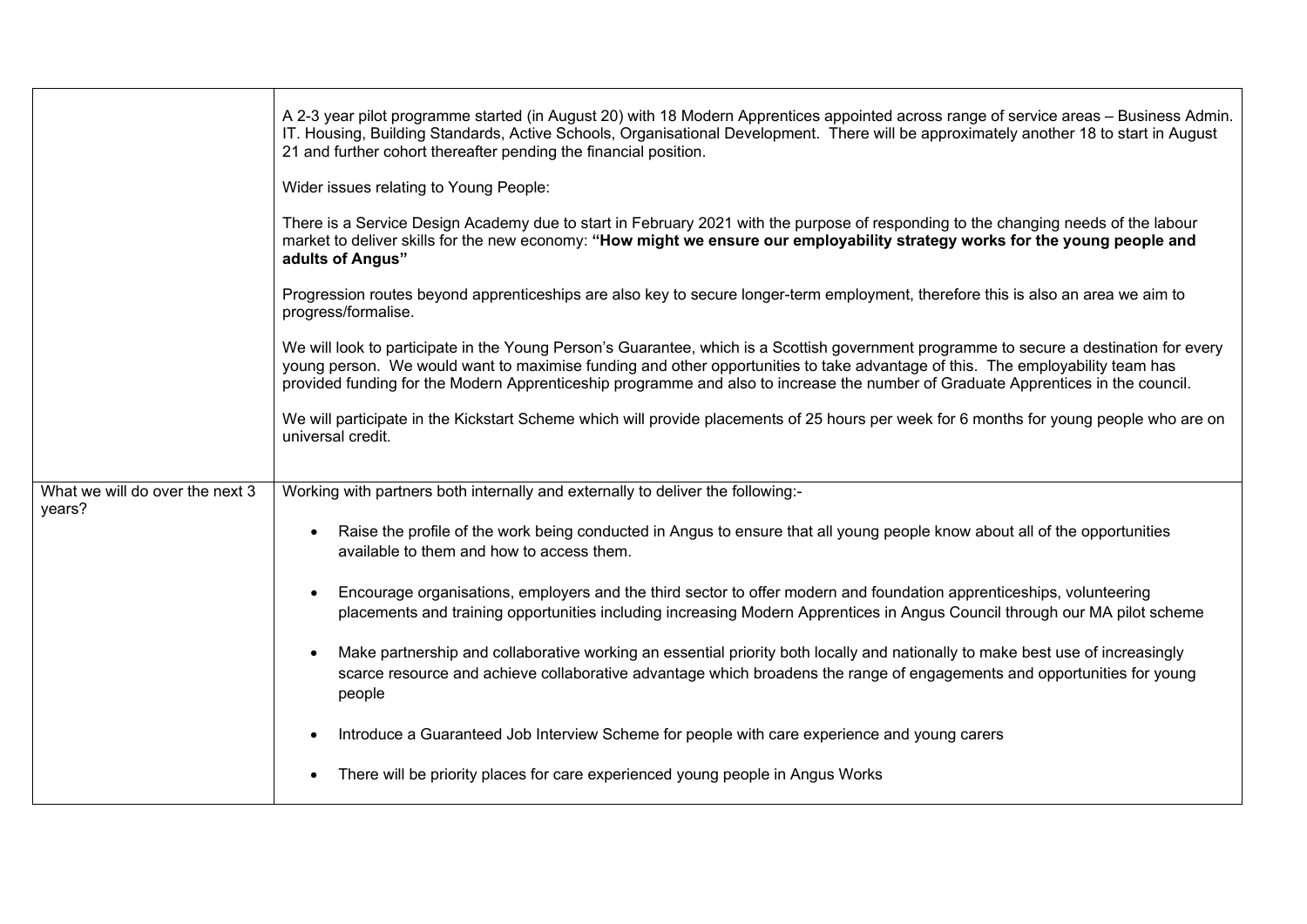|                                   | Continue to offer Angus Works and mini Angus Works programme<br>$\bullet$                                                                                                                                                                                                                                                                                                                                                                                                                                                                                                                                                                                                                                                                                                                                                                                                                                                                                                                                                                                                                                                                                                                                                                                                                                                                                                                                                                                                                                                                                       |                                                |                                                                                    |  |
|-----------------------------------|-----------------------------------------------------------------------------------------------------------------------------------------------------------------------------------------------------------------------------------------------------------------------------------------------------------------------------------------------------------------------------------------------------------------------------------------------------------------------------------------------------------------------------------------------------------------------------------------------------------------------------------------------------------------------------------------------------------------------------------------------------------------------------------------------------------------------------------------------------------------------------------------------------------------------------------------------------------------------------------------------------------------------------------------------------------------------------------------------------------------------------------------------------------------------------------------------------------------------------------------------------------------------------------------------------------------------------------------------------------------------------------------------------------------------------------------------------------------------------------------------------------------------------------------------------------------|------------------------------------------------|------------------------------------------------------------------------------------|--|
|                                   | Explore progression routes for longer term employment<br>$\bullet$                                                                                                                                                                                                                                                                                                                                                                                                                                                                                                                                                                                                                                                                                                                                                                                                                                                                                                                                                                                                                                                                                                                                                                                                                                                                                                                                                                                                                                                                                              |                                                |                                                                                    |  |
|                                   | Look to participate in both the Young Person's Guarantee and the Kickstart Schemes<br>$\bullet$                                                                                                                                                                                                                                                                                                                                                                                                                                                                                                                                                                                                                                                                                                                                                                                                                                                                                                                                                                                                                                                                                                                                                                                                                                                                                                                                                                                                                                                                 |                                                |                                                                                    |  |
| A skilled and adaptable workforce |                                                                                                                                                                                                                                                                                                                                                                                                                                                                                                                                                                                                                                                                                                                                                                                                                                                                                                                                                                                                                                                                                                                                                                                                                                                                                                                                                                                                                                                                                                                                                                 |                                                |                                                                                    |  |
| What is our equality<br>outcome?  | Migrant workers are given equal respect and opportunities to live, work and receive education in Angus                                                                                                                                                                                                                                                                                                                                                                                                                                                                                                                                                                                                                                                                                                                                                                                                                                                                                                                                                                                                                                                                                                                                                                                                                                                                                                                                                                                                                                                          |                                                |                                                                                    |  |
| 1. Quality of Life                | Which part of the general duty are<br>we addressing?                                                                                                                                                                                                                                                                                                                                                                                                                                                                                                                                                                                                                                                                                                                                                                                                                                                                                                                                                                                                                                                                                                                                                                                                                                                                                                                                                                                                                                                                                                            | What are the key protected<br>characteristics? | How will we measure progress?                                                      |  |
|                                   | Advance equality of opportunity,<br>eliminate discrimination, foster<br>good relations                                                                                                                                                                                                                                                                                                                                                                                                                                                                                                                                                                                                                                                                                                                                                                                                                                                                                                                                                                                                                                                                                                                                                                                                                                                                                                                                                                                                                                                                          | <b>Ethnicity</b>                               | (i) Reporting of racist incidents<br>(ii) Number of EU workers<br>applying to EUSS |  |
| Progress:                         | There continue to be low numbers of racist incidents in Angus, and of the 19 which were crimes in 2020, the police has a 100% detection<br>rate.<br>We have continued to ensure that the European Union Settlement Scheme (EUSS) is fully understood by EU communities in Angus, and<br>our staff are fully aware of the Scheme and where to refer people. Schools are also raising awareness of the EUSS for parents/carers and<br>ensuring that they know if they want to stay in the UK, and they meet the requirements, their children will need to apply for EUSS as well<br>as adults.<br>Several information events for staff to make them aware of the Scheme, should they come into contact with EU citizens, were held in<br>Angus early in 2020. These were arranged in conjunction with COSLA and the Home Office. Since then, virtual sessions have taken place,<br>with a particular emphasis on supporting vulnerable EU citizens to apply.<br>During the worst period of the pandemic, there was a significant outbreak of Covid in a factory in Tayside. The factory employs a range of<br>workers speaking about 20 different languages. In collaboration with our neighbouring councils we put a call out to our staff for assistance<br>in translating information/guidance at test centres, which was needed in a very short notice due to the urgency of the situation. More than<br>30 members of staff and their relatives responded proving assistance with some less common languages in this area, including Greek and<br>Hungarian. |                                                |                                                                                    |  |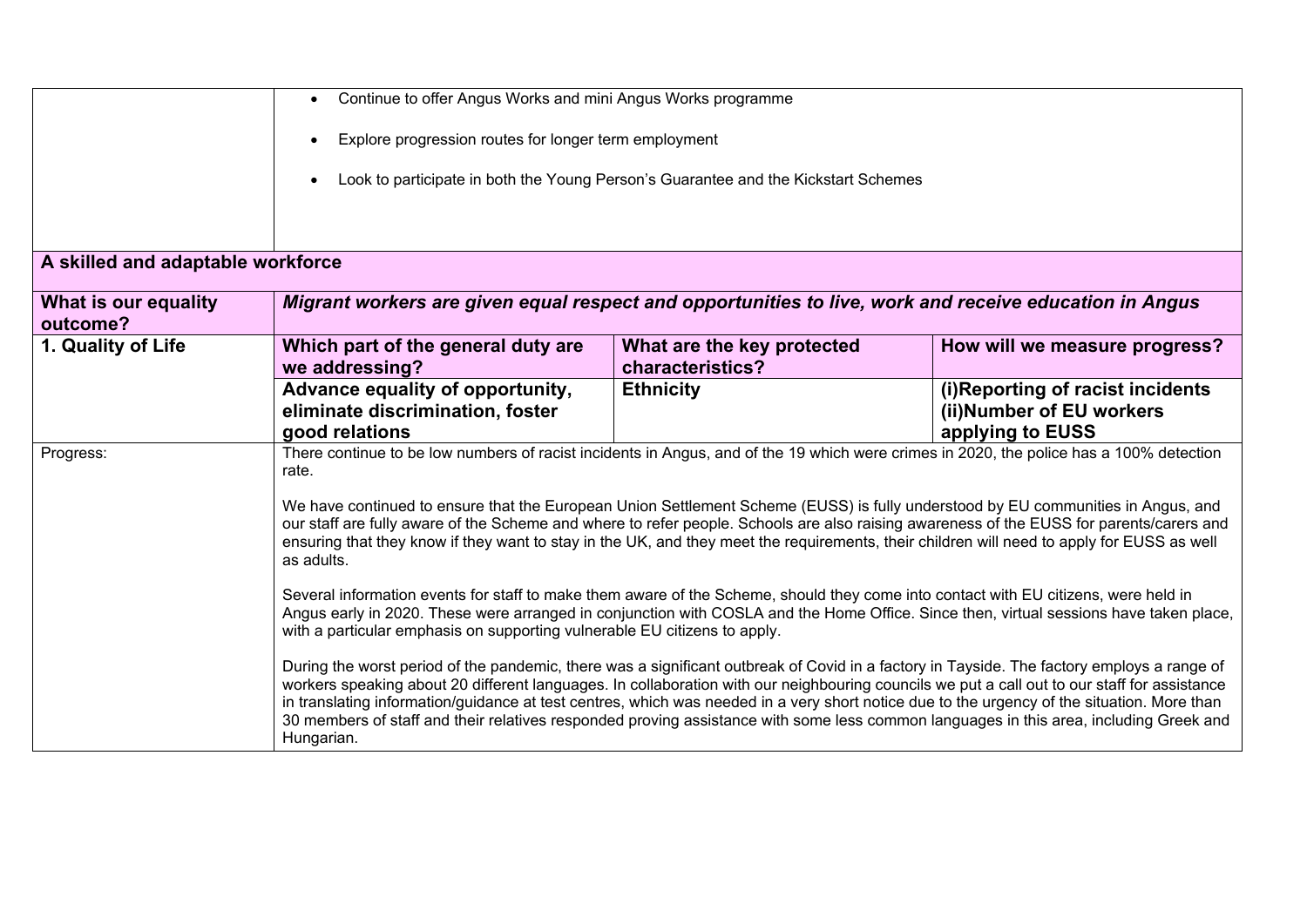| What will we do over the next 3<br>years?<br>What is our equality | We will continue to promote the EUSS to our staff and communities of Angus until the deadline of 30 June 2021.<br>We will continue to monitor racist incidents in Angus.<br>We will monitor any longer-term impacts resulting from Brexit which may need to be addressed, such as shortages of employees in certain<br>occupations.<br>We will look to formalise our translation and interpretation requirements with a service level agreement to provide a more cohesive service.<br>Gypsy Travellers are given equal respect and are given opportunities to live, work and receive education in                                                                                                                                                                                                                                                                                                                                                                                                                                                                                                                                                                                                                                                                                                                                                                                                                                                                                                                                                                                                                                                                                                                                                                   |                  |                                                       |  |
|-------------------------------------------------------------------|----------------------------------------------------------------------------------------------------------------------------------------------------------------------------------------------------------------------------------------------------------------------------------------------------------------------------------------------------------------------------------------------------------------------------------------------------------------------------------------------------------------------------------------------------------------------------------------------------------------------------------------------------------------------------------------------------------------------------------------------------------------------------------------------------------------------------------------------------------------------------------------------------------------------------------------------------------------------------------------------------------------------------------------------------------------------------------------------------------------------------------------------------------------------------------------------------------------------------------------------------------------------------------------------------------------------------------------------------------------------------------------------------------------------------------------------------------------------------------------------------------------------------------------------------------------------------------------------------------------------------------------------------------------------------------------------------------------------------------------------------------------------|------------------|-------------------------------------------------------|--|
| outcome?                                                          | <b>Angus</b>                                                                                                                                                                                                                                                                                                                                                                                                                                                                                                                                                                                                                                                                                                                                                                                                                                                                                                                                                                                                                                                                                                                                                                                                                                                                                                                                                                                                                                                                                                                                                                                                                                                                                                                                                         |                  |                                                       |  |
| 1. Quality of Life                                                | Which part of the general duty are<br>What are the key protected<br>How will we measure progress?<br>characteristics?<br>we addressing?                                                                                                                                                                                                                                                                                                                                                                                                                                                                                                                                                                                                                                                                                                                                                                                                                                                                                                                                                                                                                                                                                                                                                                                                                                                                                                                                                                                                                                                                                                                                                                                                                              |                  |                                                       |  |
|                                                                   | Advance equality of opportunity,<br>eliminate discrimination, foster<br>good relations                                                                                                                                                                                                                                                                                                                                                                                                                                                                                                                                                                                                                                                                                                                                                                                                                                                                                                                                                                                                                                                                                                                                                                                                                                                                                                                                                                                                                                                                                                                                                                                                                                                                               | <b>Ethnicity</b> | The number of Gypsy Travellers<br>using council sites |  |
| Progress:                                                         | The permanent site at St Christopher's Montrose continues to be full and has a waiting list.<br>There have been three unauthorised encampments in March 2021, in Forfar, Arbroath, and one in Montrose which has been there for a<br>year. Sanitation is an issue.<br>A multi-agency group to work with those arriving at unauthorised encampments was established some years ago, but a group established<br>with NHS Tayside to look at the needs of Gypsy Travellers, is ongoing. There is also a Management of Unauthorised Encampments in<br>Angus policy and process, which was agreed in 2015 and sits alongside the virtual multi-agency group.<br>There has been re-engagement with occupants at the Balmuir site. Balmuir is a shared site with Dundee City Council, and Angus provides<br>education and social work services (where relevant). A multi-agency checklist of needs is undertaken when Gypsy Travellers appear in<br>Angus. At present, health is giving advice regarding Covid 19 vaccinations, and the fire service gave fire safety advice at one of the<br>encampments, where that was an issue.<br>There is a national initiative underway as a pilot – Negotiated Stopping Places – and although Angus Council is not one of the local<br>authorities taking part in the pilot, we are attending the meetings to learn from best practice being adopted. It is hoped that the council will<br>be able to be part of the scheme in the longer term, with a view to reducing unauthorised encampments by having stopping places<br>negotiated in advance for Travellers arriving in Angus. The initiative is being driven by COSLA, and the ambition is that ultimately there will<br>be negotiated stopping places throughout Scotland. |                  |                                                       |  |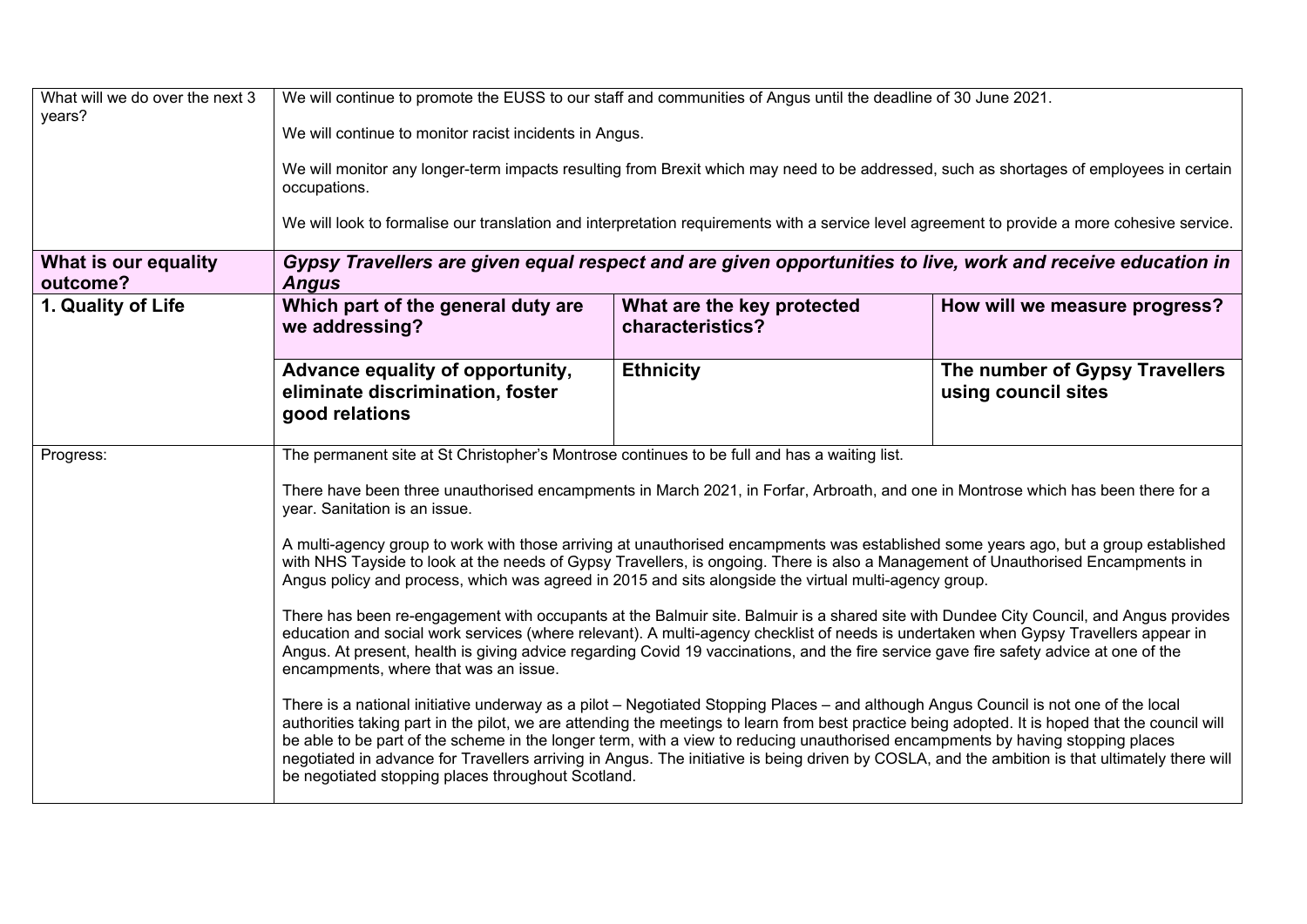|                                           | Additional Support Needs (ASN) Locality teachers have been accessing St Christopher's and Balmuir to provide educational input. A plan<br>for adapting the toilet block at St Christopher's to be used for education and community purposes was discussed with the Housing Officer/<br>Site Manager. In the meantime, and to facilitate a suitable environment to provide learning for the children at St Christopher's, we have<br>worked within the local authority to adapt the site office to ensure it complies with COVID restrictions. The families have been satisfied with<br>the measures in place and the level of hygiene. The office is available for use once the current restrictions are eased. The site office at<br>Balmuir site has also been used to provide educational input when restrictions have allowed this.                                                                                                                                                                                                                                             |
|-------------------------------------------|-------------------------------------------------------------------------------------------------------------------------------------------------------------------------------------------------------------------------------------------------------------------------------------------------------------------------------------------------------------------------------------------------------------------------------------------------------------------------------------------------------------------------------------------------------------------------------------------------------------------------------------------------------------------------------------------------------------------------------------------------------------------------------------------------------------------------------------------------------------------------------------------------------------------------------------------------------------------------------------------------------------------------------------------------------------------------------------|
|                                           | Three families at the St Christopher site and one at the Balmuir site are taking part in the Digital Families learning project with the Traveller<br>Education Network (STEP).                                                                                                                                                                                                                                                                                                                                                                                                                                                                                                                                                                                                                                                                                                                                                                                                                                                                                                      |
|                                           | A Music Project was set up in collaboration with Youth Music Initiative to broaden the curriculum and support opportunities for shared<br>learning. This project began in September 2020 however due to current restrictions this has been halted and will resume in the summer term<br>2021 to accommodate working outdoors. Three families took part in this project and the children engaged very actively. There was positive<br>feedback from the families and it provided an opportunity for the children to learn together and foster a learning community. This project also<br>helped to establish closer relationships with the families who have subsequently requested further engagement with education.                                                                                                                                                                                                                                                                                                                                                               |
|                                           | The local authority has set up Glow accounts for a small number of children, who are not engaging in formal education, to enable them to<br>access national resources available on Glow, in addition to support from the ASN Locality team.                                                                                                                                                                                                                                                                                                                                                                                                                                                                                                                                                                                                                                                                                                                                                                                                                                         |
|                                           | Two primary schools with the highest percentage (41%) of children registered on SEEMIS as travellers and nearest to the Council sites are<br>part of Angus Gypsy and Travellers working group. They are offered support to engage with families, seek additional learning resources and<br>arrange support to increase awareness and break down barriers for pupils from travelling backgrounds. Within the local schools, 'passports'<br>were reintroduced in order that the work done by children can be progressed when they move from school to school.                                                                                                                                                                                                                                                                                                                                                                                                                                                                                                                         |
|                                           | A group has been established to respond to the recommendations of Improving Outcomes for Children and Young People from Travelling<br>Cultures. This group covers North East of Scotland. We have also established a local forum.                                                                                                                                                                                                                                                                                                                                                                                                                                                                                                                                                                                                                                                                                                                                                                                                                                                   |
| What will we do over the next 3<br>years? | Continue to use best practice discussed in the Negotiated Stopping group wherever practicable<br>$\bullet$<br>Refresh our policy for unauthorised encampments, based on Scottish guidance, by engaging with local and national stakeholders<br>$\bullet$<br>Share information to increase awareness in schools of gypsy/travelling culture to break down barriers and stereotypes with the aim<br>$\bullet$<br>to improve the experience of learners from a gypsy/ travelling background in mainstream schools and to reduce bullying incidents<br>Boost community and parental engagement at Council sites - Learning day to be arranged with community learning/ adult learning/<br>$\bullet$<br>college identified staff<br>Continue to support young people from a gypsy/travelling background to access digital learning resources both through access to<br>$\bullet$<br>technology and online resources with the aim to support positive post-16 destinations and reduce isolation<br>Support post-16 outcomes for young people wishing to engage with college.<br>$\bullet$ |

**The best start in life for children**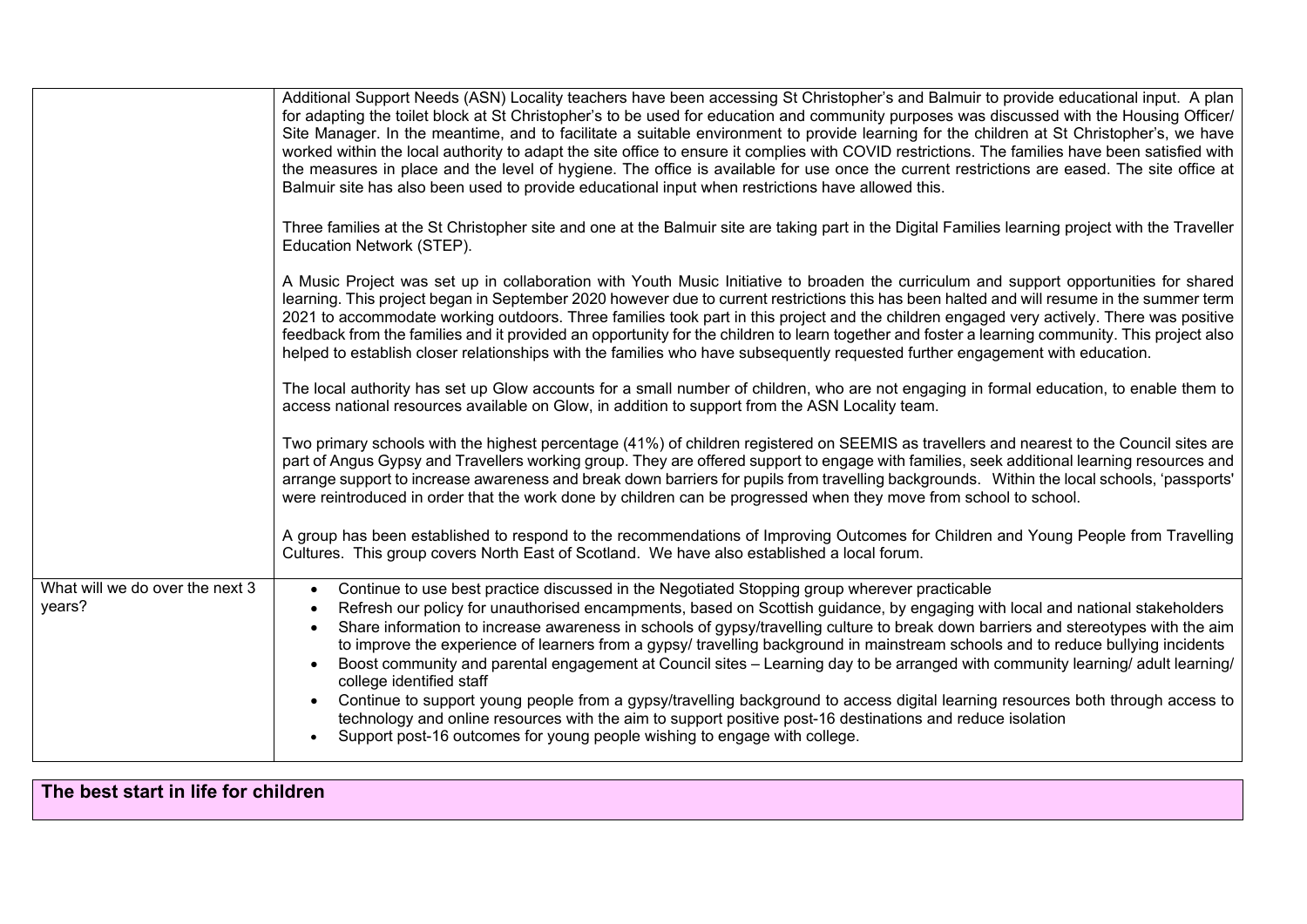| What is our equality<br>outcome?                                                                                                                                                                                                                                                                                                                                                                                                                                                                                                                                                                                                                                                                                                        | All children will reach their expected development milestones                                                                                                                                                                                                                                                                                                                                                                                                                                                                                                                                                                                                                                                                                                                                                                                                                                                                                                                                                                                                                                                                                                                                                                                                                                                                                                                                                                                                                                                                                                                                                                                                                                                                                                                                                                                                                                                                                                    |                                                |                                                                                 |  |  |
|-----------------------------------------------------------------------------------------------------------------------------------------------------------------------------------------------------------------------------------------------------------------------------------------------------------------------------------------------------------------------------------------------------------------------------------------------------------------------------------------------------------------------------------------------------------------------------------------------------------------------------------------------------------------------------------------------------------------------------------------|------------------------------------------------------------------------------------------------------------------------------------------------------------------------------------------------------------------------------------------------------------------------------------------------------------------------------------------------------------------------------------------------------------------------------------------------------------------------------------------------------------------------------------------------------------------------------------------------------------------------------------------------------------------------------------------------------------------------------------------------------------------------------------------------------------------------------------------------------------------------------------------------------------------------------------------------------------------------------------------------------------------------------------------------------------------------------------------------------------------------------------------------------------------------------------------------------------------------------------------------------------------------------------------------------------------------------------------------------------------------------------------------------------------------------------------------------------------------------------------------------------------------------------------------------------------------------------------------------------------------------------------------------------------------------------------------------------------------------------------------------------------------------------------------------------------------------------------------------------------------------------------------------------------------------------------------------------------|------------------------------------------------|---------------------------------------------------------------------------------|--|--|
| 1. Early Years                                                                                                                                                                                                                                                                                                                                                                                                                                                                                                                                                                                                                                                                                                                          | Which part of the General Duty are<br>we addressing?                                                                                                                                                                                                                                                                                                                                                                                                                                                                                                                                                                                                                                                                                                                                                                                                                                                                                                                                                                                                                                                                                                                                                                                                                                                                                                                                                                                                                                                                                                                                                                                                                                                                                                                                                                                                                                                                                                             | What are the key protected<br>characteristics? | How will we measure progress?                                                   |  |  |
|                                                                                                                                                                                                                                                                                                                                                                                                                                                                                                                                                                                                                                                                                                                                         | <b>Advance equality of opportunity</b>                                                                                                                                                                                                                                                                                                                                                                                                                                                                                                                                                                                                                                                                                                                                                                                                                                                                                                                                                                                                                                                                                                                                                                                                                                                                                                                                                                                                                                                                                                                                                                                                                                                                                                                                                                                                                                                                                                                           | <b>Age/Gender</b>                              | The number of children achieving<br>milestones by the time they start<br>school |  |  |
| Progress:                                                                                                                                                                                                                                                                                                                                                                                                                                                                                                                                                                                                                                                                                                                               | From 2018- 2021 the Early Learning and Childcare (ELC) service has undergone significant changes with all Local Authority settings<br>delivering 1140 hours of funded ELC provision. This is designed to meet the needs of families and communities through flexible models of<br>delivery which are available within each cluster and has been achieved despite the COVID 19 pandemic. Further commitment to our partner<br>ELC provision in Private and Voluntary settings and new partnerships with Childminders allows for further flexibility for parents.<br>Capital expansion projects to increase available provision have been completed in the form of 2 stand-alone ELC settings in Forfar and<br>Carnoustie both incorporating space for partner providers and offering different delivery models. There have also been several extensions<br>to provision in Local Authority settings and Capital Grants awarded to Private and Voluntary settings to increase ELC provision across the<br>authority. Outdoor practice in all settings has been a focus for training and development with the further development of indoor/outdoor<br>provision across all localities. The investment in outdoors practice has enabled Angus ELC providers to respond to the COVID 19<br>restrictions confidently and competently with increased outdoors experiences for children considered to be core practice.<br>Through a new procurement process, partners must demonstrate that they adhere to the Scottish Government National Standard Quality<br>Criteria for ELC. To reflect our commitment to the equality of support for ELC services, flexible staff training has been made accessible<br>across the sector to staff to ensure their continued professional development. Furthermore, new staff across the ELC sector have been<br>supported to undertake professional qualifications to ensure high quality provision is developed and maintained. |                                                |                                                                                 |  |  |
|                                                                                                                                                                                                                                                                                                                                                                                                                                                                                                                                                                                                                                                                                                                                         |                                                                                                                                                                                                                                                                                                                                                                                                                                                                                                                                                                                                                                                                                                                                                                                                                                                                                                                                                                                                                                                                                                                                                                                                                                                                                                                                                                                                                                                                                                                                                                                                                                                                                                                                                                                                                                                                                                                                                                  |                                                |                                                                                 |  |  |
|                                                                                                                                                                                                                                                                                                                                                                                                                                                                                                                                                                                                                                                                                                                                         |                                                                                                                                                                                                                                                                                                                                                                                                                                                                                                                                                                                                                                                                                                                                                                                                                                                                                                                                                                                                                                                                                                                                                                                                                                                                                                                                                                                                                                                                                                                                                                                                                                                                                                                                                                                                                                                                                                                                                                  |                                                |                                                                                 |  |  |
| Training for staff in relation to National Standard Quality Criteria 6: Inclusion has been accessed to ensure that children's individual needs<br>are met. For example training in: non-gender biased play, holistic nurture approaches, ASN, supporting 2 years and English as an<br>Additional Language. Leaders have engaged in Tayside Regional Improvement Collaborative (TRIC) training to develop their skills and<br>inspire progress. All training was adapted for online delivery and continued during the pandemic. The ELC Modern Apprenticeship training<br>programme has continued to refine and develop. All 18 Modern Apprentices have successfully gained employment on completion of their<br>apprenticeship in 2021. |                                                                                                                                                                                                                                                                                                                                                                                                                                                                                                                                                                                                                                                                                                                                                                                                                                                                                                                                                                                                                                                                                                                                                                                                                                                                                                                                                                                                                                                                                                                                                                                                                                                                                                                                                                                                                                                                                                                                                                  |                                                |                                                                                 |  |  |
|                                                                                                                                                                                                                                                                                                                                                                                                                                                                                                                                                                                                                                                                                                                                         | 3 Equity and Excellence Leads have been appointed in 3 ELC settings in priority SIMD areas. They have worked with children and families<br>on specific targeted projects to support transitions and work towards closing the attainment gap.                                                                                                                                                                                                                                                                                                                                                                                                                                                                                                                                                                                                                                                                                                                                                                                                                                                                                                                                                                                                                                                                                                                                                                                                                                                                                                                                                                                                                                                                                                                                                                                                                                                                                                                     |                                                |                                                                                 |  |  |
|                                                                                                                                                                                                                                                                                                                                                                                                                                                                                                                                                                                                                                                                                                                                         | There has been an increased uptake of 2 year old provision over the past 3 years due to a wider uptake of non-funded places due to<br>expanded availability.                                                                                                                                                                                                                                                                                                                                                                                                                                                                                                                                                                                                                                                                                                                                                                                                                                                                                                                                                                                                                                                                                                                                                                                                                                                                                                                                                                                                                                                                                                                                                                                                                                                                                                                                                                                                     |                                                |                                                                                 |  |  |
|                                                                                                                                                                                                                                                                                                                                                                                                                                                                                                                                                                                                                                                                                                                                         | Over the past 3 years there has been a continued support for Early Intervention through the work of the Family Nurture team. They have<br>enabled families to access programmes including: Incredible Years groups and newly initiated 1-2-1 coaching (developed in the COVID                                                                                                                                                                                                                                                                                                                                                                                                                                                                                                                                                                                                                                                                                                                                                                                                                                                                                                                                                                                                                                                                                                                                                                                                                                                                                                                                                                                                                                                                                                                                                                                                                                                                                    |                                                |                                                                                 |  |  |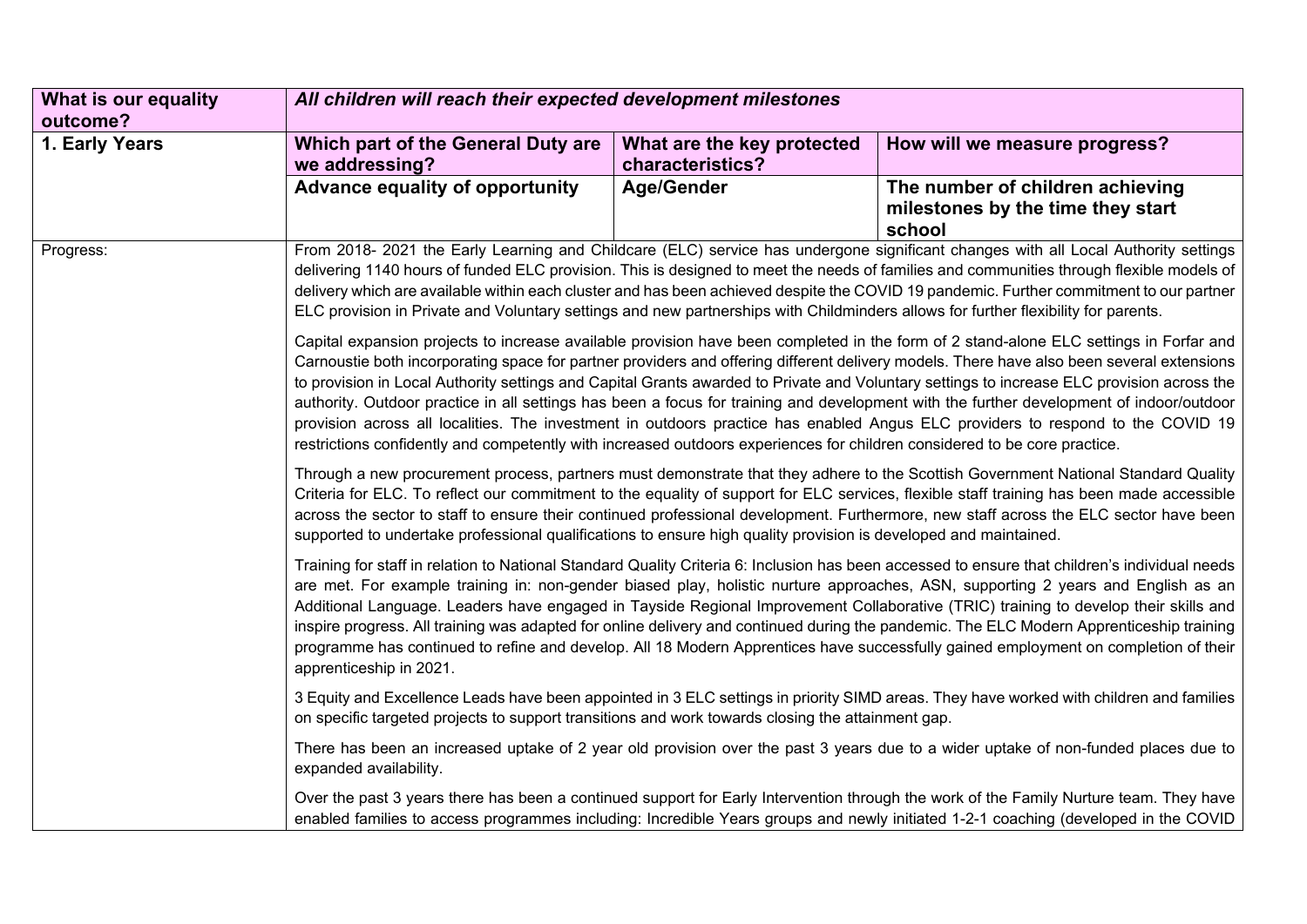|                                           | 19 Pandemic), 5 to Thrive groups, and individual 1-2-1 cases. Throughout the pandemic the team supported families in accessing food<br>provision by running food banks and giving tokens for food, they continued 1-2-1 support online and through phone calls. They also<br>established a newsletter with accessible information and a helpline for parents to self-refer for courses or to seek parenting support and<br>advice. Their work with vulnerable groups in the community such as Syrian refugees has enabled good transitions for children from home<br>to ELC. |  |  |  |  |
|-------------------------------------------|------------------------------------------------------------------------------------------------------------------------------------------------------------------------------------------------------------------------------------------------------------------------------------------------------------------------------------------------------------------------------------------------------------------------------------------------------------------------------------------------------------------------------------------------------------------------------|--|--|--|--|
|                                           | Tayside Regional Improvement Collaborative have rolled out a programme of Solihull Approach Foundation training for ELC staff across<br>Angus. This multiagency approach has been accessed by staff in all localities, with a number of larger settings having trained many of<br>their staff. This has also been developed to be delivered flexibly online over the past year. Since the pandemic a range of Solihull online<br>courses have been accessible to all parents.                                                                                                |  |  |  |  |
|                                           | The ELC Nurture team have continued to provide support in the development of cosy corners and nurture interventions in all ELC settings<br>with a particular focus on partner providers.                                                                                                                                                                                                                                                                                                                                                                                     |  |  |  |  |
| What we will do over the next 3<br>years? | We will focus on supporting more parents to access ELC provision for eligible 2- year olds in Angus.                                                                                                                                                                                                                                                                                                                                                                                                                                                                         |  |  |  |  |
|                                           | We will evaluate the impact of parental support through the work of the Nurture team, the Family Nurture Support team and the<br>Equity and Excellence leads.                                                                                                                                                                                                                                                                                                                                                                                                                |  |  |  |  |
|                                           | We will use new tools developed in collaboration with the TRIC to further track progress of children's achievement of<br>developmental milestones and the interventions used to support this through Early Level.                                                                                                                                                                                                                                                                                                                                                            |  |  |  |  |
|                                           | We will continue our commitment to working with the TRIC, will focus on a range of priorities highlighted in the new TRIC plan.                                                                                                                                                                                                                                                                                                                                                                                                                                              |  |  |  |  |
|                                           | Continue to develop the ELC workforce, focusing on collaboration and leadership at all levels.                                                                                                                                                                                                                                                                                                                                                                                                                                                                               |  |  |  |  |
|                                           | We will embed the National Standard into practice across the sector and ensure that this is effectively monitored and evaluated.                                                                                                                                                                                                                                                                                                                                                                                                                                             |  |  |  |  |

| What is our equality<br>outcome?                            | The life chances of learners are increased                                                             |                      |                               |  |
|-------------------------------------------------------------|--------------------------------------------------------------------------------------------------------|----------------------|-------------------------------|--|
| 1. English for Speaking of<br><b>Other Languages (ESOL)</b> | Which part of the General Duty are<br>What are the key protected<br>characteristics?<br>we addressing? |                      | How will we measure progress? |  |
|                                                             | Advance equality of opportunity,<br>eliminate discrimination, foster<br>good relations                 | <b>Ethnicity/Age</b> | The number of ESOL learners   |  |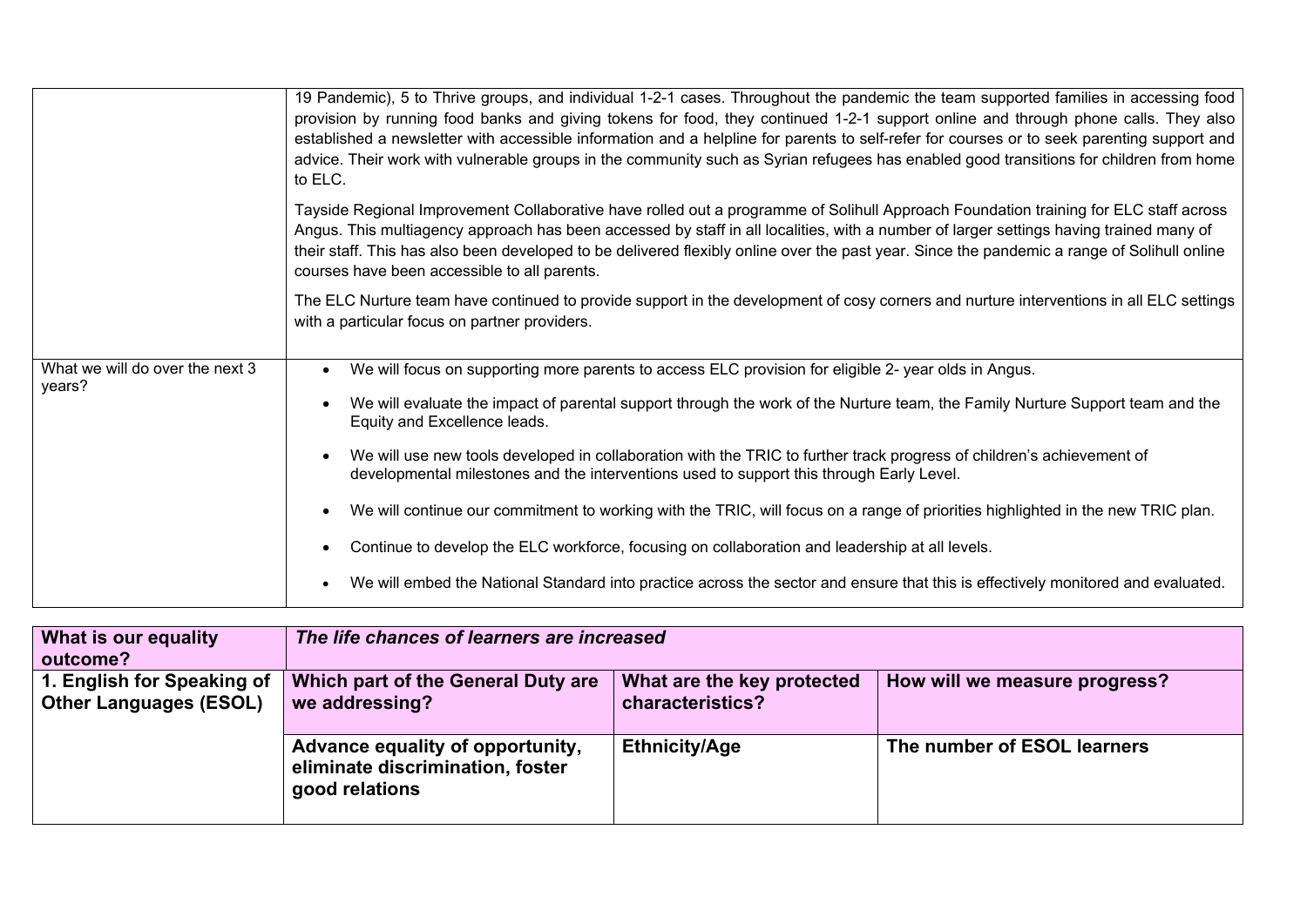| Progress:                                 | In 2019/20 130 English for Speaking of Other Languages (ESOL) learners were registered in free evening ESOL classes in Brechin,<br>Arbroath, Montrose and Forfar.<br>In 2019/20 10 learners have achieved SQA ESOL awards and 2 (both Syrian refugees) have completed Adult Achievement Awards. The<br>number of adults in ESOL programmes in 2019/20 met the targets set for Montrose ESOL. Arbroath ESOL provision attracted more<br>participants than the previous year following a vigorous promotion of classes in public places. This was in the form of new posters<br>designed to reflect learners' interests/concerns. Learners are progressing well - 10 have moved on to study ESOL full-time at D&A<br>College. It is more problematic to assess and quantify progression to volunteering or paid employment from ESOL provision. |                   |                                                 |  |  |
|-------------------------------------------|-----------------------------------------------------------------------------------------------------------------------------------------------------------------------------------------------------------------------------------------------------------------------------------------------------------------------------------------------------------------------------------------------------------------------------------------------------------------------------------------------------------------------------------------------------------------------------------------------------------------------------------------------------------------------------------------------------------------------------------------------------------------------------------------------------------------------------------------------|-------------------|-------------------------------------------------|--|--|
| What we will do over the next 3<br>years? | There was an increase in learner registration in 2019/20, but a significant decline as a result of the global pandemic and a move to online<br>delivery of classes during 2020. We will continue to develop and widely promote our online provision and seek ways to re-engage<br>learners online and face-to-face.                                                                                                                                                                                                                                                                                                                                                                                                                                                                                                                           |                   |                                                 |  |  |
| 2. Literacy and Numeracy                  | Advance equality of opportunity                                                                                                                                                                                                                                                                                                                                                                                                                                                                                                                                                                                                                                                                                                                                                                                                               | <b>Age/Gender</b> | The number of literacy and numeracy<br>learners |  |  |
| Progress:                                 | In 2019/20 adult learning hubs in Arbroath, Brechin, Carnoustie, Forfar, Kirriemuir and Montrose were attended by 344 participants.<br>Learners in all provision were supported to improve their literacy, numeracy or digital literacy. The highest level of recruitment was to<br>digital literacy provision, but the majority of those learners are found to present with other literacies issues.                                                                                                                                                                                                                                                                                                                                                                                                                                         |                   |                                                 |  |  |
| What we will do over the next 3<br>years? | A Community Learning and Development Plan for Angus was agreed by committee in 2018 and is currently under review.<br>Following a decrease in participants due to the global pandemic in 2020 we will develop our online literacies provision and a new blended<br>learning offer in all areas.                                                                                                                                                                                                                                                                                                                                                                                                                                                                                                                                               |                   |                                                 |  |  |

| <b>WORKFORCE DEVELOPMENT</b>            |                                                                                                                                                |     |                                                                                                                                                                                                                                                                                 |  |  |  |
|-----------------------------------------|------------------------------------------------------------------------------------------------------------------------------------------------|-----|---------------------------------------------------------------------------------------------------------------------------------------------------------------------------------------------------------------------------------------------------------------------------------|--|--|--|
| <b>What is our equality</b><br>outcome? | The workforce will be reflective of the communities we serve and is valued and respected                                                       |     |                                                                                                                                                                                                                                                                                 |  |  |  |
| 1. Employees within<br>minority groups  | <b>Which part of the General Duty are</b><br>What are the key protected<br>How will we measure progress?<br>characteristics?<br>we addressing? |     |                                                                                                                                                                                                                                                                                 |  |  |  |
|                                         | Advance equality of opportunity,<br>eliminate discrimination                                                                                   | All | Monitor the percentage of employees<br>within minority groups                                                                                                                                                                                                                   |  |  |  |
| Progress:                               |                                                                                                                                                |     | The number of employees declaring an ethnicity which is not white Scottish/English/Welsh/Irish rose from 47 in 2019 to 53 in 2021. In<br>terms of recruitment, there was a decrease in people of other ethnicities who were successful in 2020, i.e. 9, compared 13 to in 2018. |  |  |  |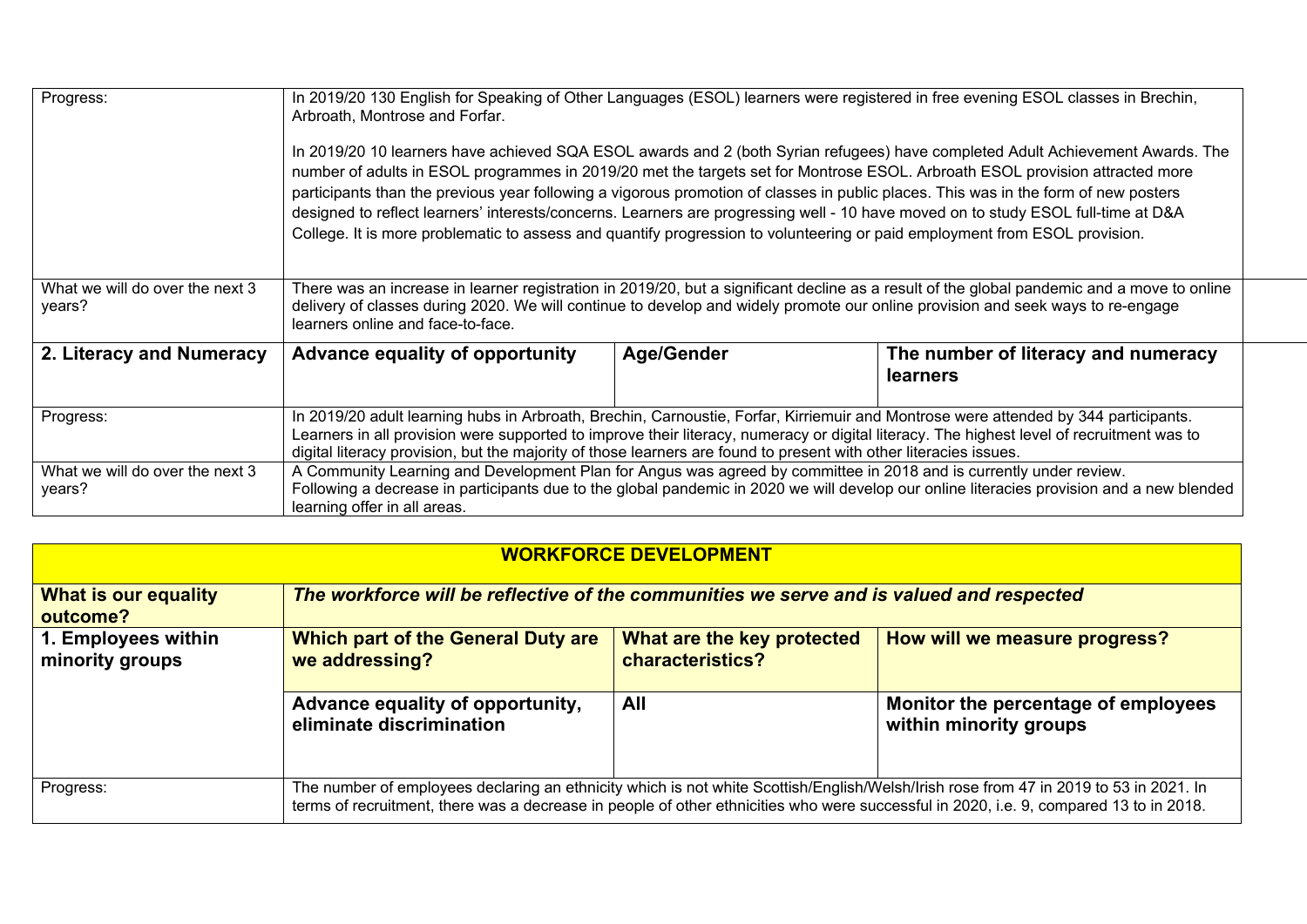|                               | The number of applicants declaring Polish/Eastern European ethnicity increased from 47 in 2018 to 53 in 2020, possibly due to the<br>impending end of free movement of European workers prior to Brexit.                                                                                                                                                                                                                                                                                                                                                                                                                                                                                                                                                                                                                              |  |  |  |  |  |
|-------------------------------|---------------------------------------------------------------------------------------------------------------------------------------------------------------------------------------------------------------------------------------------------------------------------------------------------------------------------------------------------------------------------------------------------------------------------------------------------------------------------------------------------------------------------------------------------------------------------------------------------------------------------------------------------------------------------------------------------------------------------------------------------------------------------------------------------------------------------------------|--|--|--|--|--|
|                               | In 2019 60 employees declared a disability compared to 61 in 2021. In terms of internal promotion, there were no employees stating a<br>disability in 2021, compared to 1 employee stating a disability in 2019.                                                                                                                                                                                                                                                                                                                                                                                                                                                                                                                                                                                                                      |  |  |  |  |  |
|                               | The data available for some protected characteristic groups is so low that no real meaning can be concluded, for example, employees<br>declaring a Lesbian, Gay, Bisexual, , Transgender (LGBT) status other than heterosexual in 2019 numbered 8 people out of 4,194. In<br>2021 this rose slightly to 10, but the number of employees increased to 4,479. In the survey we will undertake in 2021, we will consult<br>with staff regarding what the perceived barriers are for people declaring any protected characteristic, and look to address any concerns.                                                                                                                                                                                                                                                                     |  |  |  |  |  |
|                               | Full details of employee monitoring results are detailed in the Mainstreaming Report                                                                                                                                                                                                                                                                                                                                                                                                                                                                                                                                                                                                                                                                                                                                                  |  |  |  |  |  |
|                               | In 2021 we are introducing a Fertility Policy which offers those undergoing IVF additional leave and support, under the<br>pregnancy/maternity protected characteristic.                                                                                                                                                                                                                                                                                                                                                                                                                                                                                                                                                                                                                                                              |  |  |  |  |  |
|                               | In 2019 we undertook a survey of all employees and their nationality, in preparation for Brexit, to measure any potential impact on<br>services.                                                                                                                                                                                                                                                                                                                                                                                                                                                                                                                                                                                                                                                                                      |  |  |  |  |  |
|                               | We issued guidance notes about applying for the EU Settlement Status, and worked with COSLA and the Home Office to promote<br>awareness sessions for our staff and the citizens of Angus, and signposted them to the relevant website.<br>We promoted the impacts of Covid 19 on equalities on our intranet to raise staff awareness of the different inequalities the pandemic was<br>exacerbating for a wide range of protected characteristics, and poverty, in the community.                                                                                                                                                                                                                                                                                                                                                     |  |  |  |  |  |
|                               |                                                                                                                                                                                                                                                                                                                                                                                                                                                                                                                                                                                                                                                                                                                                                                                                                                       |  |  |  |  |  |
|                               | In terms of disability, in Autumn 2020 our Disability Confident – Employer Status, was renewed in recognition of our commitment to<br>employees and potential employees with disabilities.                                                                                                                                                                                                                                                                                                                                                                                                                                                                                                                                                                                                                                            |  |  |  |  |  |
| What we will do over 3 years? | We are aiming for recognition as a Living Wage Employer<br>We have applied to take part in the Equally Safe Workforce Development Plan to train staff in gender based violence issues<br>$\bullet$<br>We will implement our extended Guaranteed Job Interview Scheme - reviewed in 2020 - to include the following categories of<br>individuals (currently just disabilities)<br>$\circ$ People with disabilities<br>o Young people with recognised caring responsibilities<br>o Care experienced young people including care leavers (up to the age of 26)<br>o current Angus Council employees who have caring responsibilities;<br>current Angus Council Modern Apprentices;<br>Young people who have successfully completed Angus Works or Mini Angus Works placement within the council in the<br>current or last academic year. |  |  |  |  |  |
|                               | We will promote the council as a diverse employer with social work students, as part of our race equality commitment                                                                                                                                                                                                                                                                                                                                                                                                                                                                                                                                                                                                                                                                                                                  |  |  |  |  |  |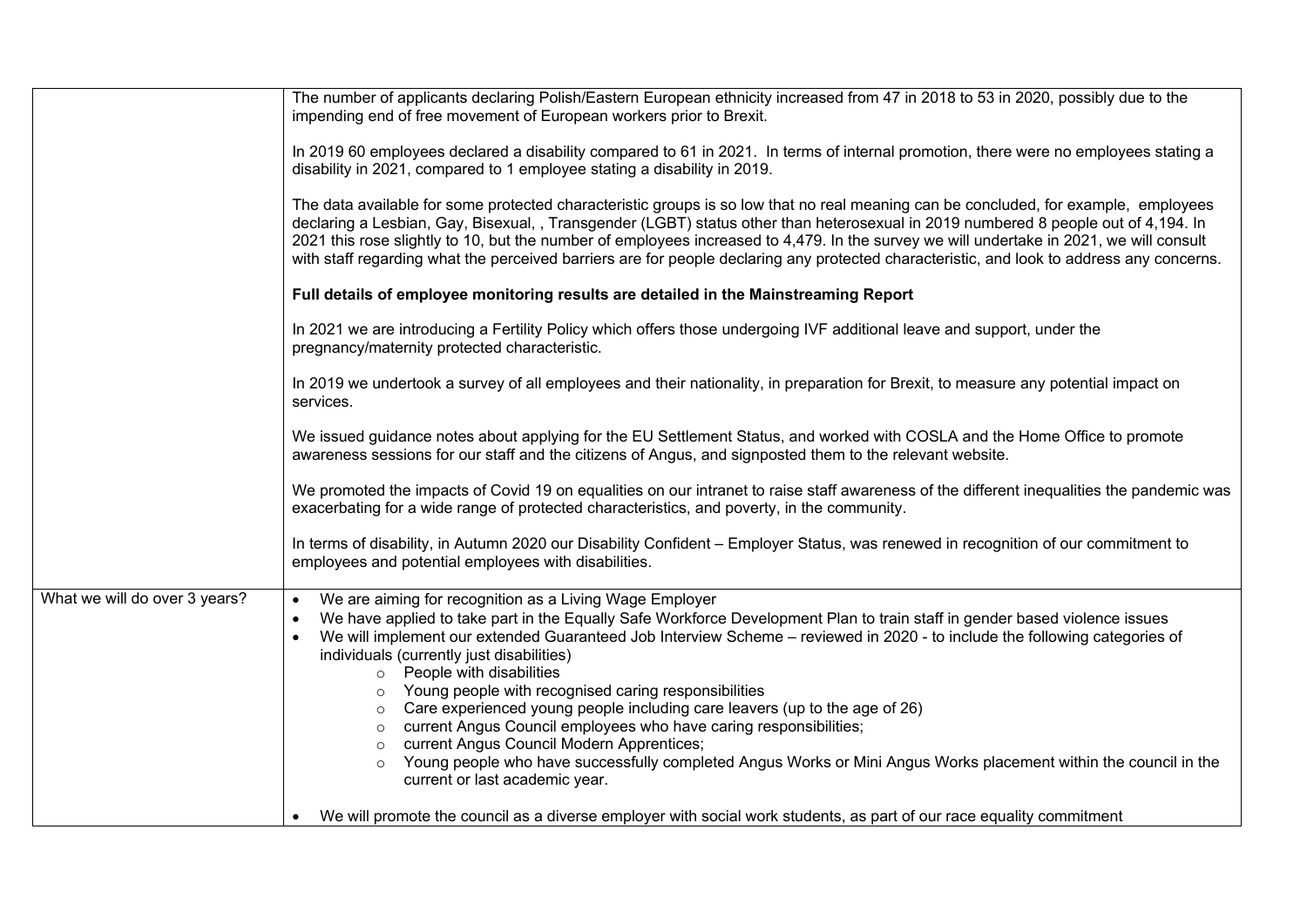|                                           | We will continue to promote the electronic HR self-service facility and encourage employees to keep their records up-to-date<br>We will review recruitment and selection training with both a gender and race lens<br>$\bullet$<br>We will continue to support staff affected by Brexit to apply for and obtain EU Settlement Status and will implement the new Skilled<br>Worker Route for non-UK job applicants<br>We will aim to achieve the highest level of Disability Confident - Leader Status                                                                                                               |     |                                                                                                                                                                                                                                                                                                                                                                                                                                                                                                                                                                                                                                                                                                                     |  |  |  |
|-------------------------------------------|---------------------------------------------------------------------------------------------------------------------------------------------------------------------------------------------------------------------------------------------------------------------------------------------------------------------------------------------------------------------------------------------------------------------------------------------------------------------------------------------------------------------------------------------------------------------------------------------------------------------|-----|---------------------------------------------------------------------------------------------------------------------------------------------------------------------------------------------------------------------------------------------------------------------------------------------------------------------------------------------------------------------------------------------------------------------------------------------------------------------------------------------------------------------------------------------------------------------------------------------------------------------------------------------------------------------------------------------------------------------|--|--|--|
| 2. Harassment / Bullying                  | Advance equality of opportunity,<br>eliminate discrimination                                                                                                                                                                                                                                                                                                                                                                                                                                                                                                                                                        | All | The number of cases brought forward<br>on the grounds of one of the protected<br>characteristics                                                                                                                                                                                                                                                                                                                                                                                                                                                                                                                                                                                                                    |  |  |  |
| Progress:                                 | There were three informal cases of bullying/harassment dealt with by the council's Contact Network in 2019 -2021, but none was on the<br>grounds of protected characteristics.<br>Over the period 1/1/19 - 31/12/20 there were 13 formal harassment/bullying cases. One is still ongoing, but none was on the grounds of<br>protected characteristics.<br>Training for the network of Contacts has continued, and in 2019 they contributed to the development of the revised Bullying and<br>Harassment Policy.<br>The coaching of employees to provide support with both work and personal issues remains popular. |     |                                                                                                                                                                                                                                                                                                                                                                                                                                                                                                                                                                                                                                                                                                                     |  |  |  |
| What we will do over the next 3<br>years? | We will continue to monitor cases brought forward on the grounds of one of the protected characteristics<br>We will continue to promote Coaching to employees where appropriate.                                                                                                                                                                                                                                                                                                                                                                                                                                    |     |                                                                                                                                                                                                                                                                                                                                                                                                                                                                                                                                                                                                                                                                                                                     |  |  |  |
| 3. Employee Satisfaction                  | Advance equality of opportunity,<br>eliminate discrimination                                                                                                                                                                                                                                                                                                                                                                                                                                                                                                                                                        | All | i)Leavers who express specific<br>dissatisfaction at Exit Interview<br>ii)Policies in place                                                                                                                                                                                                                                                                                                                                                                                                                                                                                                                                                                                                                         |  |  |  |
| Progress:                                 | There are very few examples of dissatisfaction expressed on leaving the council, but Leavers who do give specific examples of<br>directorate level for investigation. Over the last two years the reasons given for dissatisfaction include low morale, lack of training                                                                                                                                                                                                                                                                                                                                            |     | dissatisfaction have the reasons forwarded to management. If there is an instance of a more serious reason, this would be passed on to<br>opportunities and lack of appraisal but no-one has indicated that their reason for leaving was based on their protected characteristics.<br>As a result of Covid 19, many council employees have been working from home, with the benefits that brings, and we are undertaking a<br>review of workstyles, alongside the percentage of time that employees can continue to work remotely. This way of working does not suit<br>everyone for their own personal reasons, and this will be discussed individually with everyone. It is hoped that for the greatest number of |  |  |  |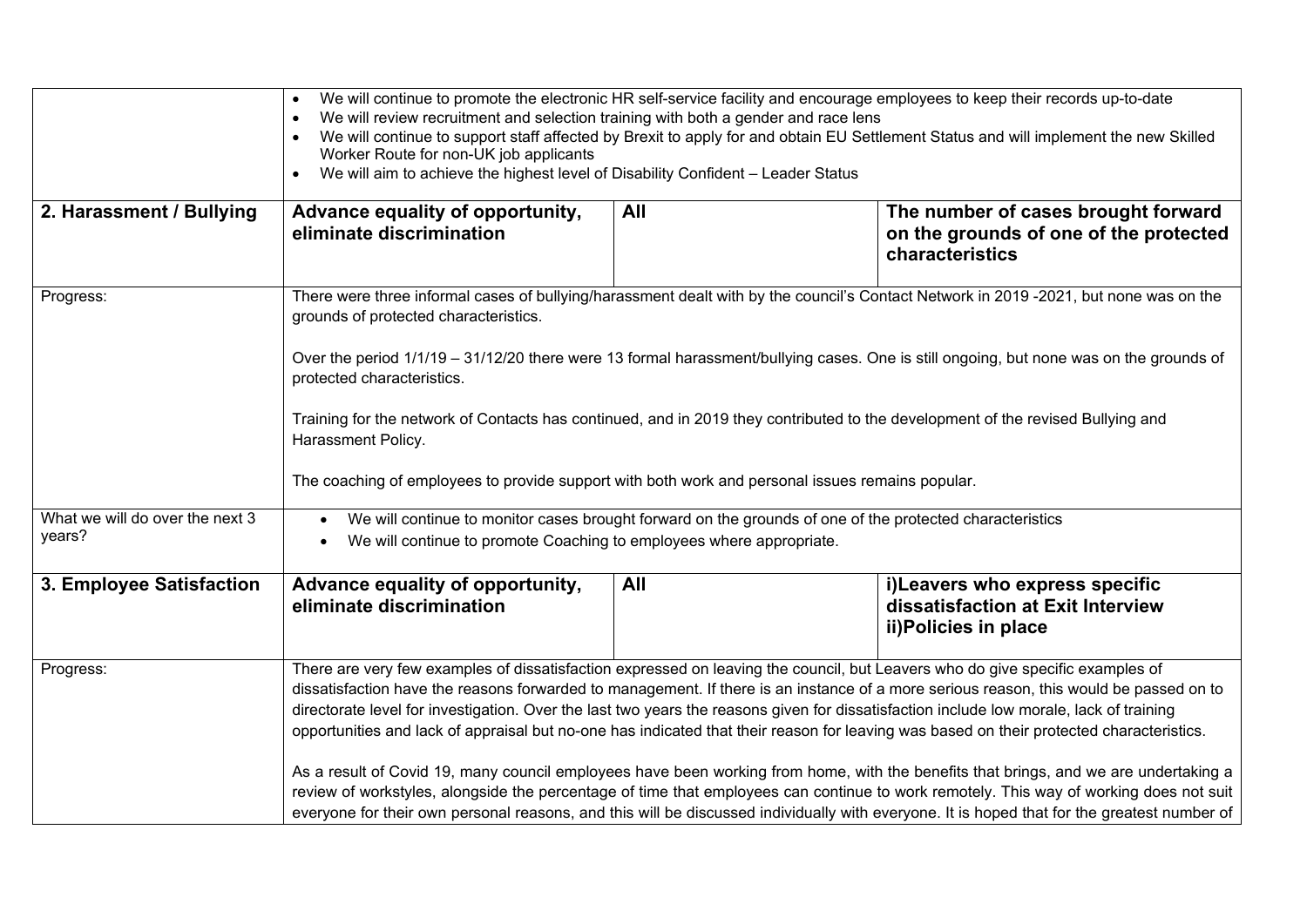|                                           | employees, however, this way of working will encourage a greater work/life balance, providing greater flexible working for many                                                                                                                                                                                                                                                                                                                                                                                                                                                                                                                                                                                                                                                                                               |
|-------------------------------------------|-------------------------------------------------------------------------------------------------------------------------------------------------------------------------------------------------------------------------------------------------------------------------------------------------------------------------------------------------------------------------------------------------------------------------------------------------------------------------------------------------------------------------------------------------------------------------------------------------------------------------------------------------------------------------------------------------------------------------------------------------------------------------------------------------------------------------------|
|                                           | parents/carers in particular. In addition, wherever possible, requests for a flexible working arrangement, such as compressed hours, are<br>approved.                                                                                                                                                                                                                                                                                                                                                                                                                                                                                                                                                                                                                                                                         |
|                                           | There has been an increase in staff engagement with numerous HIVE surveys taking place, for example about staff wellbeing, which led<br>to a health and wellbeing day for any employee to access in November 2020. There have also been numerous engagement sessions over<br>the last two years involving the Chief Executive communicating with staff, initially face to face and then virtually. This was in order for her<br>to hear directly from employees about issues they have and want to raise, but also to get their input over the future direction of the council<br>in a time of unprecedented cutbacks. These sessions have been well received. Individual directorates have also carried out a number of<br>staff engagement sessions particularly around ensuring and improving staff health and well-being. |
|                                           | A raft of policies and guidance was produced by Human Resources during the Covid pandemic to inform staff about a range of issues such<br>as recruiting virtually, test and protect, annual leave changes, temporary redeployment, pregnancy implications, absence requirements,<br>working from home, and so on. This was appreciated by staff and managers and was publicly acknowledged and thanked by one of the<br>trade unions.                                                                                                                                                                                                                                                                                                                                                                                         |
|                                           | All staff who worked during the main thrust of Covid 19 in 2020, received thanks from elected members and their additional efforts were<br>rewarded with an additional day's annual leave.                                                                                                                                                                                                                                                                                                                                                                                                                                                                                                                                                                                                                                    |
| What will we do over the next 3<br>years? | Review employee terms and conditions, workstyles, maintaining flexible working, introducing a new Carer's policy, and paid time<br>off for volunteering and IVF treatment                                                                                                                                                                                                                                                                                                                                                                                                                                                                                                                                                                                                                                                     |
|                                           | Undertake a pay and grading review to create a fair and equitable grading structure that creates career pathways for staff                                                                                                                                                                                                                                                                                                                                                                                                                                                                                                                                                                                                                                                                                                    |
|                                           | Develop arrangements for further staff engagement                                                                                                                                                                                                                                                                                                                                                                                                                                                                                                                                                                                                                                                                                                                                                                             |
|                                           | Expand the Early Years programme by recruiting more existing staff into post wherever possible, and provide relevant training<br>for them.                                                                                                                                                                                                                                                                                                                                                                                                                                                                                                                                                                                                                                                                                    |
|                                           | Continue to promote a scheme to allow staff to undertake social work training, or teacher training whilst remaining employed by<br>the council.                                                                                                                                                                                                                                                                                                                                                                                                                                                                                                                                                                                                                                                                               |
|                                           | In 2019 we commenced the Equally Safe at Work programme as one of the shadow local authorities, and we will continue with<br>this with a view to gaining accreditation. This is very much dependant on funding being made available for the initiative to be<br>rolled out.                                                                                                                                                                                                                                                                                                                                                                                                                                                                                                                                                   |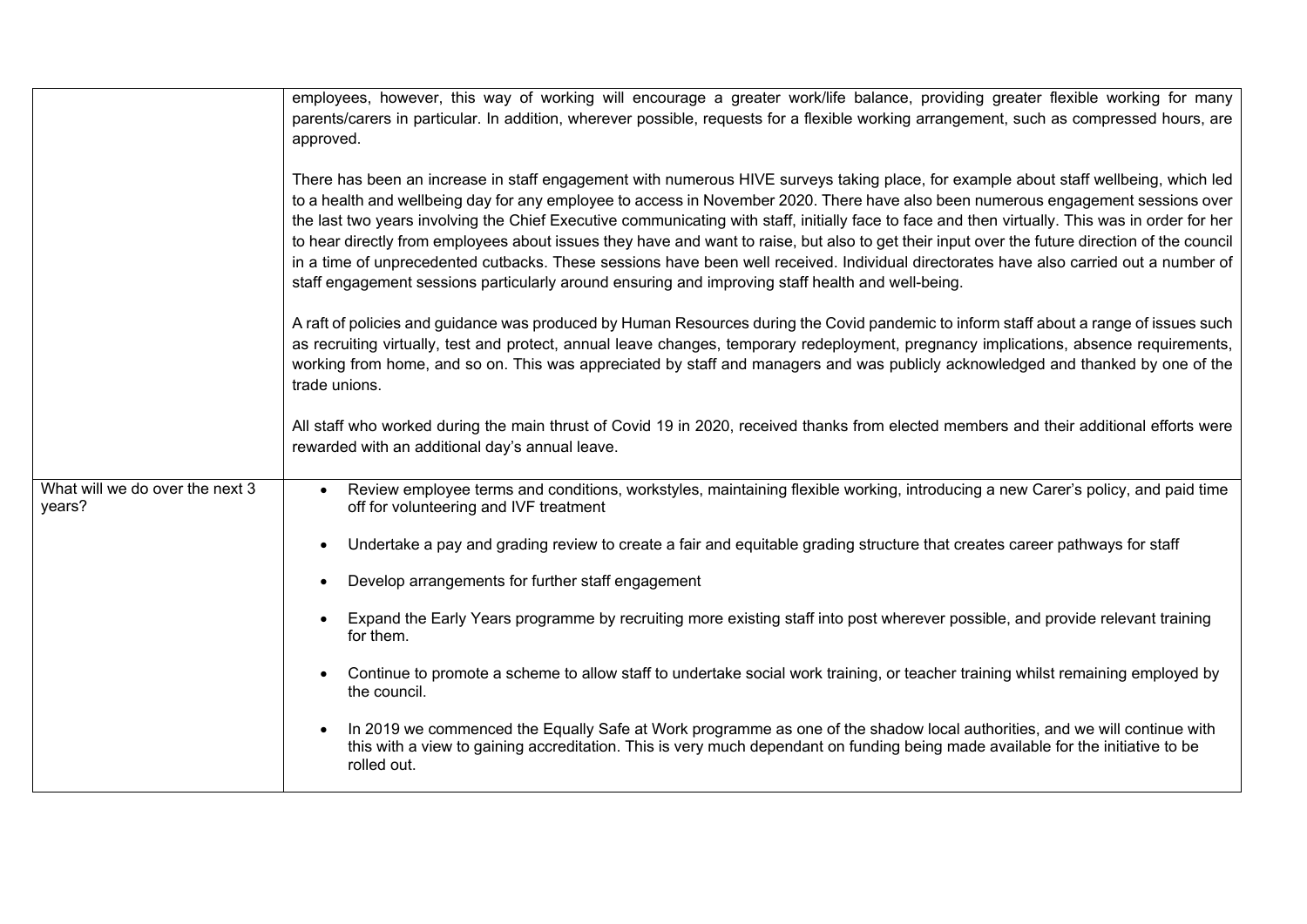|                                           | We will participate in the Equally Safe at Work Workforce Development Plan initiative for all staff to undertake gender based<br>$\bullet$<br>violence awareness training.<br>Look to achieve formal recognition as a Happy to Talk Flexible Working employer                                                                                                                                                                                                                                                                                                                      |               |                                                                                                                                                                                                                                                                           |  |  |
|-------------------------------------------|------------------------------------------------------------------------------------------------------------------------------------------------------------------------------------------------------------------------------------------------------------------------------------------------------------------------------------------------------------------------------------------------------------------------------------------------------------------------------------------------------------------------------------------------------------------------------------|---------------|---------------------------------------------------------------------------------------------------------------------------------------------------------------------------------------------------------------------------------------------------------------------------|--|--|
| What is our equality<br>outcome?          | Occupational segregation in the workforce will be minimised                                                                                                                                                                                                                                                                                                                                                                                                                                                                                                                        |               |                                                                                                                                                                                                                                                                           |  |  |
| 1. Occupational<br><b>Segregation</b>     | Advance equality of opportunity,<br>eliminate discrimination                                                                                                                                                                                                                                                                                                                                                                                                                                                                                                                       | <b>Gender</b> | (i) The percentage of the highest paid<br>5% of earners among the council<br>employees who are women<br>iii) The percentage of primary teachers<br>who are males<br>iv) The proportion of social care<br>officers who are males                                           |  |  |
| Progress:                                 | 2014. By 2015/16 this had risen to 47.3%, and in 2018 this rose to 54.2%, i.e. more females than males in the top 5% earners. In<br>2019/20 this year on year increase has continued, and now sits at 60.65% females in the top 5% of earners.<br>(ii) The number of male primary school teachers has increased again, albeit slightly, from 33 in 2019, to 34 in 2021.<br>(iii)The number of male social care officers has increased again, from 103 in 2019 to 107 in 2021.<br>which represents 8%.<br>Full details of occupational segregation are in the Mainstreaming Report. |               | (i) The percentage of the highest paid 5% of earners who are women was 41.24% in March 2014. This increased, to 45.64% by October<br>In 2019 we had no male Modern Apprentices working in Early Years. There has been slight progress with this, and in 2021 there are 2, |  |  |
| What will we do over the next 3<br>years? | Continue to monitor the top 5% of earners in the council<br>$\bullet$<br>Continue to monitor the percentage of males/females in stereotypical gender roles.<br>Continue to work on breaking down gender stereotyping, particularly within the younger workforce.                                                                                                                                                                                                                                                                                                                   |               |                                                                                                                                                                                                                                                                           |  |  |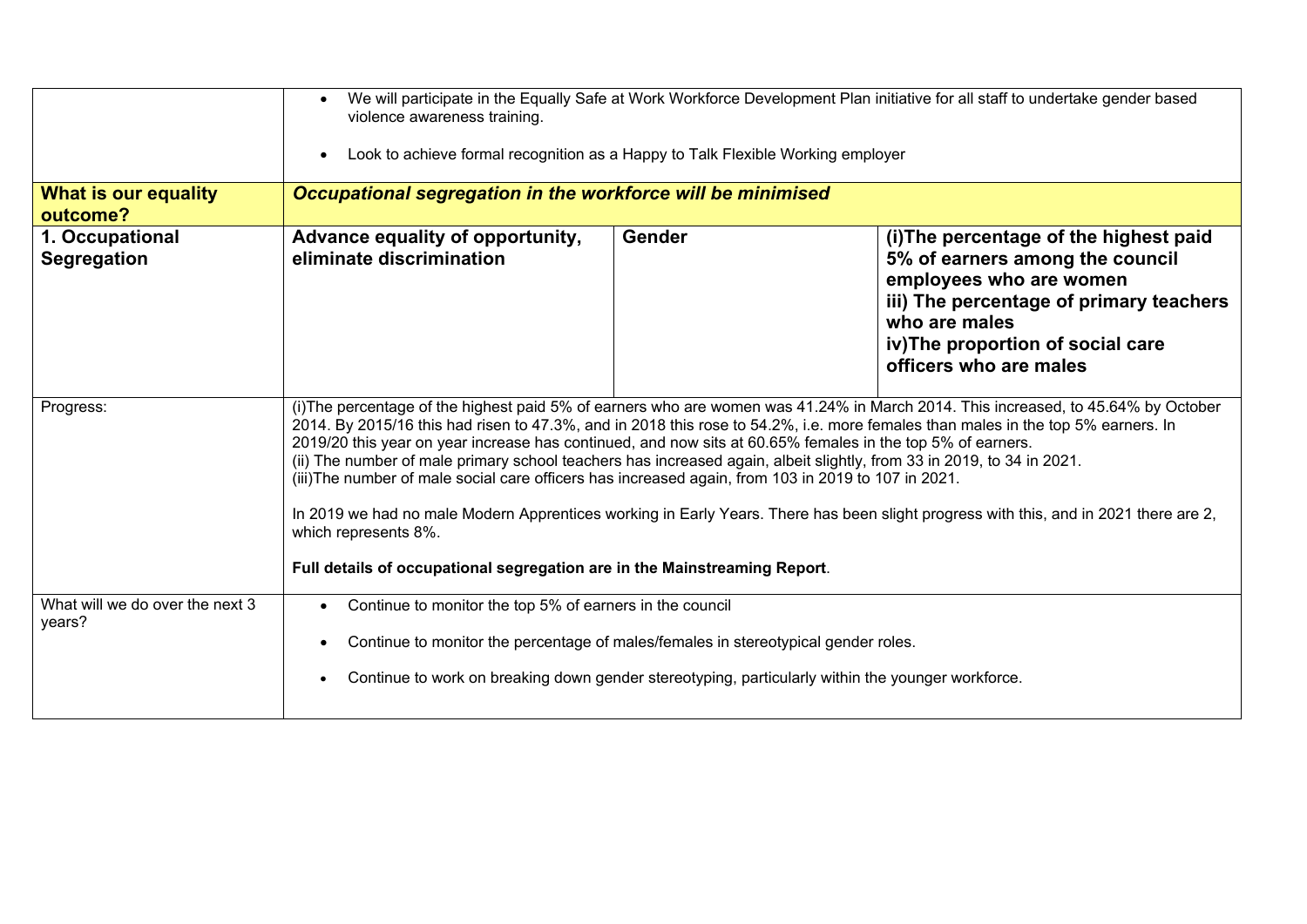# **EQUALITY OUTCOMES PROGRESS UPDATE – EDUCATION AUTHORITY**

|                                                                                              |                                                                                                                                                |                                                                                                  | <b>COMMUNITY PLAN THEME - PEOPLE</b>       |                 |                                                                                                                   |  |  |  |
|----------------------------------------------------------------------------------------------|------------------------------------------------------------------------------------------------------------------------------------------------|--------------------------------------------------------------------------------------------------|--------------------------------------------|-----------------|-------------------------------------------------------------------------------------------------------------------|--|--|--|
| <b>Community Plan Priority - Reducing Child Poverty: Attractive Employment Opportunities</b> |                                                                                                                                                |                                                                                                  |                                            |                 |                                                                                                                   |  |  |  |
| What is our equality<br>outcome?                                                             |                                                                                                                                                | Raise the achievement and attainment of all our children and young people                        |                                            |                 |                                                                                                                   |  |  |  |
| 1. Positive<br>destinations                                                                  | <b>Which part of the General Duty are</b><br>What are the key protected<br>How will we measure progress?<br>we addressing?<br>characteristics? |                                                                                                  |                                            |                 |                                                                                                                   |  |  |  |
|                                                                                              | Advance equality of opportunity,<br>eliminate discrimination                                                                                   |                                                                                                  | Age/Disability/Gender/<br><b>Ethnicity</b> |                 | Use measures to be reported through<br>the Local Government Benchmarking<br><b>Framework (LGBF) for education</b> |  |  |  |
| Progress:                                                                                    | Attainment levels/ Average tariff scores                                                                                                       | Increasing post-school participation<br>School leavers achieving an initial positive destination |                                            |                 |                                                                                                                   |  |  |  |
|                                                                                              | Year                                                                                                                                           | <b>Angus</b>                                                                                     | <b>Virtual Comparator</b>                  | <b>National</b> |                                                                                                                   |  |  |  |
|                                                                                              | 2012                                                                                                                                           | 94.2%                                                                                            | 90.2%                                      | 90.1%           |                                                                                                                   |  |  |  |
|                                                                                              | 2013                                                                                                                                           | 93.9%                                                                                            | 91.7%                                      | 91.7%           |                                                                                                                   |  |  |  |
|                                                                                              | 2014                                                                                                                                           | 92.7%                                                                                            | 92.5%                                      | 92.5%           |                                                                                                                   |  |  |  |
|                                                                                              | 2015                                                                                                                                           | 94.1%                                                                                            | 93.2%                                      | 93.0%           |                                                                                                                   |  |  |  |
|                                                                                              | 2016                                                                                                                                           | 95.1%                                                                                            | 93.5%                                      | 93.3%           |                                                                                                                   |  |  |  |
|                                                                                              | 2017                                                                                                                                           | 94.7%                                                                                            | 94.2%                                      | 93.7%           |                                                                                                                   |  |  |  |
|                                                                                              | 2018                                                                                                                                           | 95.0%                                                                                            | 95.0%                                      | 94.4%           |                                                                                                                   |  |  |  |
|                                                                                              | 2019                                                                                                                                           | 95.6%                                                                                            | 94.7%                                      | 95.1%           |                                                                                                                   |  |  |  |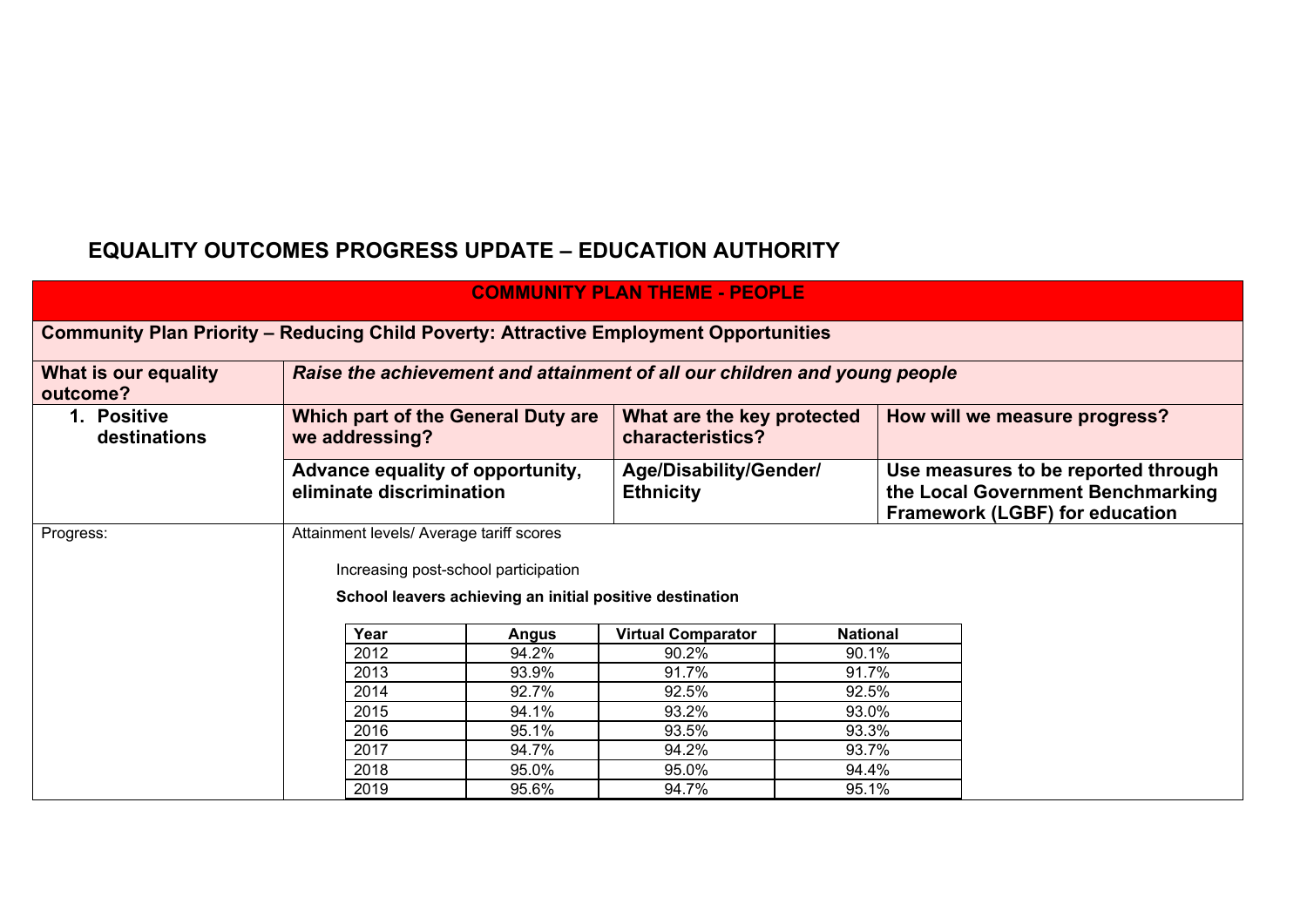Over the last eight years in Angus the percentage of our leavers achieving an initial positive destination has been better than or equivalent to the national and virtual comparator averages. Challenging targets are regularly discussed with schools.

As well as continuing to work towards improving our exam results for pupils and closing the attainment gap between pupils, we are also working hard to raise the ambition and aspiration of all pupils across Angus. Our schools continue to work closely with partner organisations to identify those young people at risk of missing out and plan to support their transitions beyond school. The use of 'My World of Work' to provide information and support decisions related to careers pathways is high, with Angus registrations at 89% compared to 80% nationally. The Education Directorate continues to work collaboratively with other service areas across the council to develop employability programmes. Angus Works, our in-house work placement programme, is open to all young people in S4-S6. A workshop and support pack for mentors helps ensure that there is equity of support across all placements. In 2019-20 43 young people undertook a placement within one of 12 service areas within the council. This session also saw the introduction of the SQA Work Placement Unit at level 5.Overall, all secondary schools continue to work closely with Dundee and Angus College to ensure that leavers enrol in a course which shows progression from attainment in school. We are also working in partnership with the college to enhance delivery of the Future Skills College course which supports young people who have an interest in studying towards a specific vocation. This course pairs learning with extended related work placement. Successful partnerships with local businesses and industry to support the delivery of the curriculum and raise awareness of the skills and experience required further enhance the learning.

Our looked after children (LAC) are those children and young people most likely to be disadvantaged in multiple ways and who are most at risk of poor outcomes. This group of young people have become looked after because of specific additional vulnerabilities and will have experienced significant instability or challenges in other aspects of their lives which impact uniquely on their attainment levels as a cohort. Our May 2019 leavers included 25 young people who were 'looked after' on the census date in September 2018. Sixteen of these young people were 'looked after away from home' and nine were 'looked after at home'. Our Corporate Parenting Plan pledges that we will help young people who are 'looked after' to achieve their best at school. Information specific to this group of young people was included for the first time in the annual attainment report of April 2019. Fewer young people who were 'looked after' achieved qualifications in literacy and numeracy. However, for the combined measure for literacy and numeracy, achievement increased for both level 4 and level 5 in 2019. For each of the individual literacy and numeracy levels the attainment of 'looked after' young people improved on that of 2018. For 2019 Angus is above the virtual comparator in literacy at level 5 and numeracy at level 4. There have also been 22 Education and Lifelong Learning Directorate Annual Education Report 2019 - 2020 and Plan 2020 - 2021 improvements in literacy at level 4 and numeracy at level 5. Whilst Angus is below the virtual comparator in both of these measures the gap has reduced.

Generally speaking, the data shows that young people who are 'looked after' away from home achieve more than those who are 'looked after' at home. However, overall, fewer young people who are 'looked after' enter an initial positive destination: 87% of young people who are looked after away from home entered an initial positive destination, compared to 56% of young people who are looked after at home.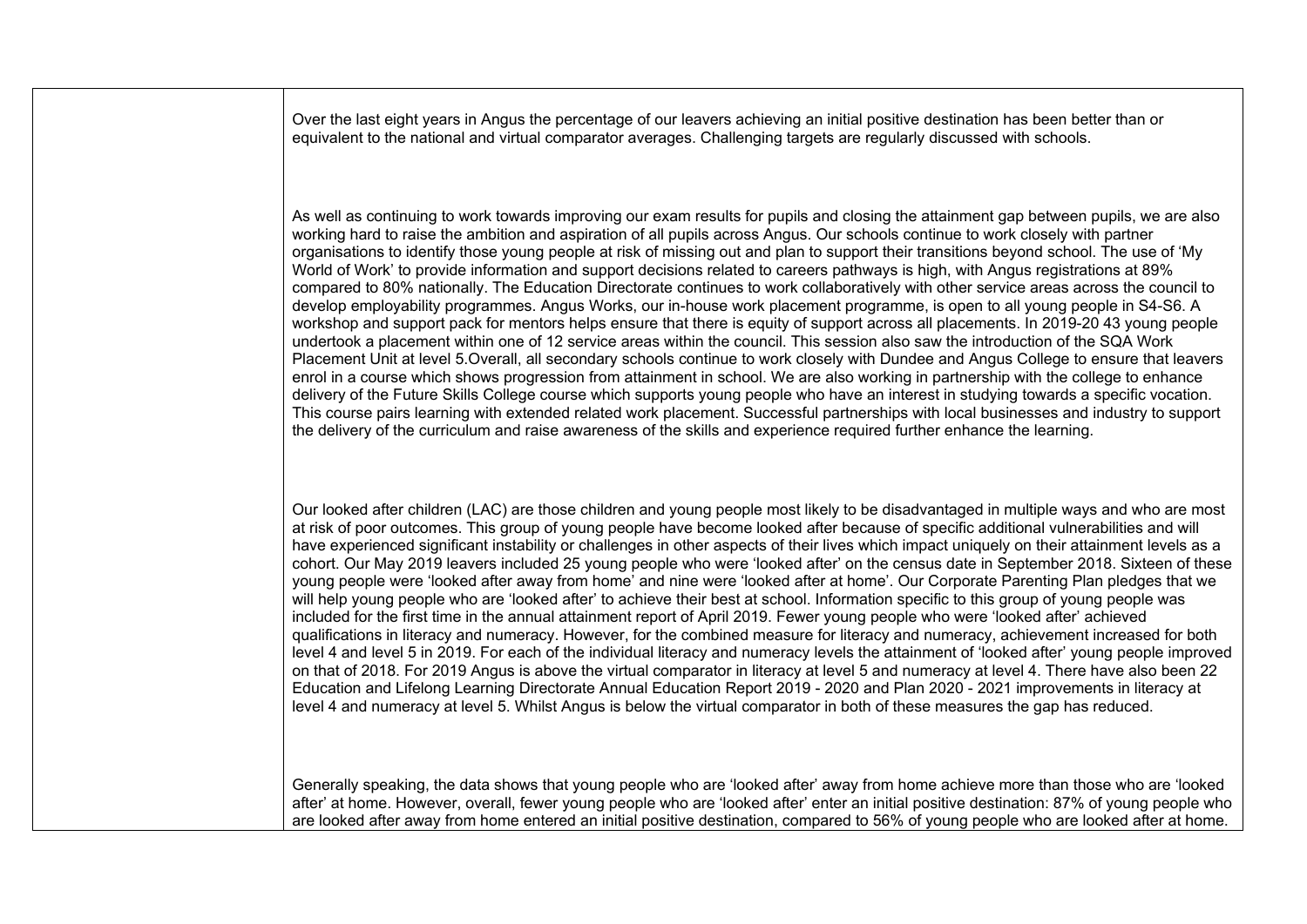|                                           | attendance of those who are looked after at home is lower than for any other group.                                                                                                                                                                                                                                                                                                                                                                                                                                                                                                                                                                                                                                                                                                |                                            | As a group, children and young people who are 'looked after at home' have poorer attainment outcomes. For session 2019-2020 the        |  |  |  |
|-------------------------------------------|------------------------------------------------------------------------------------------------------------------------------------------------------------------------------------------------------------------------------------------------------------------------------------------------------------------------------------------------------------------------------------------------------------------------------------------------------------------------------------------------------------------------------------------------------------------------------------------------------------------------------------------------------------------------------------------------------------------------------------------------------------------------------------|--------------------------------------------|----------------------------------------------------------------------------------------------------------------------------------------|--|--|--|
|                                           | For this group, attendance at secondary school is significantly lower. Our exclusion policy outlines a protocol to be followed should a<br>Head Teacher be considering the exclusion of a child or young person who is looked after. Young people who are looked after at home<br>have a higher rate of exclusion than those who are looked after away from home. In December 2019 a dedicated review of attainment for<br>looked after young people was held in each secondary school. The proposed schedule of meetings for primary schools did not occur due<br>to school closure.<br>The latest Local Government Benchmarking Framework data (2018/19) indicates that Angus Council has a higher school exclusion rate<br>for looked after children than the national average: |                                            |                                                                                                                                        |  |  |  |
|                                           |                                                                                                                                                                                                                                                                                                                                                                                                                                                                                                                                                                                                                                                                                                                                                                                    |                                            |                                                                                                                                        |  |  |  |
|                                           | Angus: 310 exclusions per 1,000 pupils<br>Scotland: 152.2 exclusions per 1,000 pupils                                                                                                                                                                                                                                                                                                                                                                                                                                                                                                                                                                                                                                                                                              |                                            |                                                                                                                                        |  |  |  |
|                                           | Angus Council exclusions for looked after children are the highest in our LGBF benchmarking 'family group' which constitutes the<br>following similarly sized councils:<br>Argyll & Bute, East Lothian, Highland, Midlothian, Moray, Stirling, Scottish Borders.                                                                                                                                                                                                                                                                                                                                                                                                                                                                                                                   |                                            |                                                                                                                                        |  |  |  |
| What will we do over the next 3<br>years? | Our key focus will be to improve outcomes and life chances for all our children and young people.<br>We will look to re-instate our dedicated review of attainment for looked after young people at primary school level.                                                                                                                                                                                                                                                                                                                                                                                                                                                                                                                                                          |                                            |                                                                                                                                        |  |  |  |
| 2. Pupil Equity Fund                      | <b>Advance equality of</b><br>opportunity, eliminate<br>discrimination                                                                                                                                                                                                                                                                                                                                                                                                                                                                                                                                                                                                                                                                                                             | Age/Disability/Gender/<br><b>Ethnicity</b> | Evaluation report on the impact of<br>funded interventions                                                                             |  |  |  |
| Progress:                                 | the poverty related attainment gap.                                                                                                                                                                                                                                                                                                                                                                                                                                                                                                                                                                                                                                                                                                                                                |                                            | The Pupil Equity Fund (PEF) is additional funding allocated to specific schools based on Free Meal Entitlement and targeted at closing |  |  |  |
|                                           | Pupil Equity Funding (PEF) Evaluation Year Three: Approximately £2.1 million PEF funding was allocated to Angus schools for session<br>2019-20. The allocation was based on an analysis of free school meal entitlement. Individual schools received amounts between £2K<br>and £170k. Schools followed guidance issued by Scottish Government and local authority advice when making decisions regarding PEF<br>spend.                                                                                                                                                                                                                                                                                                                                                            |                                            |                                                                                                                                        |  |  |  |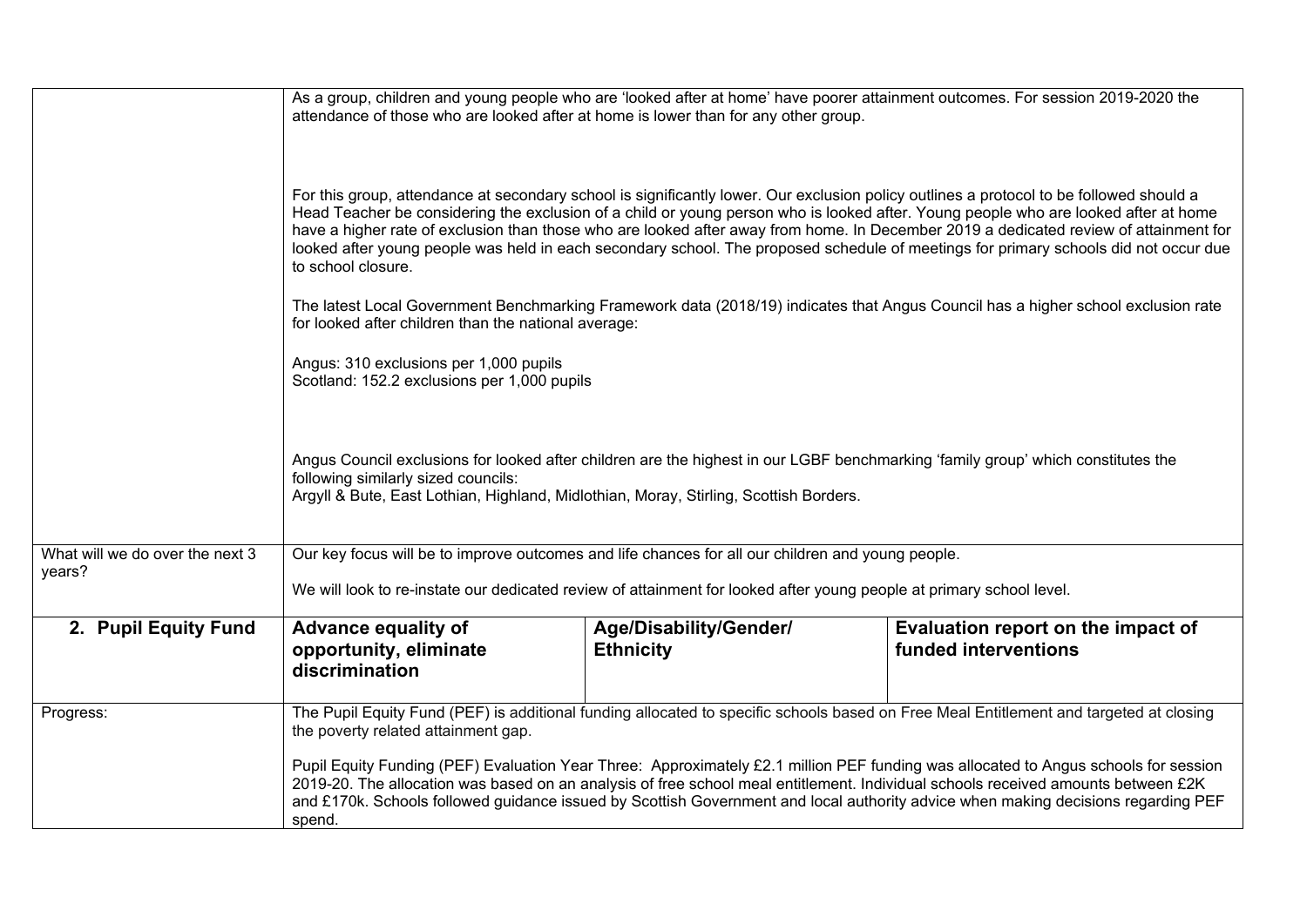|                                               | Input from our Education Scotland Attainment Advisor (to individual Head Teachers and clusters) provided support and challenge<br>regarding PEF rationale, expenditure and impact due to the closure of schools in March not all meetings were conducted. Evaluations on<br>PEF interventions are reported through the annual standards and quality reports. Monitoring and analysis of PEF expenditure shows that<br>schools' repertoire of positive interventions has widened to meet the needs of targeted 23 Education and Lifelong Learning Directorate<br>Annual Education Report 2019 - 2020 and Plan 2020 - 2021 groups, the main focus of interventions being: Literacy. Numeracy, Health<br>and Wellbeing.<br>PEF has allowed the majority of schools to recruit additional staff who have provided individual and small group support for learners. Due |         |         |         |         |         |         |                   |  |
|-----------------------------------------------|--------------------------------------------------------------------------------------------------------------------------------------------------------------------------------------------------------------------------------------------------------------------------------------------------------------------------------------------------------------------------------------------------------------------------------------------------------------------------------------------------------------------------------------------------------------------------------------------------------------------------------------------------------------------------------------------------------------------------------------------------------------------------------------------------------------------------------------------------------------------|---------|---------|---------|---------|---------|---------|-------------------|--|
|                                               | to lockdown schools were unable to collect enough data to provide robust evaluation of PEF interventions. Furthermore, the need for<br>schools to respond to the significant change in circumstances because of Covid-19 may well require a shift in priority of school PEF<br>plans. In particular:                                                                                                                                                                                                                                                                                                                                                                                                                                                                                                                                                               |         |         |         |         |         |         |                   |  |
|                                               | Addressing health and wellbeing issues<br>Addressing the home and social circumstances which are the context for inequality<br>Addressing any digital 'gaps' for learners with respect to devices and internet connectivity<br>Recovery focus on literacy and numeracy                                                                                                                                                                                                                                                                                                                                                                                                                                                                                                                                                                                             |         |         |         |         |         |         |                   |  |
| What we will do over the next<br>three years? | Continue to implement interventions funded by these monies and have improved outcomes for the target groups of children.<br>We will continue to pilot an Inclusion Support Team to support engagement in learning. This short term project is funded using LAC<br>Attainment Funding and will be evaluated in 2022.                                                                                                                                                                                                                                                                                                                                                                                                                                                                                                                                                |         |         |         |         |         |         |                   |  |
| 3. Exclusions                                 | Advance equality of opportunity,<br>Age/Disability/Gender/<br>The percentage of young people<br>eliminate discrimination<br>excluded from schools measured<br><b>Ethnicity</b><br>against local and national benchmarks                                                                                                                                                                                                                                                                                                                                                                                                                                                                                                                                                                                                                                            |         |         |         |         |         |         |                   |  |
| Progress:                                     | <b>Exclusions</b><br>While exclusion levels in primary schools in 2018/19, and 2019/20 have risen, there has been a drop in exclusions in secondary schools<br>in 2019/20 to 30 per 1,000 pupils, having reached a peak of 50 per 1,000 pupils in 2018/19.<br><b>Angus School Exclusion Rates</b>                                                                                                                                                                                                                                                                                                                                                                                                                                                                                                                                                                  |         |         |         |         |         |         |                   |  |
|                                               | <b>Exclusions levels per</b><br>1,000 children and<br>young people                                                                                                                                                                                                                                                                                                                                                                                                                                                                                                                                                                                                                                                                                                                                                                                                 | 2013/14 | 2014/15 | 2015/16 | 2016/17 | 2017/18 | 2018/19 | 2019/20           |  |
|                                               | <b>Primary</b>                                                                                                                                                                                                                                                                                                                                                                                                                                                                                                                                                                                                                                                                                                                                                                                                                                                     | 4       | 3       | 9       | 8       | 6       | 10      | $12 \overline{ }$ |  |
|                                               | <b>Secondary</b>                                                                                                                                                                                                                                                                                                                                                                                                                                                                                                                                                                                                                                                                                                                                                                                                                                                   | 35      | 32      | 32      | 42      | 44      | 50      | 30                |  |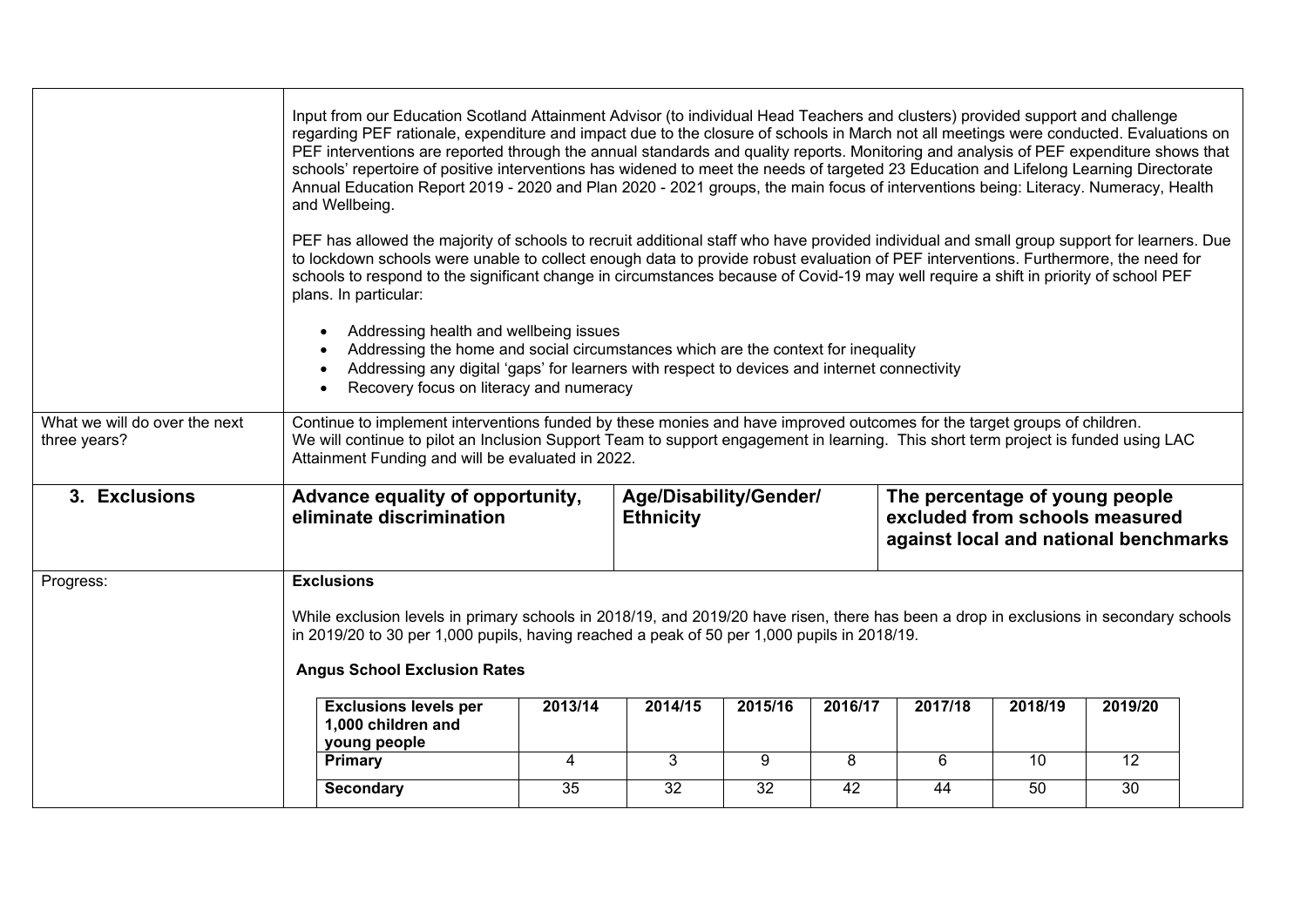|                                           |                                                                                                               |             |                 |                          | More explanation of the following tables for Looked After Children is in section 1 above (Positive Destinations)                                                                                                                                                                                                                                                                                                                                                                                                                                                                                                                                                                                   |
|-------------------------------------------|---------------------------------------------------------------------------------------------------------------|-------------|-----------------|--------------------------|----------------------------------------------------------------------------------------------------------------------------------------------------------------------------------------------------------------------------------------------------------------------------------------------------------------------------------------------------------------------------------------------------------------------------------------------------------------------------------------------------------------------------------------------------------------------------------------------------------------------------------------------------------------------------------------------------|
|                                           |                                                                                                               |             |                 |                          |                                                                                                                                                                                                                                                                                                                                                                                                                                                                                                                                                                                                                                                                                                    |
|                                           | <b>Exclusions rates</b><br>per 1,000 pupils<br><b>Primary</b>                                                 | LAC HOME    | <b>LAC AWAY</b> | Previously<br><b>LAC</b> |                                                                                                                                                                                                                                                                                                                                                                                                                                                                                                                                                                                                                                                                                                    |
|                                           | 2013/14                                                                                                       | 0           | 47              | <b>NA</b>                |                                                                                                                                                                                                                                                                                                                                                                                                                                                                                                                                                                                                                                                                                                    |
|                                           | 2014/15                                                                                                       | 53          | 12              | <b>NA</b>                |                                                                                                                                                                                                                                                                                                                                                                                                                                                                                                                                                                                                                                                                                                    |
|                                           | 2015/16                                                                                                       | $\mathbf 0$ | $\mathbf 0$     | <b>NA</b>                |                                                                                                                                                                                                                                                                                                                                                                                                                                                                                                                                                                                                                                                                                                    |
|                                           | 2016/17                                                                                                       | 57          | $\mathbf 0$     | 71                       |                                                                                                                                                                                                                                                                                                                                                                                                                                                                                                                                                                                                                                                                                                    |
|                                           | 2017/18                                                                                                       | 136         | 21              | 0                        |                                                                                                                                                                                                                                                                                                                                                                                                                                                                                                                                                                                                                                                                                                    |
|                                           | 2018/19                                                                                                       | 42          | 29              | 92                       |                                                                                                                                                                                                                                                                                                                                                                                                                                                                                                                                                                                                                                                                                                    |
|                                           | 2019/20                                                                                                       | 34          | 82              | 9                        |                                                                                                                                                                                                                                                                                                                                                                                                                                                                                                                                                                                                                                                                                                    |
|                                           |                                                                                                               |             |                 |                          |                                                                                                                                                                                                                                                                                                                                                                                                                                                                                                                                                                                                                                                                                                    |
|                                           | Exclusions rates<br>per 1,000 pupils                                                                          | LAC HOME    | <b>LAC AWAY</b> | Previously<br><b>LAC</b> |                                                                                                                                                                                                                                                                                                                                                                                                                                                                                                                                                                                                                                                                                                    |
|                                           | Secondary                                                                                                     |             |                 |                          |                                                                                                                                                                                                                                                                                                                                                                                                                                                                                                                                                                                                                                                                                                    |
|                                           | 2013/14                                                                                                       | 513         | 316             | <b>NA</b>                |                                                                                                                                                                                                                                                                                                                                                                                                                                                                                                                                                                                                                                                                                                    |
|                                           | 2014/15                                                                                                       | 438         | 91              | <b>NA</b>                |                                                                                                                                                                                                                                                                                                                                                                                                                                                                                                                                                                                                                                                                                                    |
|                                           | 2015/16                                                                                                       | 385         | 75              | <b>NA</b>                |                                                                                                                                                                                                                                                                                                                                                                                                                                                                                                                                                                                                                                                                                                    |
|                                           | 2016/17                                                                                                       | 738         | 255             | 196                      |                                                                                                                                                                                                                                                                                                                                                                                                                                                                                                                                                                                                                                                                                                    |
|                                           | 2017/18                                                                                                       | 514         | 324             | 185                      |                                                                                                                                                                                                                                                                                                                                                                                                                                                                                                                                                                                                                                                                                                    |
|                                           | 2018/19                                                                                                       | 667         | 250             | 157                      |                                                                                                                                                                                                                                                                                                                                                                                                                                                                                                                                                                                                                                                                                                    |
|                                           | 2019/20                                                                                                       | 359         | $\overline{77}$ | 37                       |                                                                                                                                                                                                                                                                                                                                                                                                                                                                                                                                                                                                                                                                                                    |
| What will we do over the next 3<br>years? | this area for all Angus learners.<br>exclusions are a last resort in the management of individual situations. |             |                 |                          | Continue to ensure that exclusions are minimised through partnership working between schools and parents/carers, family support<br>services and the extended support provided for vulnerable children and young people. In 2019 the Children and Learning Committee<br>approved 'Preventing and Managing School Exclusions in Angus - Policy for School Leaders', This policy aims to deliver improvements in<br>Our local authority 'Relationships Policy' places positive relationships at the centre of school life. Almost all schools have relationship<br>policies in which the creation of a nurturing, positive school ethos is a priority and restorative approaches are embedded. School |
|                                           |                                                                                                               |             |                 |                          |                                                                                                                                                                                                                                                                                                                                                                                                                                                                                                                                                                                                                                                                                                    |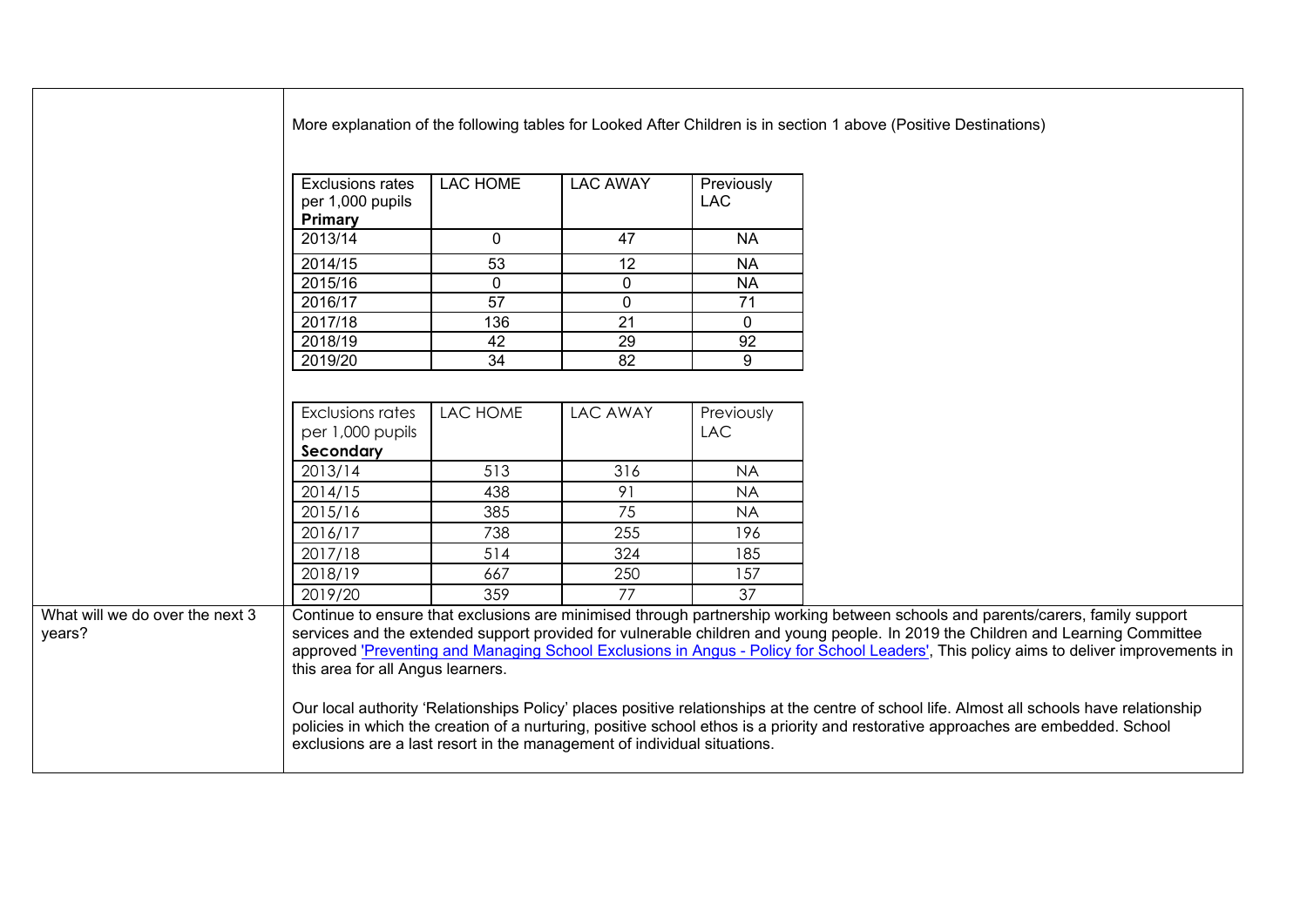| What is our equality<br>outcome?                                                                                                                                                                                                                                                                                                  | Provide positive, nurturing and inclusive environments to support learning and development                                                                                                                                                                                                                                                                                                                                                                                                                                                                                                                                                                                                                                                                                                                         |                                                                                                          |                                                                                                                                                                    |  |  |  |  |
|-----------------------------------------------------------------------------------------------------------------------------------------------------------------------------------------------------------------------------------------------------------------------------------------------------------------------------------|--------------------------------------------------------------------------------------------------------------------------------------------------------------------------------------------------------------------------------------------------------------------------------------------------------------------------------------------------------------------------------------------------------------------------------------------------------------------------------------------------------------------------------------------------------------------------------------------------------------------------------------------------------------------------------------------------------------------------------------------------------------------------------------------------------------------|----------------------------------------------------------------------------------------------------------|--------------------------------------------------------------------------------------------------------------------------------------------------------------------|--|--|--|--|
| 1. Anti-Bullying                                                                                                                                                                                                                                                                                                                  | Which part of the General Duty are<br>we addressing?                                                                                                                                                                                                                                                                                                                                                                                                                                                                                                                                                                                                                                                                                                                                                               | What are the key protected<br>characteristics?                                                           | How will be measure progress?                                                                                                                                      |  |  |  |  |
|                                                                                                                                                                                                                                                                                                                                   | Advance equality of opportunity,<br>eliminate discrimination, foster<br>good relations                                                                                                                                                                                                                                                                                                                                                                                                                                                                                                                                                                                                                                                                                                                             | <b>Age/Disability/Sexual</b><br>Orientation/Transgender/<br>Gender/Ethnicity/Religion &<br><b>Belief</b> | i) Analyse number and profile (i.e. by<br>protected characteristic) of bullying<br>incidents<br>ii) A successful roll out of the Mentors<br>in Violence initiative |  |  |  |  |
| Progress:                                                                                                                                                                                                                                                                                                                         | Education and Lifelong learning worked in Partnership with Respectme and the National Society of Prevention of Cruelty to Children<br>(NSPCC) on the ThinkB4YouType Campaign to raise awareness of online bullying. This was a pupil led campaign which saw the<br>development of a Youth Advisory Group which led fifteen focus groups across the region: eight with pupils, four with school staff and three<br>with parents. This work saw the group presenting to elected members at the Children and Learning Committee and nationally at a Scottish<br>Parliament reception. A campaign toolkit for use by other local authorities was also developed and launched in November 2020.<br>The work of the Youth Advisory Group also informed the revision of Angus Council's Anti-bullying policy for schools. |                                                                                                          |                                                                                                                                                                    |  |  |  |  |
|                                                                                                                                                                                                                                                                                                                                   | All School and Pupil Support Assistants received training from the national anti-bullying organisation, Respectme, in December 2019 with<br>parental workshops also taking place during this time.                                                                                                                                                                                                                                                                                                                                                                                                                                                                                                                                                                                                                 |                                                                                                          |                                                                                                                                                                    |  |  |  |  |
|                                                                                                                                                                                                                                                                                                                                   | Tables of the breakdown of instances and types of bullying can be found in the accompanying Mainstreaming Report.                                                                                                                                                                                                                                                                                                                                                                                                                                                                                                                                                                                                                                                                                                  |                                                                                                          |                                                                                                                                                                    |  |  |  |  |
| The Mentors in Violence Prevention is a peer education programme which utilises a creative standard approach to prevent all forms of<br>bullying and gender-based violence. There are 5 secondary school in Angus now taking part in the Mentors in Violence Prevention<br>programme, with two further schools awaiting training. |                                                                                                                                                                                                                                                                                                                                                                                                                                                                                                                                                                                                                                                                                                                                                                                                                    |                                                                                                          |                                                                                                                                                                    |  |  |  |  |
|                                                                                                                                                                                                                                                                                                                                   | There are now 5 'train the trainers', three for Education and two for Police, which has and continues to build capacity within Angus schools.                                                                                                                                                                                                                                                                                                                                                                                                                                                                                                                                                                                                                                                                      |                                                                                                          |                                                                                                                                                                    |  |  |  |  |
| What will we do over the next 3<br>years?                                                                                                                                                                                                                                                                                         | Take forward the recommendations of the ThinkBeforeYouType campaign<br>Provide further training opportunities for parents/carers, as well as teachers and other professionals, to enable them to give<br>appropriate advice to young people<br>Collect the views of young people about the impact of restorative approaches and conversations.                                                                                                                                                                                                                                                                                                                                                                                                                                                                     |                                                                                                          |                                                                                                                                                                    |  |  |  |  |
| 2. LGBTI Issues                                                                                                                                                                                                                                                                                                                   | Advance equality of opportunity,<br><b>Transgender/Sexual</b><br>i) Transgender awareness for pupils<br>eliminate discriminate, foster good<br><b>Orientation/Age</b><br>ii) LGBTI support in place<br>relations                                                                                                                                                                                                                                                                                                                                                                                                                                                                                                                                                                                                   |                                                                                                          |                                                                                                                                                                    |  |  |  |  |